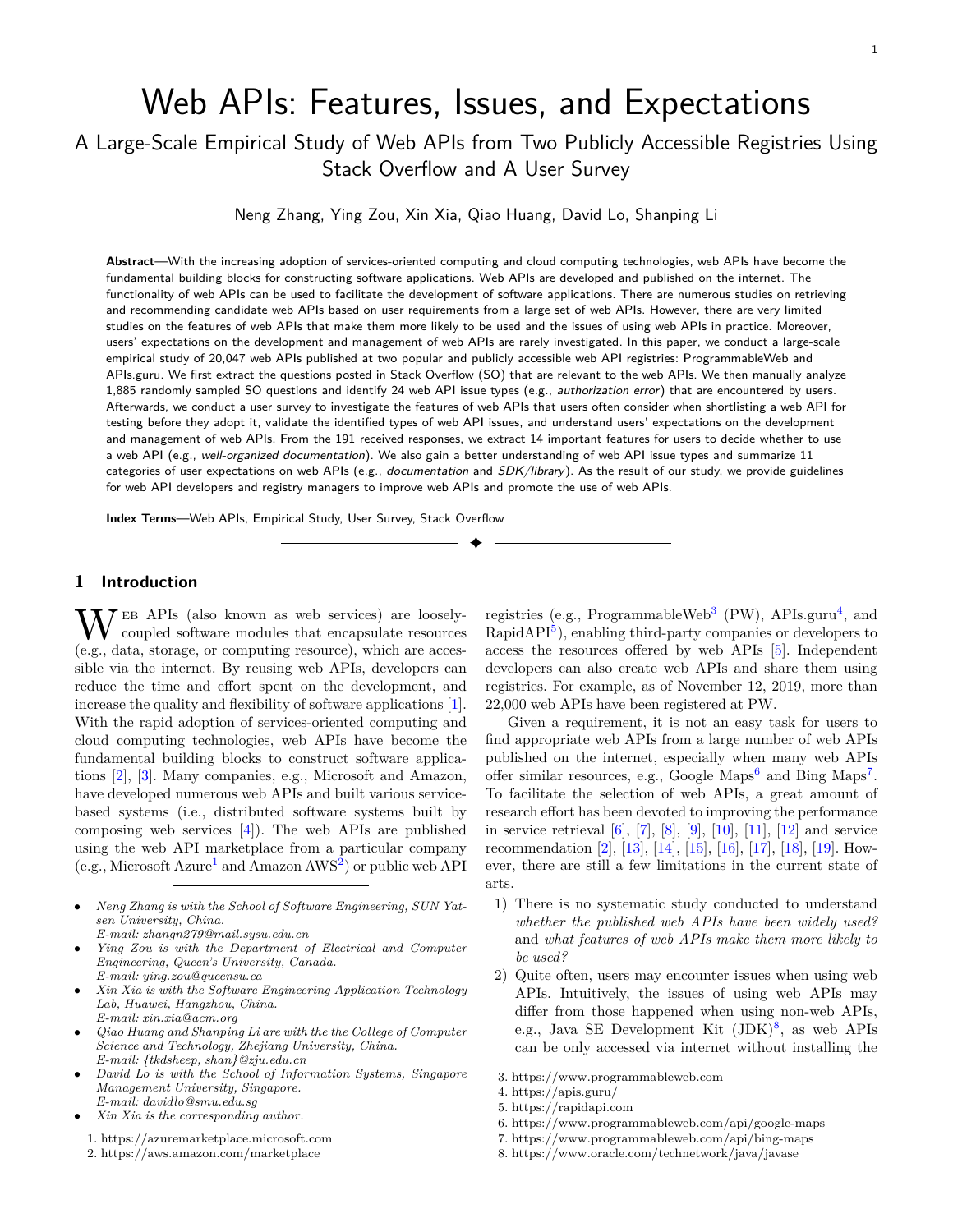

<span id="page-1-2"></span>Fig. 1. An overview of our approach.

executable code in a local machine. Although existing work has studied specific kinds of web API issues, e.g., web API changes [[20](#page-26-19)] and documentation reliability [\[21\]](#page-26-20), *there is a lack of an in-depth investigation of the issues encountered when using web APIs*.

3) *There is almost no study conducted to understand users' expectations (i.e., requirements) on the development and management of web APIs*.

In this paper, we conduct a large-scale empirical study to investigate the usage of web APIs, the issues of using web APIs, and users' expectations on web APIs. We collect 20,047 web APIs from two popular and publicly accessible reg-istries: PW and APIs.guru. Stack Overflow<sup>[9](#page-1-0)</sup>(SO), a popular Q&A community for developers, has accumulated millions of questions about various technologies. We propose a heuristic method for extracting SO questions related to the web APIs by leveraging web API names and a set of 26 web API related keywords/phrases that are manually defined (Table [4](#page-4-0)). We then perform a preliminary study of the web API usage by analyzing the extracted SO questions and the mashups [[22](#page-26-21)] that invoke web APIs from PW. The result reveals that 18.1%- 33.5% of the web APIs are used by developers in practice.

We randomly sample 1,885 SO questions related to the web APIs and manually identify 24 types of web API issues (e.g., *authorization error* and *incomplete documentation*) experienced by users. The web API issue types are grouped into four high-level categories: *authorization*, *function*, *documentation*, and *others*.

<span id="page-1-0"></span>Finally, we perform a user survey for three purposes: 1) investigating the features of web APIs that are important for users when shortlisting a web API for testing before they adopt it in their applications; 2) validating the identified web API issue types; and 3) understanding users' expectations on web APIs. Our survey is sent to 72 industry professionals who are working at multiple companies and 2,000 Open-Source Software (OSS) developers who have reported issues to web API projects hosted at  $\text{GitHub}^{10}$  $\text{GitHub}^{10}$  $\text{GitHub}^{10}$ . By analyzing 191 received responses, we obtain 14 web API features (e.g., *well-organized documentation* and *standard request/response formats*) and two additional web API issue types that are not discovered from SO questions. Moreover, we summarize 11 categories of user expectations on the development and management of web APIs. As a result, we provide guidelines for web API developers and registry managers to improve the quality of web APIs and promote the use of web APIs.

The major contributions of our study are:

- 1) We collect a large dataset of 20,047 web APIs from two popular registries: PW and APIs.guru. We propose a heuristic method for extracting SO questions relevant to web APIs.
- 2) We obtain 14 features of web APIs that are critical for users to shortlist a web API for testing by performing a user survey with industry professionals and GitHub developers.
- 3) We identify 26 types of web API issues by manually analyzing 1,885 SO questions and the survey responses. The issue types are grouped into four high-level categories.
- 4) We summarize 11 categories of user expectations on web APIs from the survey responses.
- <span id="page-1-1"></span>5) We provide guidelines for web API developers and registry managers based on our findings.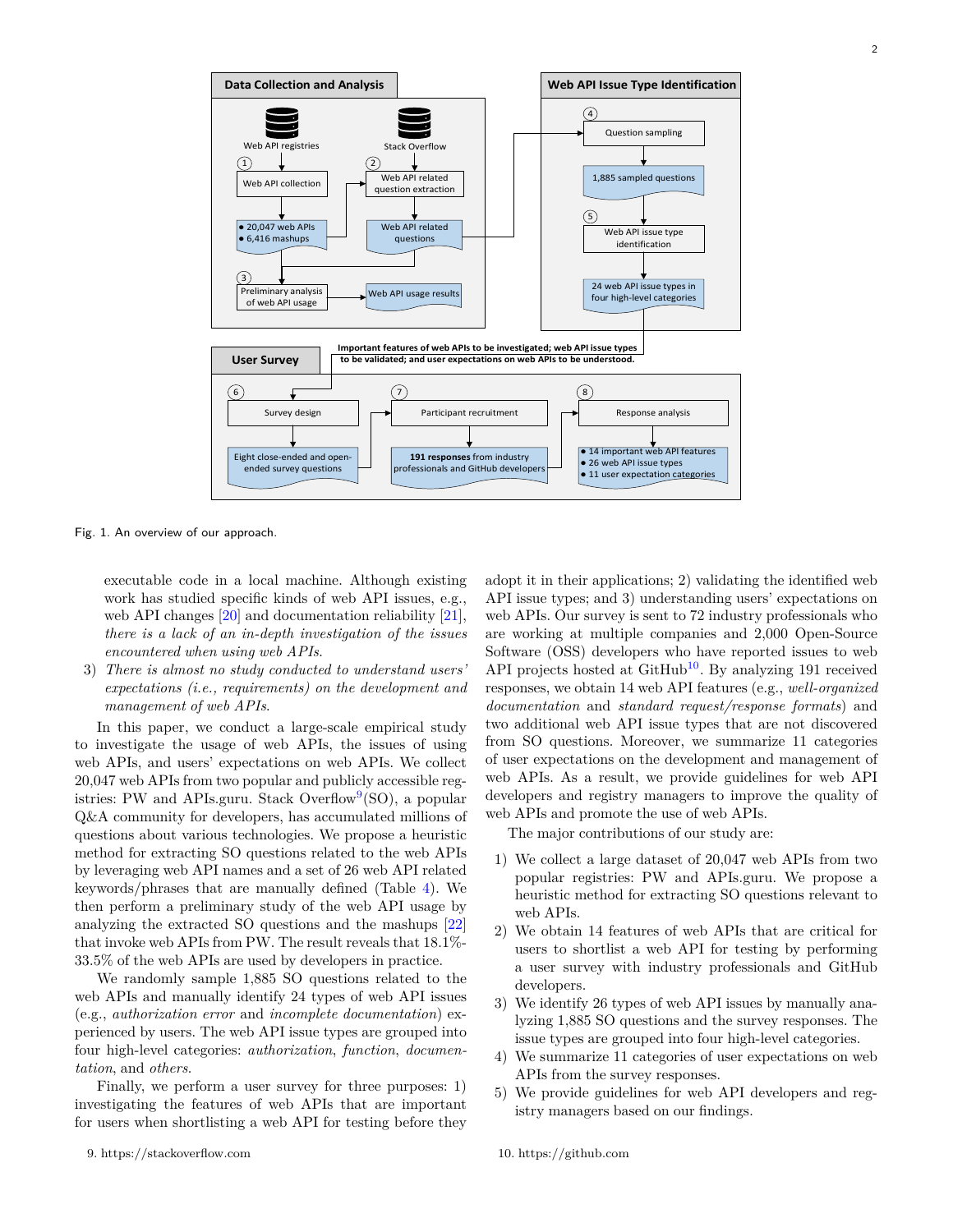**Paper Organization.** The rest of the paper is structured as follows. Section [2](#page-2-0) gives an overview of our approach. Section [3](#page-10-0) presents the results of our study. Section [4](#page-20-0) discusses the implications for web API developers and registry managers. Section [5](#page-22-0) discusses the application of language models in retrieving SO questions for web APIs, the reasons why we present the usage results of web APIs, the uniqueness of our findings to web APIs, and the threats to validity of our study. Section [6](#page-24-0) reviews the related work. Section [7](#page-25-0) concludes the paper and discusses the future work.

## <span id="page-2-0"></span>**2 Overview of Our Approach**

Figure [1](#page-1-2) gives an overview of our approach, including three phases: 1) *Data Collection and Analysis* that collects web APIs and mashups from PW and APIs.guru, extracts SO questions related to web APIs, and analyzes the usage of web APIs; 2) *Web API Issue Type Identification* that identifies the types of user reported issues related to web APIs from a set of sampled SO questions; and 3) *User Survey* that investigates the features of web APIs that make web APIs more likely to be used, validates the identified web API issue types, and understands user expectations on web APIs. The materials of this work are released at GitHub: https://github.com/nengz/WebAPIStudy.

## **2.1 Data Collection and Analysis**

In this subsection, we describe the three steps  $(1)$  -  $(3)$  of the data collection and analysis phase shown in Fig. [1.](#page-1-2)

#### <span id="page-2-5"></span>*2.1.1 Web API Collection*

We investigate the web APIs published at PW and APIs.guru for the following reasons:

- *•* PW and APIs.guru are two popular and publicly accessible registries that have a large number of web APIs provided by many companies and independent developers.
- *•* Web APIs published at PW and APIs.guru are widely used by researchers in web services community [\[4](#page-26-3)], [[6\]](#page-26-5), [[7](#page-26-6)], [[11](#page-26-10)], [[13](#page-26-12)], [[14](#page-26-13)], [\[19\]](#page-26-18), [\[23\]](#page-26-22), [\[24\]](#page-26-23), [\[25\]](#page-26-24), [\[26\]](#page-26-25), [\[27\]](#page-26-26), [\[28\]](#page-26-27), [\[29\]](#page-26-28).

PW starts from 2005. The web APIs at PW are organized by a number of categories, e.g., *Mapping* and *Financial*. Each web API is assigned to several categories by the API provider and/or registry managers. Despite the assigned categories, PW records other information of a web API, e.g., the API name, a short functional description, and the number of followers. PW also contains a large number of mashups (e.g., more than 7,900 mashups as of November 12, 2019) that are developed by composing the web APIs published at PW. For each mashup, PW records the mashup name, several categories assigned to the mashup, a short functional description, and the related web APIs that are composed by the mashup. We collect 20,175 web APIs and 6,416 mashups from PW.

<span id="page-2-1"></span>APIs.guru is built in 2017 and driven by the emerging OpenAPI [\[30\]](#page-26-29) and GraphQL [\[31\]](#page-26-30) standards. APIs.guru has two directories of web APIs: the OpenAPI directory and the public GraphQL APIs directory. Both directories are stored at the Github repository of APIs.guru<sup>[11](#page-2-1)</sup>. The specification of each web API in the OpenAPI directory is contained in a

<span id="page-2-2"></span>TABLE 1 Information of web APIs and mashups collected from the two registries: ProgrammableWeb (PW) and APIs.guru.

|                               | 1. Information collected for web APIs published at PW with an example                                                                                                                                                      |
|-------------------------------|----------------------------------------------------------------------------------------------------------------------------------------------------------------------------------------------------------------------------|
| <b>API</b> Name               | Amazon DynamoDB                                                                                                                                                                                                            |
| Description                   | Amazon DynamoDB is a scalable NoSQL database<br>homegrown by the Amazon team. Developers set their<br>write and read capacity to match the number of reads<br>and writes their system needs.                               |
| Categories                    | Database, NoSQL                                                                                                                                                                                                            |
| <b>API</b> Portal / Home Page | http://aws.amazon.com/dynamodb/                                                                                                                                                                                            |
| Docs Home Page URL            | http://aws.amazon.com/dynamodb/                                                                                                                                                                                            |
| Architectural Style           | <b>REST</b>                                                                                                                                                                                                                |
| Supported Request Formats     | URI Query String/CRUD                                                                                                                                                                                                      |
| Supported Response Formats    | <b>JSON</b>                                                                                                                                                                                                                |
| $#$ SDKs                      | T                                                                                                                                                                                                                          |
| # Source Code                 | $\overline{0}$                                                                                                                                                                                                             |
| # Developers                  | $\overline{2}$                                                                                                                                                                                                             |
| # Followers                   | 26                                                                                                                                                                                                                         |
|                               | 2. Information collected for mashups published at PW with an example                                                                                                                                                       |
| Mashup Name                   | Flickr on Dynamo                                                                                                                                                                                                           |
| Description                   | Downloads entries from the Flickr public photos Atom<br>feed every 2 hours and caches them in Amazon DynamoDB<br>("zaps atoms into Dynamo"). Why? So you can do zappy<br>fast searches and likes of photos using DynamoDB, |
| Categories                    | Search, Photos                                                                                                                                                                                                             |
| <b>Related APIs</b>           | Flickr, Amazon DynamoDB                                                                                                                                                                                                    |
|                               |                                                                                                                                                                                                                            |
|                               | 3. Information collected for web APIs published at APIs.guru with an example                                                                                                                                               |
| <b>API</b> Name               | Amazon DynamoDB                                                                                                                                                                                                            |
| Categories                    | cloud                                                                                                                                                                                                                      |
| Description                   | Amazon DynamoDB is a fully managed NoSQL database<br>service that provides fast and predictable performance with<br>seamless scalability. DynamoDB lets you offload the<br>administrative burdens of operating and scaling |

<span id="page-2-4"></span>TABLE 2 The numbers of web APIs from PW that have different architectural styles.

| Architectural Style | $#$ Web APIs | Architectural Style | $\#$ Web APIs |
|---------------------|--------------|---------------------|---------------|
| <b>REST</b>         | 17.286       | Unspecified         | 289           |
| RPC                 | 1.612        | Native/Browser      | 198           |
| Push/Streaming      | 354          | GraphQL             | 60            |
| Indirect            | 328          |                     | 48            |

YAML file, named as *openapi.yaml* or *swagger.yaml*. The information of web APIs in the public GraphQL APIs directory is either contained in a JSON file, named as *apis.json*, or listed in the *README.md* file of the directory. We download the APIs.guru repository from GitHub and extract the information (e.g., the API name and description) of 1,316 and 69 web APIs from the OpenAPI directory and the public GraphQL APIs directory, respectively.

Table [1](#page-2-2) lists part of the information collected for web APIs and mashups. We observe several problems with the web APIs: 1) some web APIs from PW have unspecified or special architectural styles (e.g., 'Unspecified' and 'Native/Browser') and may not be real web APIs; 2) some web APIs are created for testing purposes, and such web APIs typically contain the word 'test' in the names or descriptions or have no meaningful words in the descriptions; 3) the names of some web APIs lack spaces or end with web API type keywords/phrases or contain redundant descriptions, e.g., *AzureAnalysisServices*, *Microsoft Azure Search Service*, and *Open Banking - Payments initiation service*; and 4) there are duplicate web  $APIs<sup>12</sup>$  $APIs<sup>12</sup>$  $APIs<sup>12</sup>$ with the same names from both registries, e.g., the web API *Amazon DynamoDB* shown in Table [1.](#page-2-2) The problems can affect other tasks of our study, e.g., extracting SO questions related to the web APIs and analyzing the usage of the web APIs. We process the web APIs as follows.

<span id="page-2-3"></span>1) We count the number of web APIs from PW of each archi-

3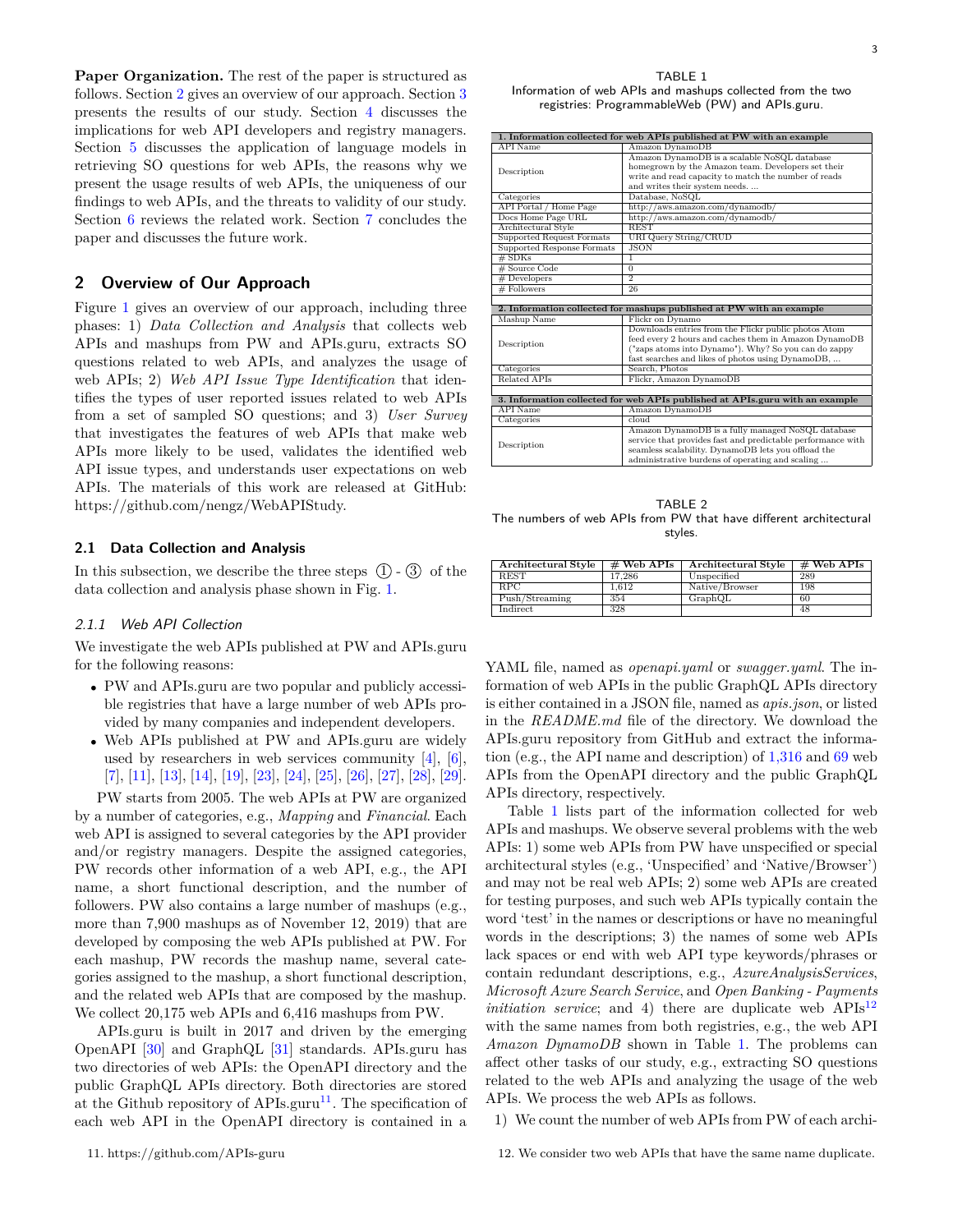tectural style, as listed in Table [2.](#page-2-4) REST [[32](#page-26-31)], RPC [\[33\]](#page-26-32), and GraphQL are popular web API architectural styles, whereas other styles, e.g., 'Native/Browser', are not certainly relevant to web APIs. We filter out 1,217 web APIs that do not use REST, RPC, or GraphQL.

- 2) We manually examine 906 web APIs that contain 'test' in either the web API names or descriptions. Moreover, we manually check 549 web APIs without meaningful words in the descriptions. We filter out one web API from PW and four web APIs from OpenAPI as such web APIs are likely to be created for testing purposes.
- 3) We manually examine the names of web APIs and revise a number of irregular names to improve the retrieval of SO questions related to web APIs. We focus on three kinds of web API names: a) the names that end with typical web API type keywords/phrases (e.g., 'api', 'service', and 'web service'), e.g., *Microsoft Azure Search Service*; b) the names that start with well-known companies or platforms (e.g., Amazon and Azure), contain multiple tokens, and have no space in them, e.g., *AzureAnalysisServices*; and c) the names that contain a special string ' - ' (the descriptions after '-' may be redundant), e.g., *Open Banking - Payments initiation service*.

For a web API name belonging to case a), we remove the web API type keyword/phrase at the end of the name and search results for the modified name using the SO search engine. If there are results returned, we revise the original name to the modified name. For example, *Microsoft Azure Search Service* is revised to *Microsoft Azure Search*.

For a web API name belonging to case b), we gradually modify the name by adding spaces between the multiple tokens (e.g., *Azure AnalysisServices* and *Azure Analysis Services*) and replacing the specific characters (e.g., "and '\_') with spaces. We search results for the original name and each modified name using the SO search engine. We revise the original name to the modified name that has the maximum number of search results. For example, *AzureAnalysisServices* is revised to *Azure Analysis Services*. If the revised name matches case a), we further revise it using the steps used for case a). Consequently, we revise *Azure Analysis Services* to *Azure Analysis*.

For a web API name belonging to case c), we modify the name by retaining the part before ' - ' and search results for the original name and the modified name using the SO search engine. We revise the original name to the modified name if more results are returned for the modified one. For example, *Open Banking - Payments initiation service* is revised to *Open Banking*. If the revised name matches cases a) or b), we further revise it using the steps used for cases a) or b).

Eventually, we revise 961 web APIs (456 from PW and 505 from APIs.guru). Moreover, we remove two web APIs with meaningless API names from OpenAPI, i.e., *API v1* and *REST API Version 2*.

4) We transform the names of web APIs to lowercase to eliminate the possible inconsistent spellings of web API names. We then filter out the duplicate web APIs. More specifically, we remove 91 duplicates from PW, 32 duplicates from APIs.guru (including 17 duplicates from OpenAPI, 13 duplicates from GraphQL, and two duplicates appearing in OpenAPI and GraphQL), and 166 duplicates that appear in both registries. For the duplicates appearing in both registries, we retain the web APIs from PW and delete those from APIs.guru.

After completing the steps above, we obtain 20,047 web APIs with unique names from both registries. There are 18,866 and 1,347 web APIs with unique names from PW and APIs.guru, respectively.

## <span id="page-3-2"></span>*2.1.2 Web API Related Question Extraction*

Users may encounter issues when using web APIs. Since the implementation code of web APIs is generally unavailable, web API forum is used for users to seek help from web API providers. A web API at PW can offer a URL referring to its forum, e.g., the field *API Forum / Message Boards* of web API *Twilio SMS*<sup>[13](#page-3-0)</sup>. However, we find that only 3,225 (i.e.,  $17.0\%$ ) of the 18,957 web APIs from PW (after filtering out the nonweb APIs and the web APIs created for testing purposes) have forums. Most of the web APIs do not provide a forum for users to discuss issues. Therefore, web API forums are not suitable to investigate the usage and issues of web APIs.

As a collaborative and active Q&A community, SO has attracted ten million users around the world to discuss technical problems in software development. As of November 12, 2019, SO accumulates 18 million questions and 28 million an- $swers<sup>14</sup>$  $swers<sup>14</sup>$  $swers<sup>14</sup>$ . The tremendous amount of SO data is widely used to conduct empirical studies on various technologies, e.g., mobile development [[34](#page-26-33)], [[35](#page-26-34)], text mining [\[36\]](#page-26-35), and blockchain [\[37\]](#page-26-36). We observe that many SO questions are relevant to web APIs. For example, 60,931 and 24,111 SO questions are tagged with 'google-maps' or 'google-maps-api-3', respectively, indicating that the questions are relevant to the web API *Google Maps*. Therefore, we use the SO data to investigate the usage and issues of web APIs.

We download the official SO data dump released on September 2, 2019. The data dump includes five XML documents: *Posts.xml*, *Comments.xml*, *Badges.xml*, *Users.xml*, and *Votes.xml*. All questions and answers are stored in *Posts.xml*. We extract questions from *Posts.xml*. It is a challenging task to extract questions relevant to our collected web APIs due to the inconsistent mentions for a web API in questions. For example, *Google Maps* are referred to as 'google-maps-api-3', 'google maps', 'Google maps', etc. Recall that we have normalized the names of web APIs by converting them to lowercase. We normalize the mentions of web APIs by processing each question using two steps: 1) converting the title, tags, and body of the question to lowercase; and 2) replacing '-' with a blank character. Based on the transformed results, we can match an API name with its references in SO questions.

We aim to extract the SO questions that mention web APIs. It is an intractable task to examine each of the 18 million questions. To improve the efficiency, we use Lucene [[38](#page-26-37)] (an efficient text search engine that implements BM25) to build the index for all questions, and then use the Lucene search engine to retrieve questions relevant to web APIs. We first retrieve the questions by searching for web API names in the content (including the title, tags, and body) of each question. More than 13.6 million questions are retrieved for

<span id="page-3-1"></span>14. https://data.stackexchange.com/

<span id="page-3-0"></span><sup>13.</sup> https://www.programmableweb.com/api/twilio-rest-api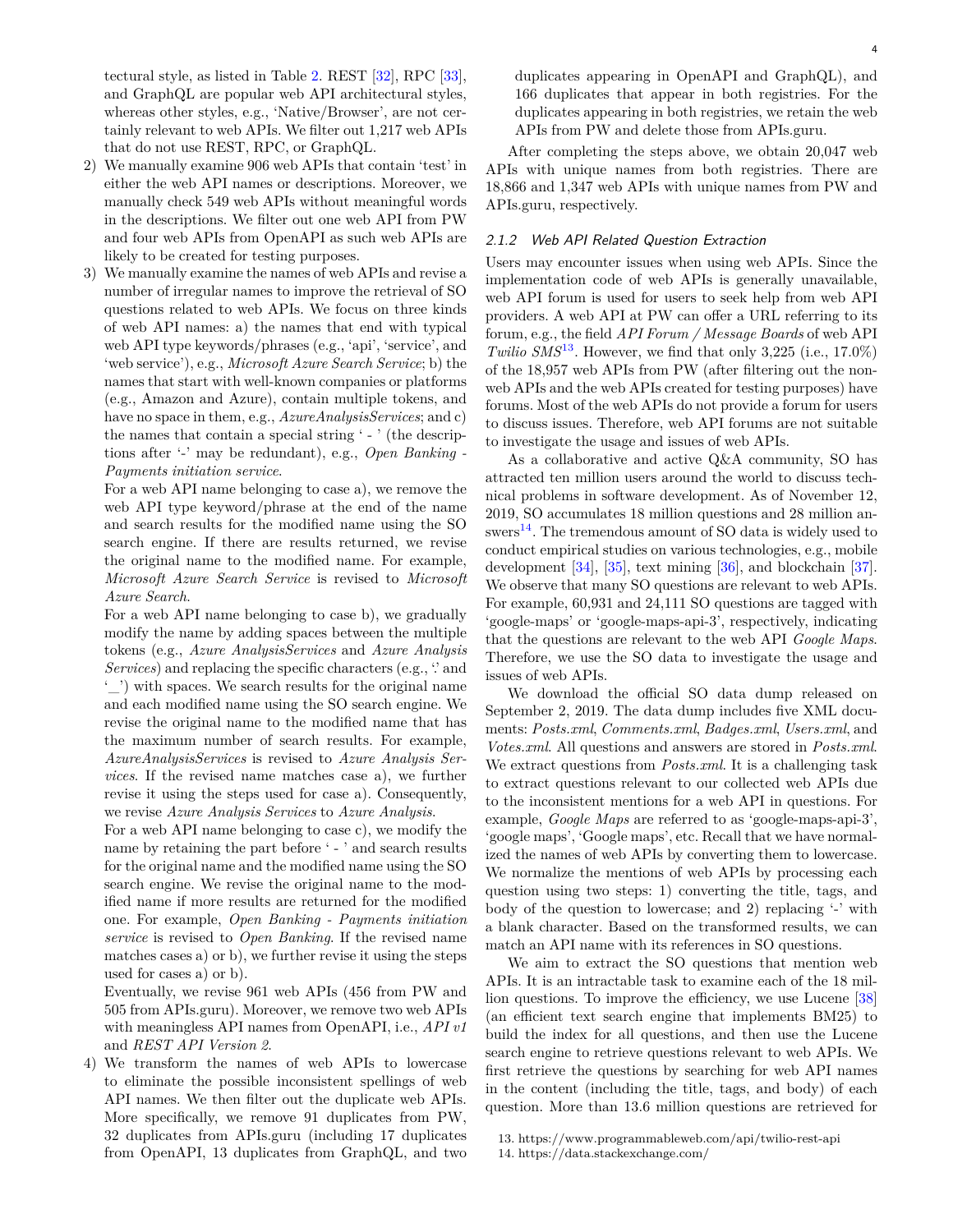<span id="page-4-1"></span>Web APIs extracted from four Stack Overflow (SO) questions using two methods. Only the web APIs in italics are correctly extracted from the corresponding questions. *WAKP* is the set of web API related keywords and phrases listed in Table [4.](#page-4-0)

| Question ID | <b>Question Field</b> | Preprocessed Content of the Question Field                                                                    | <b>Web APIs Extracted</b><br>based on API Names | Web APIs Extracted based on<br>API Names and WAKP |
|-------------|-----------------------|---------------------------------------------------------------------------------------------------------------|-------------------------------------------------|---------------------------------------------------|
|             | Title                 | how do I retrieve a specific range using google sheets api                                                    |                                                 |                                                   |
|             | Tags                  | android studio, for loop, google sheets api                                                                   |                                                 |                                                   |
| 41519641    |                       | i have the following code using the google sheets api and got it working perfectly.                           | google sheets,                                  | <i>google sheets</i>                              |
|             | Body                  | it sees all my <b>data</b> and puts it into the app perfectly via the for loop, it runs through               | view.                                           |                                                   |
|             |                       | the spreadsheets and puts the <b>data</b> in an edit view. as you can see, the for loop                       | data                                            |                                                   |
|             |                       | retrieves the <b>data</b> one by one until there is no more <b>data</b> inside a specific range               |                                                 |                                                   |
|             | Title                 | recommendations for programmatic web searches                                                                 |                                                 |                                                   |
|             | Tags                  | web services, search, bing, web search                                                                        |                                                 |                                                   |
|             |                       | i was hoping i could use a web service to automatically perform full web <b>searches</b> based on keywords    |                                                 |                                                   |
| 12868753    |                       | my first thought was google, and their google custom search service looks pretty good                         | qoogle custom search,                           | google custom search.                             |
|             | Body                  | the only problem is that it has a limit of 100 queries per day. I need more like 1000                         | bing.                                           | $_{binq}$                                         |
|             |                       | as i wrote this question i found microsoft's bing web service home page. at first blush it looks pretty good. | search                                          |                                                   |
|             |                       | i have a slight preference for google, but am open to microsoft. i would love to hear any                     |                                                 |                                                   |
|             |                       | advice about using microsoft's api.                                                                           |                                                 |                                                   |
|             | Title                 | social framework auto appending access key                                                                    |                                                 |                                                   |
|             | Tags                  | ios, facebook, access token                                                                                   |                                                 |                                                   |
| 16310966    |                       | i am attempting to retrieve a list of friends with specific fields using the ios 6                            | facebook,                                       |                                                   |
|             | Body                  | social framework, i am using the url: but the framework seems to be appending                                 | form                                            |                                                   |
|             |                       | the access key to it automagically, and is doing so with a '?' as if it were the first                        |                                                 |                                                   |
|             |                       | url parameter  if so, how should i form my urlstring so that this is not a problem?                           |                                                 |                                                   |
|             | Title                 | insert string into string?                                                                                    |                                                 |                                                   |
|             | Tags                  | php                                                                                                           |                                                 |                                                   |
| 13188025    |                       | i have a number of images being uploaded to a site with random file names e.g.                                | string                                          |                                                   |
|             | Body                  | is it possible in php to somehow insert immediately before the file extension                                 |                                                 |                                                   |
|             |                       | (.jpg, .jpeg .png or .gif) part of the url another string such as 300x200?                                    |                                                 |                                                   |

TABLE 4 Web API related keywords and phrases (*WAKP*).

<span id="page-4-0"></span>

| $\mathbf{N}\mathbf{o}$ | Web API Related Keyword<br>or Phrase | $\mathbf{N}\mathbf{o}$ | Web API Related Keyword<br>or Phrase |
|------------------------|--------------------------------------|------------------------|--------------------------------------|
| $\mathbf{1}$           | api                                  | 14                     | service                              |
| $\overline{2}$         | webapi                               | 15                     | webservice                           |
| 3                      | web api                              | 16                     | web service                          |
| $\overline{4}$         | $rest$ api                           | 17                     | rest service                         |
| 5                      | rest webapi                          | 18                     | rest webservice                      |
| 6                      | rest web api                         | 19                     | rest web service                     |
| 7                      | restful api                          | 20                     | restful service                      |
| 8                      | restful webapi                       | 21                     | restful webservice                   |
| 9                      | restful web api                      | 22                     | restful web service                  |
| 10                     | soap api                             | 23                     | soap service                         |
| 11                     | soap webapi                          | 24                     | soap webservice                      |
| 12                     | soap web api                         | 25                     | soap web service                     |
| 13                     | microservice                         | 26                     | micro service                        |

6,323 web APIs. However, many of the questions are irrelevant to web APIs. Table [3](#page-4-1) presents nine web APIs extracted from four questions. Only the four web APIs in italics, e.g., *google sheets* and *google custom search*, are indeed discussed in the questions, while the other five web APIs, e.g., *view* and *form*, are incorrectly extracted. We evaluate 384 randomly selected questions, which is a statistically significant sample size considering a confidence level of 95% and a confidence interval of 5%. The result shows that the accuracy is 13.5%. That is, 86.5% of the questions are false positives (i.e., all web APIs extracted from the questions are incorrect), e.g., the question '13188025' shown in Table [3](#page-4-1).

Through our observation, some **web API related keywords and phrases** (denoted as *WAKP*) immediately following web API names, e.g., 'api' and 'web api', can be used to improve the accuracy of question retrieval. To build *WAKP*, we collect the questions retrieved for five well-known web APIs: *google maps*, *facebook*, *twitter*, *facebook graph*, and *youtube*. We extract the 1-gram, 2-gram, and 3-gram that follow the five web API names in the questions. An *N*gram [\[39\]](#page-26-38) means a sequence of *N* consecutive words. A ranked list of the extracted word sequences is generated by sorting them in a descending order by frequency. There are 626,247 word sequences. It is a tremendous workload to manually examine all the word sequences to build a set of *WAKP*. To make the evaluators' workload manageable, we ask the

TABLE 5

<span id="page-4-2"></span>The top ten web APIs that have the maximum numbers of SO questions retrieved based on API names and *WAKP*. The web APIs marked with *⋆*, *⋄*, and *•* are from PW, APIs.guru, and both registries, respectively.

| No           | <b>API</b> Name | # Retrieved SO Questions |
|--------------|-----------------|--------------------------|
| $\star$ 1    | asp.net web     | 36,027                   |
| $\star 2$    | facebook graph  | 34,639                   |
| $\star 3$    | google maps     | 33,767                   |
| $\star$ 4    | youtube         | 12,225                   |
| $\circ 5$    | drive           | 11,513                   |
| $\star 5$    | google drive    | 11.142                   |
| $*6$         | facebook        | 10,354                   |
| $\diamond$ 7 | data            | 9,864                    |
| $*6$         | core            | 7,550                    |
| $\bullet$ 8  | twitter         | 6,714                    |

first and the fourth authors of this paper to independently examine the ranked list and build their initial sets of *WAKP* by randomly picking up to 50 interested word sequences. There are 12 different phrases between the two sets of *WAKP*. After discussing the differences, both evaluators build a set of *WAKP* that contain 26 keywords and phrases, as listed in Table [4](#page-4-0). REST(ful)  $[32]$  and SOAP  $[40]$  are two mainstream styles of web APIs [\[41\]](#page-26-40). By leveraging *WAKP*, we design a method to retrieve relevant SO questions for a web API:

- 1) We create a set of search phrases by concatenating the web API name and each element in *WAKP*. For example, the set of search phrases created for *google maps* are { 'google maps api', 'google maps service', ... }. The elements in *WAKP* that contain any word in the web API name are not used to create search phrases in order to avoid unnatural search phrases. For example, the elements in *WAKP* that contain the word 'web', e.g., 'web api' and 'rest webapi', are not used when creating search phrases for the web API name *asp.net web*.
- 2) We use the Lucene search engine to retrieve the questions that contain any of the search phrases.

Before using the method above, we further process the content of each SO question by replacing the two words 'apis' and 'services' with 'api' and 'service', respectively. We then retrieve 299,701 SO questions that involve 3,018 web APIs. Table [3](#page-4-1) shows the web APIs identified from four questions.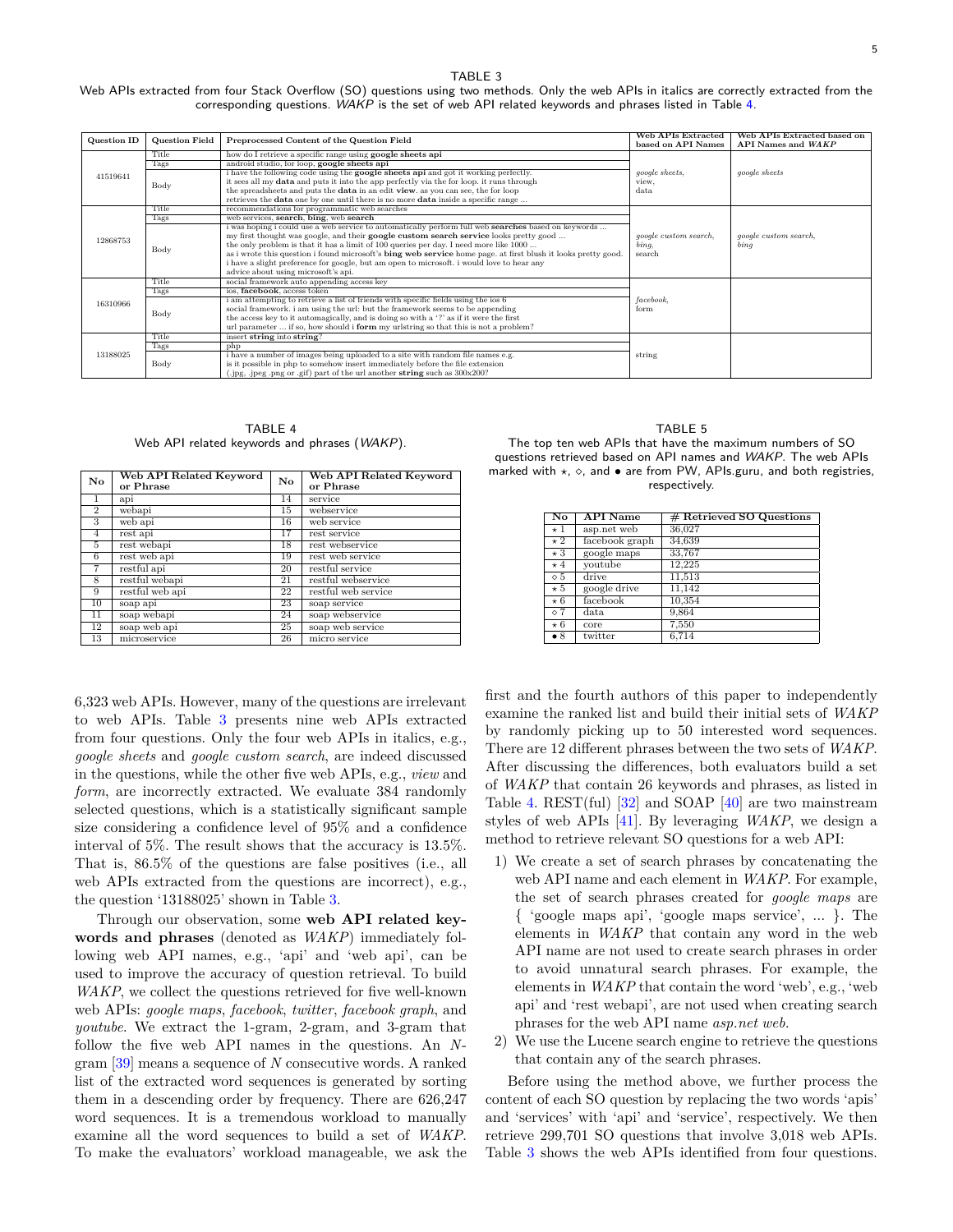<span id="page-5-0"></span>The numbers of web APIs extracted from two data sources (i.e., the mashups from PW and SO questions); and the numbers/percentages or number/percentage ranges of web APIs from PW, APIs.guru, and both registries (denoted as 'both') that have been used by developers.

| A Specific Number or Number Range of Web APIs                                                      | The Set Expression for<br><b>Calculating the Number</b><br>or Number Range | Value of the Set Expression | Percentage or<br><b>Percentage Range</b><br>$%$ (Registries) |
|----------------------------------------------------------------------------------------------------|----------------------------------------------------------------------------|-----------------------------|--------------------------------------------------------------|
| # Web APIs from PW that are extracted from mashups                                                 | $ API_{mas} $                                                              | 1.167                       | $6.2\%$ (PW)                                                 |
| # Web APIs from PW that are extracted from SO questions based on API names                         | $ A\hat{P}I_{SO}^{PW} $                                                    | 5.819                       | $30.8\%$ (PW)                                                |
| # Web APIs from APIs.guru that are extracted from SO questions based on API names                  | $ \hat{APIS_O}^{APIs.guru} $                                               | 616                         | $45.7\%$ (APIs.guru)                                         |
| # Web APIs from both registries that are extracted from SO questions based on API names            | $API_{SO}$                                                                 | 6.323                       | $31.5\%$ (both)                                              |
| # Web APIs from PW that are extracted from SO questions based on API names and WAKP                | $[API_{SO}^{PW}]$                                                          | 2.695                       | $14.3\%$ (PW)                                                |
| # Web APIs from APIs.guru that are extracted from SO questions based on API names and WAKP         | $ API_{SO}^{APPIs.guru} $                                                  | 406                         | $30.1\%$ (APIs.guru)                                         |
| $#$ Web APIs from both registries that are extracted from SO questions based on API names and WAKP | $ \overline{API}_{SO} $                                                    | 3.018                       | $15.1\%$ (both)                                              |
| # Web APIs from PW that have been discussed in SO questions                                        | $[ API_{SO}^{PW} ,  API_{SO}^{PW} ]$                                       | [2,695, 5,819]              | $[14.3\%, 30.8\%]$ (PW)                                      |
| # Web APIs from APIs.guru that have been discussed in SO questions                                 | $[ API_{SO}^{APIs. guru} ,  API_{SO}^{APIs. guru} ]$                       | [406, 616]                  | [30.1%, 45.7%] (APIs.guru)                                   |
| # Web APIs from both registries that have been discussed in SO questions                           | $[ API_{SO} ,  API_{SO} ]$                                                 | [3,018, 6,323]              | $[15.1\%, 31.5\%]$ (both)                                    |
| # Web APIs from PW that have been used by developers                                               | $[ API_{used}^{PW} ,  \hat{API}_{used}^{PW} ]$                             | [3,306, 6,215]              | $[17.5\%, 32.9\%]$ (PW)                                      |
| # Web APIs from APIs.guru that have been used by developers                                        | $[ API^{APIs.guru}_{used} ,  A\hat{P}I^{APIs.guru}_{used} ]$               | [406, 616]                  | $[30.1\%, 45.7\%]$ (APIs.guru)                               |
| # Web APIs from both registries that have been used by developers                                  | $[ API_{used} ,  API_{used} ]$                                             | [3,629, 6,719]              | $[18.1\%, 33.5\%]$ (both)                                    |

We observe that although *facebook* in the question '16310966' is missed, no web API is incorrectly extracted from the four questions. We evaluate 384 questions that are randomly sampled from the retrieved questions with a confidence level of 95% and a confidence interval of 5%. The accuracy of retrieval is 92.4%. That is, only 7.6% are false positives, indicating that our refined method can accurately retrieve SO questions related to web APIs. Table [5](#page-4-2) lists the top ten web APIs that have the maximum numbers of raised questions. Only  $33,767$ questions are raised for *google maps*. According to the number of questions tagged with 'google-maps' or 'google-maps-api- $3'$  (i.e., 85,042), at least 60.3% of the questions related to *google maps* are missed by our question retrieval method. This result indicates that the recall of our method is poor. In this work, we ensure the high accuracy of our method for the following reasons. A large number of questions are subsequently sampled from the raised questions to identify web API issue types. A low accuracy would lead to retrieving many questions irrelevant to web APIs and thus waste a significant amount of manual effort.

#### <span id="page-5-1"></span>*2.1.3 Preliminary Analysis of Web API Usage*

Knowing the usage of web APIs can help web API providers and registry managers optimize the maintenance and management of their developed and managed web APIs. For web API providers, it is easy to know the usage of their web APIs from the monitoring data (e.g., execution logs). In general, the monitoring data of web APIs is unavailable for others, including the registry managers. We attempt to understand the usage of our collected web APIs by leveraging two publicly available data sources: the SO questions related to the web APIs and the mashups from PW. We acknowledge that our results may not reflect all the possible usage of web APIs as web API users may have no record in both data sources. For example, users may encounter few issues of a high-quality web API or report issues in channels other than the two data sources. Even though our results provide a preliminary study of the web API usage, we still think the results are useful for several tasks, e.g., the management of web APIs published at PW and APIs.guru, as described in Section [5.2.](#page-22-1)

In Section [2.1.2](#page-3-2), we retrieve the SO questions related to the web APIs. The entire set of web APIs extracted from the questions are denoted as  $API<sub>SO</sub>$ . The web APIs used by a mashup from PW are recorded in the field *Related APIs* shown in Table [1.](#page-2-2) We collect the web APIs used by the 6,416 mashups from PW, which are denoted as *AP Imas*.

By integrating the web APIs extracted from the two data sources, we obtain a set of web APIs from both registries that have been used as  $API_{used} = API_{SO} \cup API_{mas}$ . We further distinguish the web APIs from PW and APIs.guru in  $API<sub>SO</sub>$ , which are denoted as  $API<sub>SO</sub><sup>PW</sup>$  and  $API<sub>SO</sub><sup>APIs. guru</sup>$ , respectively. We then obtain a set of web APIs from PW that have been used as  $API_{used}^{PW} = API_{SO}^{PW} \cup API_{mas}$ , and obtain a set of web APIs from APIs.guru that have been used as  $API_{used}^{APIs.guru} = API_{SO}^{APIs.guri}$ .

As explained previously, our method for retrieving SO questions related to web APIs has a low recall and may overlook some web APIs, e.g., *facebook* in the question '16310966' shown in Table [3.](#page-4-1) Some web APIs discussed in SO questions may not be included in *AP ISO* if all the questions relevant to a web API are missed. Although the question retrieval method based on web API names has a low accuracy of 13.5%, it may not miss any web API in SO questions, given that there is no problem with the API names and their references in SO questions (except the problems addressed in Sections [2.1.1](#page-2-5) and [2.1.2](#page-3-2)). Therefore, we use the web APIs that are collected from the SO questions raised using API names as a *superset* of the web APIs discussed in SO questions. We denote the superset of a set *S* as *S*ˆ. By replacing the sets (except  $API_{mas}$ ) defined above with the supersets, we obtain six ranges of the web APIs from PW, APIs.guru, and both registries that have been discussed in SO questions or used by developers. For example, the range of web APIs from both registries that have been used is  $[API_{used}, \hat{API}_{used}]$ .

Table [6](#page-5-0) presents the numbers of web APIs extracted from the two data sources, and the number/percentage ranges of web APIs from PW, APIs.guru, and both registries that have been used by developers.  $|S|$  is the cardinality of set *S*. In the 'Percentage' column, '(PW)', '(APIs.guru)', or '(both)' behind a percentage value indicates that the percentage is computed with respect to the number of web APIs from PW, APIs.guru, or both registries, respectively. From the table, we have the following findings:

*•* Among the 18,866 web APIs from PW, 1,167 (i.e., 6.2%) are extracted from the mashups; 5,819 (i.e., 30.8%) and 2,695 (i.e., 14.3%) are extracted from SO questions using the question retrieval method based on API names and our refined method based on API names and *WAKP*, respectively. Based on the results, 3,306-6,215 (i.e., 17.5%-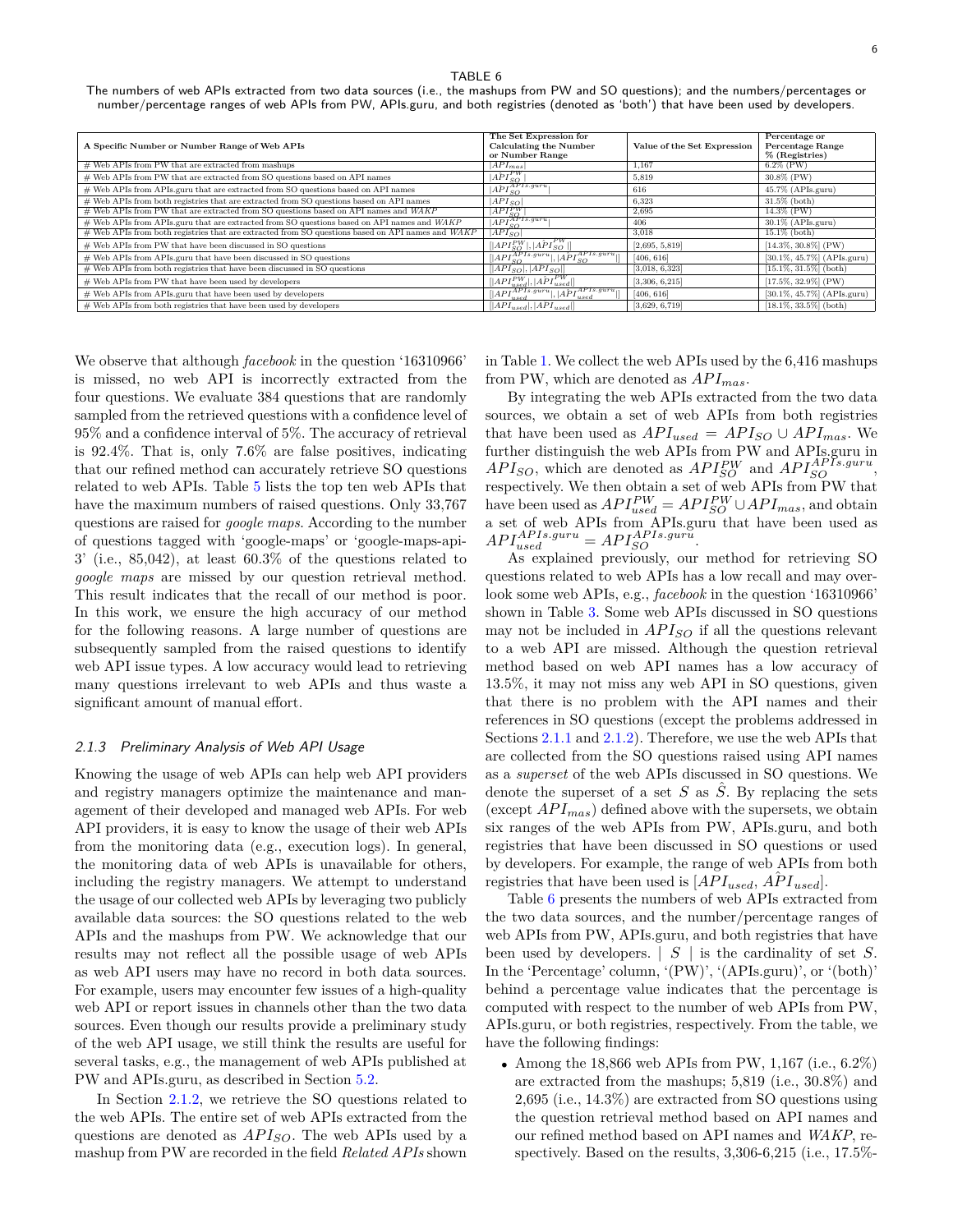- *•* Among the 1,347 web APIs from APIs.guru, 616 (i.e.,  $45.7\%$ ) and  $406$  (i.e.,  $30.1\%$ ) are extracted from SO questions using the two retrieval methods, respectively. Based on the results, 406-616 (i.e., 30.1%-45.7%) web APIs from APIs.guru have been used by developers. The percentages of the web APIs that have been used from APIs.guru are higher than those of the web APIs that have been used from PW, which could be due to three possible reasons: 1) web APIs driven by the emerging OpenAPI and GraphQL standards are gaining greater prevalence in SO; 2) the specifications of web APIs at APIs.guru can be easily obtained from the GitHub repository, while those of web APIs at PW need to be explored from the webpages *API Portal / Home Page* or *Docs Home Page* (Table [1](#page-2-2)), which hampers the use of web APIs at PW; and 3) APIs.guru is hosted at GitHub, which is a more popular platform than PW, and thus the web APIs at APIs.guru have a higher opportunity to be discovered and used than those at PW.
- *•* Among the 20,047 web APIs from both registries, 3,629- 6,719 (i.e., 18.1%-33.5%) have been used by developers based on the analysis of SO questions and the mashups.

According to the results listed in Table [6](#page-5-0), 66.5% of the web APIs from PW and APIs.guru have not been used by developers. This result may be frustrating for the web API providers and registry managers. It is necessary to gain some insights on the factors that impact the use of web APIs, so that web API providers and registry managers can take actions to improve web APIs and facilitate the use of web APIs. In the remaining of the paper, we summarize the issues experienced by web API users, investigate the features of web APIs that users often consider when shortlisting a web API for testing before adopting it, and understand users' expectations on the development and management of web APIs.

*For the 20,047 web APIs collected from PW and APIs.guru,* ✝ *Section [5.2.](#page-22-1) we analyze the usage of the web APIs by leveraging SO questions and the mashups from PW. We find that 66.5% of the web APIs might not be used by developers. Only 17.5%-32.9% of the 18,866 web APIs from PW are used, while 30.1%- 45.7% of the 1,347 web APIs from APIs.guru are used. Our findings can benefit web API users, registry managers, and researchers on several tasks such as obtaining a rough view of the web APIs that have been used and developing better web API retrieval or recommendation approaches, as described in*

#### **2.2 Web API Issue Type Identification**

In this subsection, we describe the two steps  $(4)$  and  $(5)$  of the web API issue type identification phase shown in Fig. [1.](#page-1-2)

#### *2.2.1 Question Sampling*

To figure out the types of web API issues encountered by users, we manually analyze a set of SO questions related to web APIs. However, it is not suitable to directly sample 384 questions from the 299,701 questions retrieved using web API names and *WAKP* due to two reasons: 1) the sample size may be insufficient to discover all possible web API issue types; and 2) the sampled questions may focus on the web APIs that have a large number of questions but neglect many other web

APIs, as the numbers of questions retrieved for web APIs have a large variation from 1 to 36,027.

To solve the above problem, we divide the numbers of questions retrieved for web APIs into five ranges: [1, 10), [10, 100), [100, 1,000), [1,000, 10,000), and  $[10,000, \infty)$ <sup>[15](#page-6-0)</sup>. Table [7](#page-7-0) lists the number of web APIs in each range. 'Total' represents the range of the numbers of questions retrieved for all web APIs and can be viewed as a specific range, '[1, *∞*)'. For each range, '# Web APIs in the Range' shows the number of web APIs that have the numbers of questions belonging to the range, and '# SO Questions in the Range' shows the total number of questions retrieved for web APIs in the range. We observe that only seven web APIs have more than 10,000 questions (Table [5](#page-4-2)). 2,154 (i.e., 71.4%) of the 3,018 web APIs have less than ten questions. The sum of the number of questions in the five ranges is 314,244, which is larger than the total number of questions retrieved for all web APIs (i.e., 299,701), since multiple web APIs could be extracted from a question. As listed in Table [3](#page-4-1), two web APIs, i.e., *google custom search* and *bing*, are extracted from the question '12868753'. To better understand the variance among the numbers of questions retrieved for web APIs, we calculate five statistics, including *mean*, *standard deviation*, *the first quartile*, *the second quartile* (aka. *median*), and *the third quartile*, of the numbers of questions retrieved for the web APIs in each range. The statistics are listed in Table [7](#page-7-0). From the statistics of 'Total', we find that the third quartile is 13.0, indicating that 75% of the numbers of questions retrieved for all web APIs concentrate in a small range, [1, 13]. The mean of 'Total' (i.e., 114.2) is much higher than the third quartile (i.e., 13.0), and the standard deviation of 'Total' (i.e., 1234.5) is much higher than the mean. These results indicate that the last 25% (after the third quartile) of the numbers of questions retrieved for all web APIs have a large variance. From the statistics of the other four ranges (except the range  $[10,000, \infty)$  that contains only seven web APIs), the numbers of questions retrieved for the web APIs in each of the four ranges have a similar variance to the variance of 'Total'. That is, 75% of the numbers concentrate in a relatively small range, while the last 25% of the numbers have a large variance.

We sample different sets of SO questions from the questions in each of the five ranges, as listed in Table [7](#page-7-0). The sample sizes are statistically significant with a confidence level of 95% and a confidence interval of 5%. In total, we sample 1,885 SO questions that involve 837 web APIs.

#### <span id="page-6-2"></span>*2.2.2 Web API Issue Type Identification*

☎

✆

We use a card sorting approach  $[42]$ ,  $[43]$  to identify web API issue types<sup>[16](#page-6-1)</sup> from the 1,885 sampled SO questions. Two evaluators (i.e., the first and the fourth authors of the paper) are involved in the issue type identification. Since we do not have a set of predefined web API issue types, it is a cumbersome task to identify web API issue types from 1,885 questions because both evaluators need to manually conduct two steps: 1) analyzing the issues reported in each question and annotating each issue with a short description (e.g., a few keywords) that briefly describes the issue; and 2) extracting

<span id="page-6-0"></span>15. We determine the five ranges by requiring that the number of questions in each range is large enough for sampling.

<span id="page-6-1"></span>16. We refer to a web API issue type as a specific type of issue, e.g., *authentication error*, that happened when using web APIs.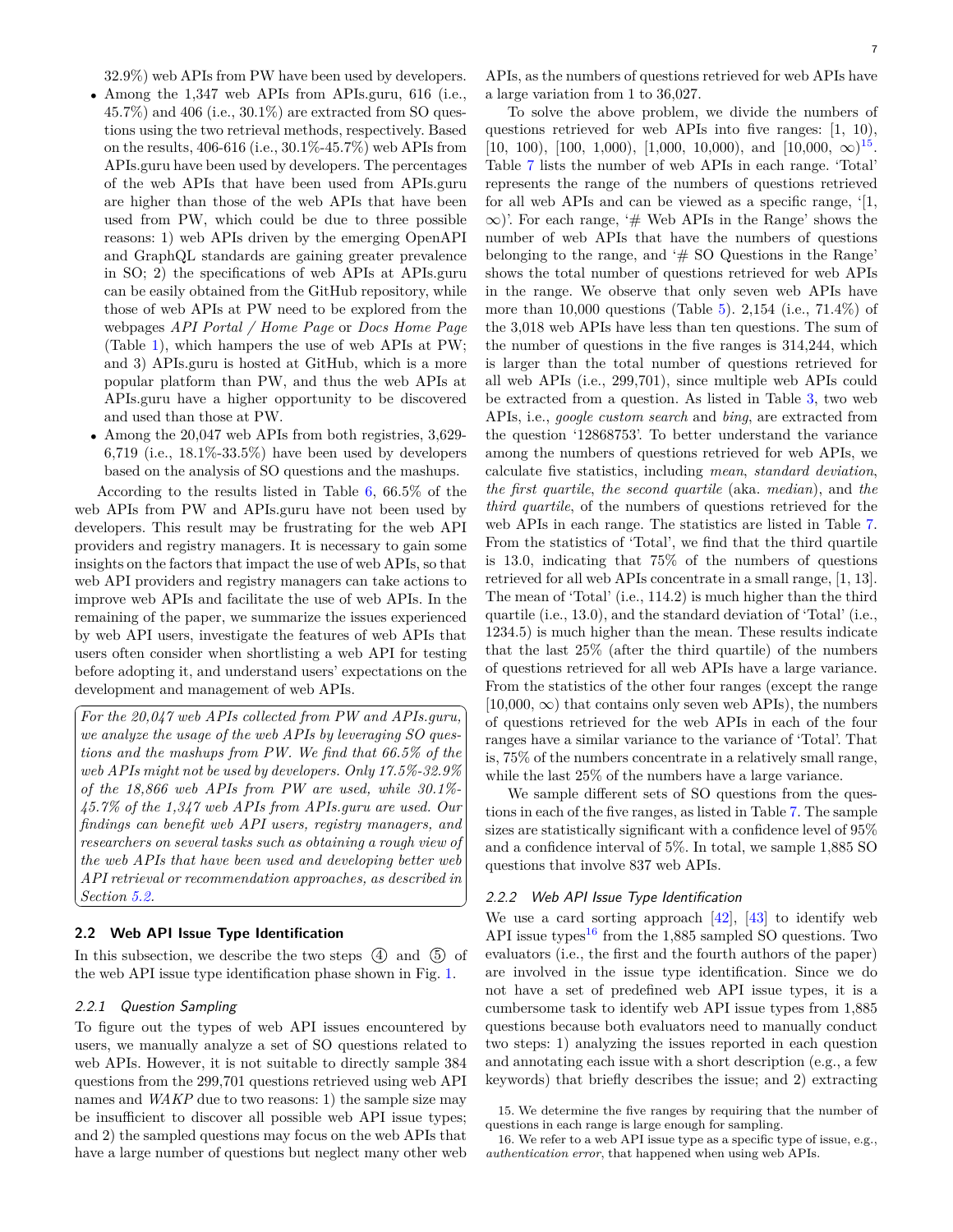<span id="page-7-0"></span>Five ranges of the numbers of SO questions retrieved for web APIs using web API names and *WAKP* (Table [4](#page-4-0)). 'Total' represents the range of the numbers of questions retrieved for all web APIs, i.e., '[1, ∞)'. For each range, '# Web APIs in the Range' presents the number of web APIs that have the numbers of questions belonging to the range; and '# SO Questions in the Range' presents the number of questions retrieved for all web APIs in the range. Columns 4-8 present five statistics such as mean and median measured for the numbers of questions retrieved for the web APIs in each range. The last column presents the sample size calculated for the set of questions retrieved for the web APIs in each range, with a confidence level of 95% and a confidence interval of 5%.

| Range of $\#$ Questions<br>Retrieved for Web APIs | $\#$ Web APIs<br>in the Range | $#$ Questions<br>in the Range | Mean     | Standard<br>Deviation | The First<br>Quartile | The Second<br>Quartile (Median) | The Third<br>Quartile | Sample Size |
|---------------------------------------------------|-------------------------------|-------------------------------|----------|-----------------------|-----------------------|---------------------------------|-----------------------|-------------|
| 1, 10)                                            | 2.154                         | 5.718                         | 2.7      | 2.1                   | 1.0                   | 2.0                             | 4.0                   | 360         |
| $\overline{10, 100}$                              | 628                           | 19.729                        | 32.2     | 23.4                  | 14.0                  | 23.0                            | 43.2                  | -377        |
| [100, 1,000]                                      | 189                           | 57.161                        | 316.4    | 221.0                 | 145.0                 | 242.0                           | 410.0                 | 382         |
| 1,000, 10,000                                     | 40                            | 98,010                        | 2.727.4  | 2.003.8               | 1.276.0               | 1.916.5                         | 3.565.8               | 383         |
| 10,000,                                           |                               | 133.626                       | 21.381.0 | 11.657.8              | 11.327.5              | 12.225.0                        | 34,203.0              | 383         |
| Total                                             | 3,018                         | 299,701                       | 114.2    | 1,234.5               | 1.0                   | 3.0                             | 13.0                  | 1,885       |

<span id="page-7-1"></span>TABLE 8 Issue annotations that are manually assigned by two evaluators (i.e., the first and the fourth authors of this paper) to a SO question.

|                          | ΙD                        | 29026067                                               |  |
|--------------------------|---------------------------|--------------------------------------------------------|--|
|                          | Title                     | paypal api how do i upload tracking numbers            |  |
|                          | Tags                      | paypal                                                 |  |
| Question                 |                           | <i>i</i> can't find the answer in the paypal api docs. |  |
|                          |                           | i have a paypal transactionid. i have a usps           |  |
|                          | Body                      | tracking number, using paypal api (php),               |  |
|                          |                           | which api call do i use to tell paypal what the        |  |
|                          |                           | tracking number is for my transaction?                 |  |
|                          | <b>Extracted Web APIs</b> | paypal                                                 |  |
| <b>Issue Annotations</b> |                           | no answer in docs; ask for an api call                 |  |
| by the First Author      |                           |                                                        |  |
| <b>Issue Annotations</b> |                           |                                                        |  |
|                          | by the Fourth Author      | which api call do i use                                |  |

web API issue types from their issue annotations. To reduce the workload in manual analysis, both evaluators perform the task in two rounds. In the first round, they build a set of web API issue types from the 360 sampled questions in the range [1, 10) as the questions cover more web APIs than the questions sampled from any of the other four ranges. More specifically, there are 320, 257, 177, 93, and 43 web APIs involved in the questions that are sampled from the ranges [1, 10), [10, 100), [100, 1,000), [1,000, 10,000), and [10,000, *∞*), respectively. These numbers are different from the numbers of web APIs listed in Table [7,](#page-7-0) which can be explained by the fact that a question may involve multiple web APIs, e.g., the question '12868753' listed in Table [3](#page-4-1). In the second round, they identify web API issue types from the remaining 1,525 questions based on the issue types created in the first round.

The first round consists of the following three steps:

- *•* **Initial issue annotation.** For each question, the two evaluators independently identify issues from the question and annotate each issue with a short description. Multiple issue annotations are separated by a semicolon ';'. Table [8](#page-7-1) shows the issue annotations assigned by both evaluators to the question '29026067'. One evaluator identifies two issues while the other evaluator identifies only one issue from the question. The annotations of an issue from both evaluators have different expressions, e.g., *ask for an api call* and *which api call do i use*.
- *•* **Issue type identification.** We gather all issue annotations of the 360 questions. One evaluator process the issue annotations by 1) grouping the issue annotations that have the same meaning, e.g., *ask for an api call* and *which api call do i use*, and 2) assigning an issue type to each group, e.g., *enquiring about a particular*

*function* is assigned to the group that contains the two issue annotations mentioned above. The other evaluator verifies the grouped issue annotations and the assigned issue types, and provide suggestions for improvement. After incorporating the suggestions, both evaluators reach a consensus on 23 web API issue types.

**Issue annotation replacement.** We automatically replace the issue annotations of each question with the corresponding issue types. For example, the issue annotations given by the first author listed in Table [8](#page-7-1) are separated by ';' and put into two issue annotation groups with the issue types *incomplete documentation* and *enquiring about a particular function*, respectively. As a result, we replace the issue annotations with the two issue types. 72 questions are in disagreement between the evaluators; and the Fleiss Kappa [\[44\]](#page-26-43) value is 0.78, indicating substantial agreement. Both evaluators discuss the disagreements to reach a common decision.

In the second round, both evaluators independently identify web API issue types from the remaining 1,525 questions that are sampled from the other four ranges (except [1, 10)). They annotate issues with the existing issue types. If there are new issues (that cannot be covered by the 23 issue types identified in the first round), they annotate each new issue with a short description. After the annotation process, we gather all new issue annotations from the questions. We find that only 12 questions have new issue annotations. Both evaluators add one new web API issue type, i.e., *authorization expiration*, to the set of issue types identified in the first round. We then replace the new issue annotations with the new issue type. After the replacement process, there are 196 questions with disagreement between the evaluators. The Kappa value is 0.86, indicating almost perfect agreement and is higher than that of the first round, since the evaluators already have some experience to identify issue types from questions. The evaluators reach a consensus by discussing the disagreements.

It takes approximately 125 hours for the evaluators to complete the two rounds and identify 24 web API issue types from the 1,885 sampled questions.

#### **2.3 User Survey**

In this subsection, we describe the three steps  $\circled{6}$  -  $\circled{8}$  of the user survey phase shown in Fig. [1](#page-1-2).

#### <span id="page-7-2"></span>*2.3.1 Survey Design*

The goals of our user survey include: 1) understanding the features of web APIs that make them more likely to be used;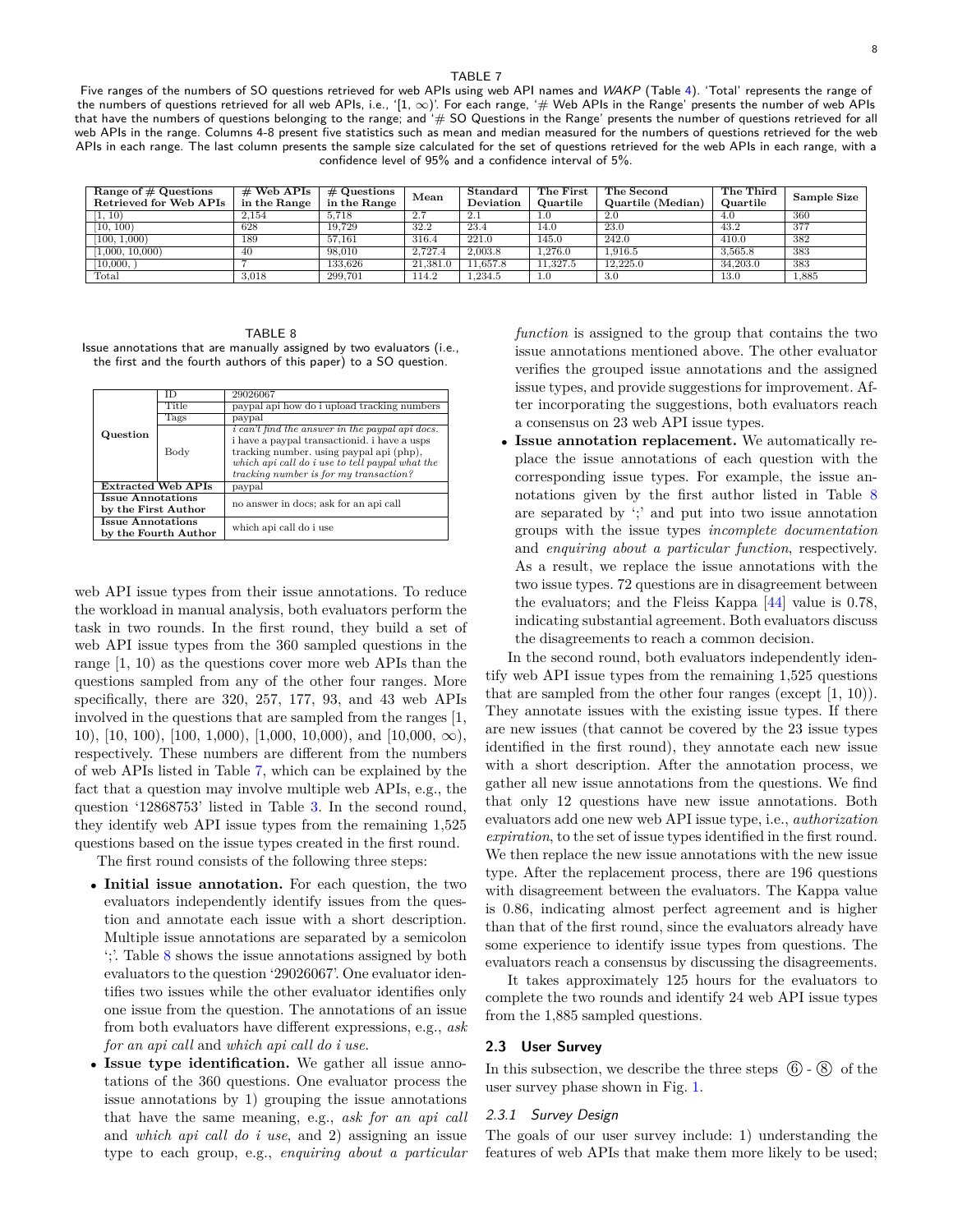2) validating the web API issue types identified from SO questions; and 3) inquiring about users' expectations on web APIs. To achieve the goals, we design eight close-ended and open-ended survey questions, and limited the answer types to Likert-scale and short free-form text based on the guidelines specified by Kitchenham et al. [\[45\]](#page-27-0). In particular, we capture the following information from respondents.

## **Demographics:**

- *• Number of used web APIs*: 0 / 1-5 / 6-10 / 11-20 / 20+
- *• Years of experience using web APIs*: 0-1 years / 1-3 years / 3-7 years / 7-12 years / 12+ years
- *Current country of residence*:

We collect the demographic information of respondents<sup>[17](#page-8-0)</sup> to 1) analyze which countries the respondents are from; 2) filter the respondents who have not used any web API (if a respondent chooses '0' as the number of used web APIs, the survey will be terminated); and 3) group the respondents' results by the number of used web APIs and the years of experience using web APIs.

#### **Important features of web APIs:**

Given a requirement, users may obtain a set of candidate web APIs using general web search engines (e.g., Google) and/or the search engines of web API registries or marketplaces. Due to the limited time and budget, it is often impossible for users to find the desired web APIs by testing every candidate. Users often need to choose some promising candidates for testing based on the displayed information of web APIs. We create a survey question to ask respondents about *how often they need to choose some promising web APIs for testing their functionality, in order to find appropriate ones from a number of candidates?*: Very Often / Often / Neutral / Rare / Very Rare.

We create another survey question to ask respondents *the top three important features of web APIs when they decide to shortlist a web API for testing*. To design this question, we recruit 20 developers who have experience using web APIs from two large sister IT companies in China: Insigma Global Service  $(IGS)$  and Hengtian<sup>[18](#page-8-1)</sup>, via email. In the emails, we introduce the purpose of our study to the developers, i.e., inquiring three characteristics of web APIs that they care the most when shortlisting web APIs for testing after they browse the public information of no less than 50 web APIs published at PW, APIs.guru, and RapidAPI<sup>[19](#page-8-2)</sup>. We also ask the developers about their years of experience using web APIs. They have 1-7 years of experience using web APIs, as listed in

<span id="page-8-0"></span>17. For the two survey questions that ask for the years of experience using web APIs and the number of used web APIs, we determine the ranges based on the surveys conducted in prior studies [\[46\]](#page-27-1), [\[47\]](#page-27-2).

<span id="page-8-1"></span>18. IGS is an outsourcing company which has more than 500 employees and mainly does outsourcing projects for Chinese vendors. Hengtian is also an outsourcing company which has more than 2,000 employees and mainly does outsourcing projects for American and European corporations.

<span id="page-8-2"></span>19. RapidAPI is another popular web API registry. Unlike PW and APIs.guru that allow researchers to use the web APIs published at them, RapidAPI has relatively strict terms of services on the use of the web APIs published at it. Unfortunately, we do not get the RapidAPI managers' permission on using the web APIs published at RapidAPI. However, the public information of web APIs published at RapidAPI can be freely browsed by people. We ask the recruited developers to browse the web APIs of RapidAPI, so that they could know more about the available information of web APIs.

Table [22](#page-29-0). After the developers complete the task of browsing the public information of web APIs, we ask them for the three most important characteristics of web APIs. The two evaluators independently analyze the developers' comments and extract web API features $^{20}$  $^{20}$  $^{20}$  using a card sorting approach. There are two comments with disagreement. The Fleiss Kappa value is 0.89, meaning almost perfect agreement. Both evaluators reach a consensus on 11 features after discussing the disagreements. We list the 11 features as answer options of the survey question. We also allow respondents to specify other features. The entire answer options are as follows.

- $\Box$  Similar functional description to the requirement<sup>[21](#page-8-4)</sup>
- $\Box$  Well-organized documentation
- □ Well-known API provider
- $\square$  Relatively high popularity (e.g., the number of followers and popularity score)
- $\square$  Standard request/response formats (e.g., JSON)
- $\square$  Support (e.g., API client wrappers or sample codes) for familiar programming languages
- $\square$  Easy-to-test endpoints
- □ Free trial
- □ No charge for use
- □ Accessible API forum
- $\Box$  Compatible license<sup>[22](#page-8-5)</sup> with the existing projects
- $\Box$  Other (please specify):

#### **Validation of web API issue types:**

We create two survey questions to validate the 24 web API issue types identified from SO questions.

- *• For each of our identified web API issue types explained below, please confirm whether you have encountered an issue of the type when using web APIs*.
	- **–** (I1) *Authorization error: An authorization error occurs when creating an API key (or access token) of a web API or requesting a function with the created API key (or access token)*: Yes / No / I don't know **–** ...
- *• Please list other issues you have encountered*:  $\mathcal{L}=\mathcal{L}^{\mathcal{L}}$

The first survey question asks respondents to confirm whether they have encountered each of the 24 issue types. For explanations of the issue types described in the survey question (e.g., the *authorization error* presented above), please refer to Section [3.2](#page-12-0). We provide an 'I don't know' option to reduce the impact of respondents' poor understanding of any issue type. The second survey question is to obtain other web API issues that are not identified from SO questions.

#### **Expectations:**

<span id="page-8-3"></span>20. We refer to a web API feature as a characteristic of web APIs, e.g., *well-organized documentation*

<span id="page-8-4"></span>21. We list this feature as an answer option for the following reason. Given a query, the web APIs returned by the search engines in web API registries (e.g., PW) may not all satisfy the user's requirement due to two main factors: the existing search engines mainly rely on keyword matching that often suffers from poor performance; and the query may not precisely represent the user's requirement. Therefore, users often need to examine the functional descriptions of the returned web APIs to determine if the web APIs could satisfy their requirements.

<span id="page-8-5"></span>22. Similar to the other software applications, web APIs may have licenses for use, e.g., 'MIT License' and 'Apache License 2.0'.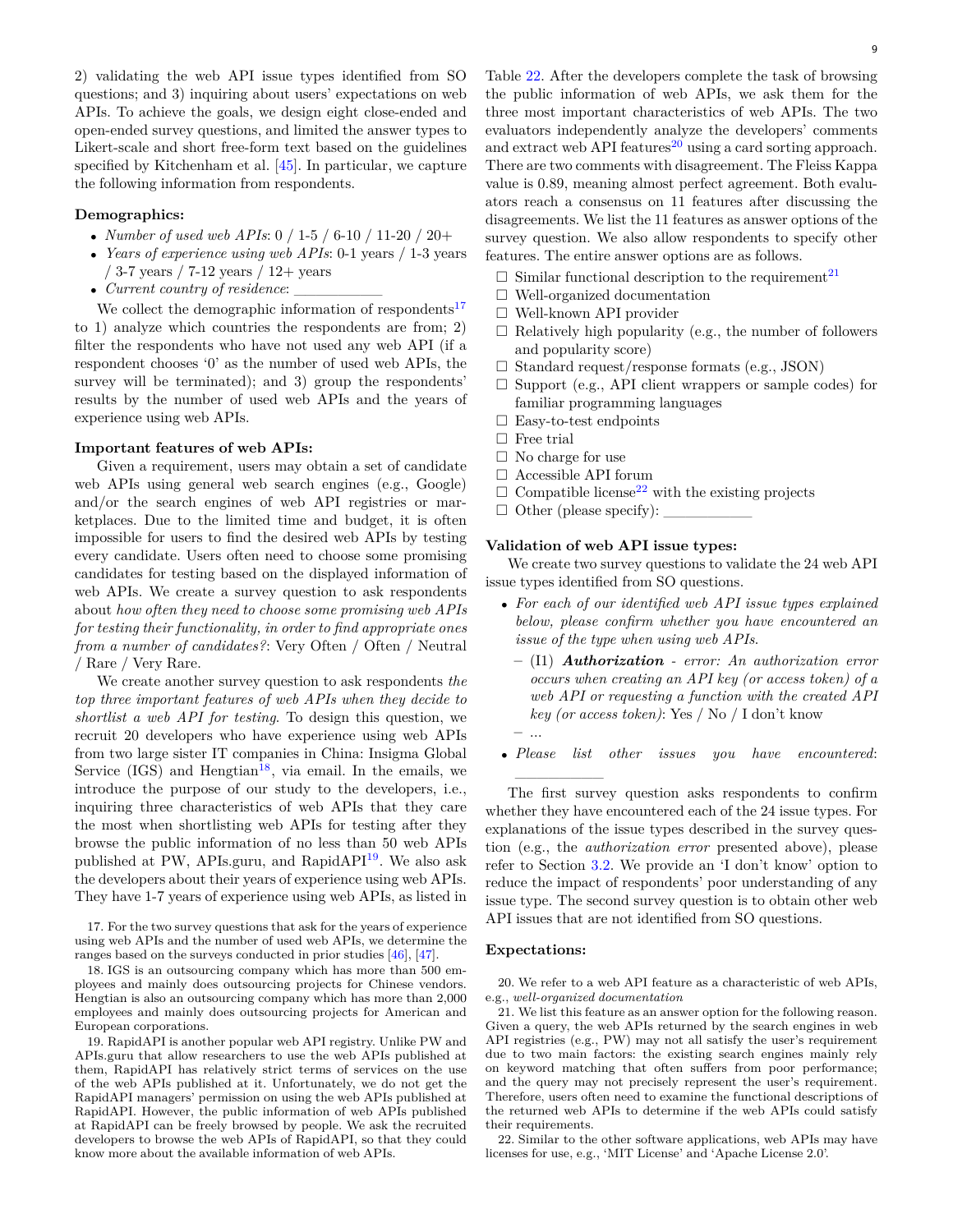We create an open-ended survey question to collect respondents' expectations on the development and management of web APIs: *Considering the web API issues that you have encountered, what expectations do you have on the development and management of web APIs?* \_\_\_\_\_\_\_\_

## <span id="page-9-2"></span>*2.3.2 Respondent Recruitment*

To conduct our survey, we need to collect a sufficient number of respondents with diverse backgrounds. Similar to the previous work [[47](#page-27-2)], [[48](#page-27-3)], [[49](#page-27-4)], we follow a multi-pronged strategy to recruit respondents from both OSS community and industry.

- *•* **For industry professionals.** We send the survey to the industry professionals in our contacts and receive responses from 21 contacts working in different companies from China and the United States. We encourage the respondents to help us distribute the survey to some of their associates and colleagues in order to recruit more industry professionals from other countries. As a result, we are able to reach 72 industry professionals working in Microsoft, Google, Huawei, Alibaba, Baidu, IGS, Hengtian, and other companies from five countries.
- *•* **For OSS developers.** We target developers at GitHub who have used web APIs. We select ten well-known web APIs, e.g., *google maps* and *facebook graph*, from the top 20 web APIs that have the maximum numbers of SO questions retrieved using web API names and *WAKP*. We then search 50 relatively popular and active GitHub projects (that have more than 1,000 stars and have been updated within one month) related to the web APIs, e.g., *googlemaps/google-maps-services-js*[23](#page-9-0) and  $mabolic/facebook-sdk<sup>24</sup>$  $mabolic/facebook-sdk<sup>24</sup>$  $mabolic/facebook-sdk<sup>24</sup>$ . We obtain 2,000 developers who have reported issues to the projects, and send an email to each of them with links to two versions of the survey (one link is for the English version and the other link is for the Chinese version, as described below).

To increase the response rate, we use an anonymous survey [\[50\]](#page-27-5). No identity information is required or gathered from respondents. Since our survey is oriented to web API users, we notify in the email that *If you have never used any web API, please ignore the survey*.

Before sending the survey to potential respondents, we conduct a pilot study with five developers to verify the survey questions from three aspects: 1) *length*: whether there are any survey questions that are too lengthy to read or understand; 2) *clarity*: whether there are any survey questions with unclear expressions; and 3) *bias*: whether there are any survey questions that may imply the answers that we wish to obtain from the respondents. We refine the survey based on the developers' feedback and ask the developers to verify the refined survey again, which results in the final version of our survey in English. The details of the pilot study are described in Appendix [A](#page-29-1). As Chinese is one of the most spoken languages in the world, we translate the survey from English to Chinese to ensure that respondents from China could understand our survey well. The first author of the paper translates the survey from English to Chinese. The fourth author of the paper then checks the semantic consistency between the English and Chinese versions of the survey and finds three pieces of 10

inconsistent content related to the descriptions of three web API issue types, e.g., the *function - inconsistent result* (IT10) listed in Table [13](#page-13-0). Both authors solve the inconsistencies together to produce the final version of our survey in Chinese. We do not verify the Chinese version of the survey using a pilot study since the content is consistent with the English version that has been verified. Unlike the other tasks performed by the two authors, e.g., the identification of web API issue types from SO questions, we do not measure the inter-rater agreement score (e.g., the Fleiss Kappa value) between both authors for the survey translation task. The reason is that the translation process does not meet the conditions that are used to measure an inter-rater agreement score. More specifically, we do not have an initial survey in Chinese for both authors to independently examine the semantic consistency between the Chinese and English versions of the survey and then discuss any disagreements to reach a consensus.

#### *2.3.3 Response Analysis*

We receive 191 survey responses from 35 countries, of which the top three countries are China (with 48.7% responses), the United States (with 11.0% responses), and Germany (with 4.7% responses). Each survey response contains answers to at least one of the five survey questions that do not ask for demographic information. Among the responses, 144 and 47 responses are from the 2,000 GitHub developers and the 72 industry professionals, respectively. We find that 83 emails sent to the Github developers are rejected. Therefore, the overall response rate of our user survey is  $191/(2,000-83+72)$  $= 9.6\%$ , which is similar to the online surveys conducted in previous work [[46](#page-27-1)], [[51](#page-27-6)]. We analyze the responses as follows.

- *•* For the survey question used to investigate the important features of web APIs, we collect 11 pieces of free-form feature descriptions specified in the 'Other' field. We then use a card sorting approach [\[42\]](#page-26-41) to identify features from the descriptions. Two evaluators (i.e., the first and the fourth authors of the paper) first independently identify features from each description. There are two descriptions with disagreement; and the Fleiss Kappa value is 0.75, indicating substantial agreement. By discussing the disagreements, both evaluators reach a consensus on three features in addition to the 11 features listed as answer options of the survey question. For each of the 14 features, we count the number of respondents who consider the feature important when shortlisting a web API for testing. Note that although we only ask for the top three important features, a number of respondents specify more than three features.
- *•* For the two survey questions used to validate the 24 web API issue types identified from SO questions, we collect 28 pieces of free-form issue descriptions from the second survey question. Similar to the second round of issue type identification described in Section [2.2.2,](#page-6-2) both evaluators independently identify web API issue types from the descriptions. There are disagreements on four descriptions; and the Fleiss Kappa value is 0.83, which means almost perfect agreement. Both evaluators discuss the disagreements and obtain two additional web API issue types. For each of the 26 issue types, we count the number of respondents who have encountered an issue of the type (i.e., the answer to the issue type in the first

<span id="page-9-0"></span><sup>23.</sup> https://github.com/googlemaps/google-maps-services-js

<span id="page-9-1"></span><sup>24.</sup> https://github.com/mobolic/facebook-sdk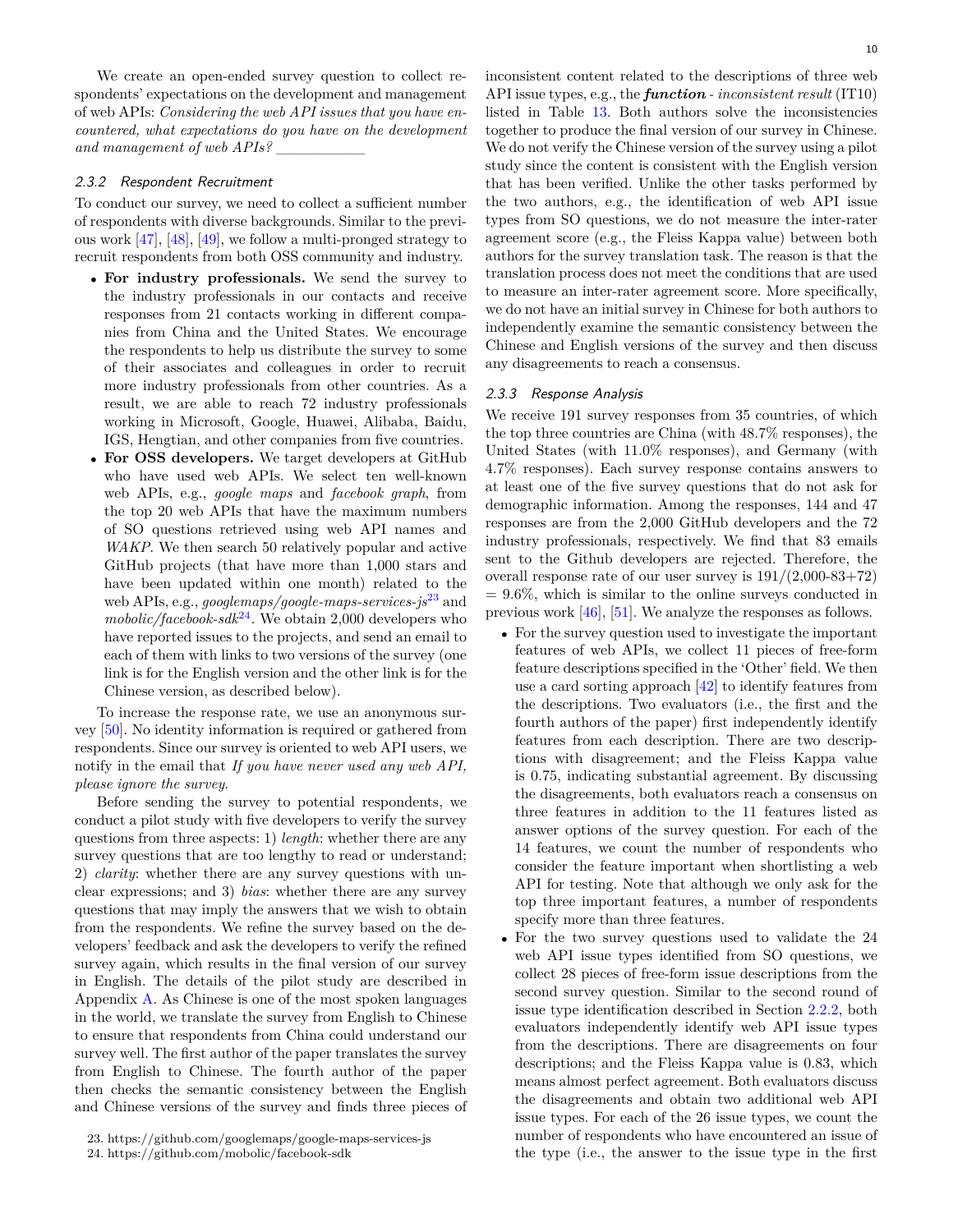<span id="page-10-1"></span>Six respondent groups. The three groups APINumS, APINumM, and APINumL are divided by the number of web APIs that have been used by the respondents; and the three groups ExpL, ExpM, and ExpH are

divided by the respondents' years of experience using web APIs.

| Group Set  | Group   | $#$ Respondents | Percentage<br>of Respondents |
|------------|---------|-----------------|------------------------------|
|            | APINumS | 32              | 17%                          |
| APINumGSet | APINumM | 68              | 36%                          |
|            | APINumL |                 | 48%                          |
|            | ExpL    | 49              | 26%                          |
| ExpGSet    | ExpM    | 106             | 56%                          |
|            | ExpH    | 36              | 1 Q 9                        |

survey question is 'Yes' or such an issue is specified in the second survey question).

*•* For the survey question used for respondents to express expectations on web APIs, we collect the free-form descriptions given by 114 respondents. Both evaluators use a card sorting approach again to extract expectations from the descriptions. They first independently extract expectations from each description. We observe 18 descriptions with disagreement. The Fleiss Kappa value is 0.83, indicating almost perfect agreement. After resolving the disagreements, both evaluators summarize 11 categories of expectations and a set of expectations specific to each category. We count the number of respondents who express expectations to each category.

We divide the respondents into six groups based on their demographic information to examine whether there are differences among the respondents who have used different numbers of web APIs or have different years of experience using web APIs. The six groups are as follows.

- *•* Respondents who have used a small number (i.e., 1-5) of web APIs (APINumS).
- *•* Respondents who have used a medium number (i.e., 6-20) of web APIs (APINumM).
- *•* Respondents who have used a large number (*≥* 20) of web APIs (APINumL).
- *•* Respondents who have low experience (*≤* 3 years) using web APIs (ExpL).
- Respondents who have medium experience (i.e., 3-12) years) using web APIs (ExpM).
- *•* Respondents who have high experience (*≥* 12 years) using web APIs (ExpH).

Table [9](#page-10-1) lists the numbers and percentages of respondents in the six groups. The six groups are further grouped as two group sets: 1) *APINumGSet* = {APINumS, APINumM, APINumL} that are divided by the number of used web APIs; and 2)  $ExpGSet = \{ExpL, ExpM, ExpH\}$  that are divided by the years of experience using web APIs.

We compute the percentages of respondents in each group who express the 14 web API features, 26 web API issue types, and 11 categories of expectations on web APIs. Moreover, we perform multiple comparisons between any two groups in *APINumGSet* or *ExpGSet* using the multiple test approach proposed by Konietschke et al. [[52](#page-27-7)], which is implemented as the function *nparcomp*() in the R package *nparcomp*. For a comparison (e.g., *A* vs. *B*), the approach produces a p-value (*p*) which indicates whether the differences between the two groups are statistically significant (if *p <* 0.05) and a relative contrast effect (*e*) which indicates whether the observations in group *A* tend to be larger (if  $e > 0.5$ ) or smaller (if  $e <$ 0.5) than those in group *B*. The p-values and relative contrast effects are computed with simultaneous confidence intervals for all comparisons in *APINumGSet* or *ExpGSet*.

As described above, our survey respondents are from different countries. Moreover, there are two kinds of respondents, i.e., OSS developers and industry professionals. According to the study conducted by Zampetti et al. [\[53\]](#page-27-8), it is not always the case that the answers provided by OSS respondents and industry respondents are comparable. Similarly, the answers provided by respondents from different countries may not be comparable. To verify these problems, we conduct two experiments. First, we perform multiple comparisons between the respondents from China, the United States, and the other 33 countries, with respect to each of the 14 features, 26 issue types, and 11 categories of expectations using the function *nparcomp*() in *nparcomp*. Since there are only a few (i.e., 1- 9) respondents from each of the 33 countries except China and the United States, we view the 33 countries as one group. The results show only two of the 153 comparisons have significant differences. Second, we perform comparisons between the OSS and industry respondents with respect to each of the features, issue types, and expectation categories using the function *npar.t.test*() in *nparcomp*. Only five of the 51 comparisons have significant differences. Based on the results from both experiments, the answers provided by the respondents from different countries and by the OSS and industry respondents are comparable in most cases. Therefore, we do not distinguish the respondents in terms of the two properties in this work.

## <span id="page-10-0"></span>**3 Results**

In this section, we present the results of our study to answer the following three research questions:

- *•* **RQ1. What features of web APIs do users often consider prior to shortlisting web APIs for testing?**
- *•* **RQ2. What types of web API issues have been encountered by users?**
- *•* **RQ3. What expectations do users have for web API providers to facilitate the use of web APIs?**

## **3.1 RQ1. What features of web APIs do users often consider prior to shortlisting web APIs for testing?**

**Motivation.** Users may obtain a number of candidate web APIs for a requirement after searching on the internet. Due to the limited time and budget, they need to shortlist a subset of web APIs for testing in order to find appropriate ones to implement the requirement. We want to find out whether users often need to shortlist web APIs for testing and the features of web APIs that users often consider prior to shortlisting a web API.

**Approach.** We create two questions in our survey. One survey question asks respondents how often they need to shortlist web APIs for testing. The other survey question asks respondents to express the top three important features of web APIs when they decide to shortlist a web API for testing.

**Results.** As shown in Fig. [2,](#page-11-0) 126 ( $= 55+71$ ) of the 191 (i.e., 66.0%) respondents often need to shortlist web APIs for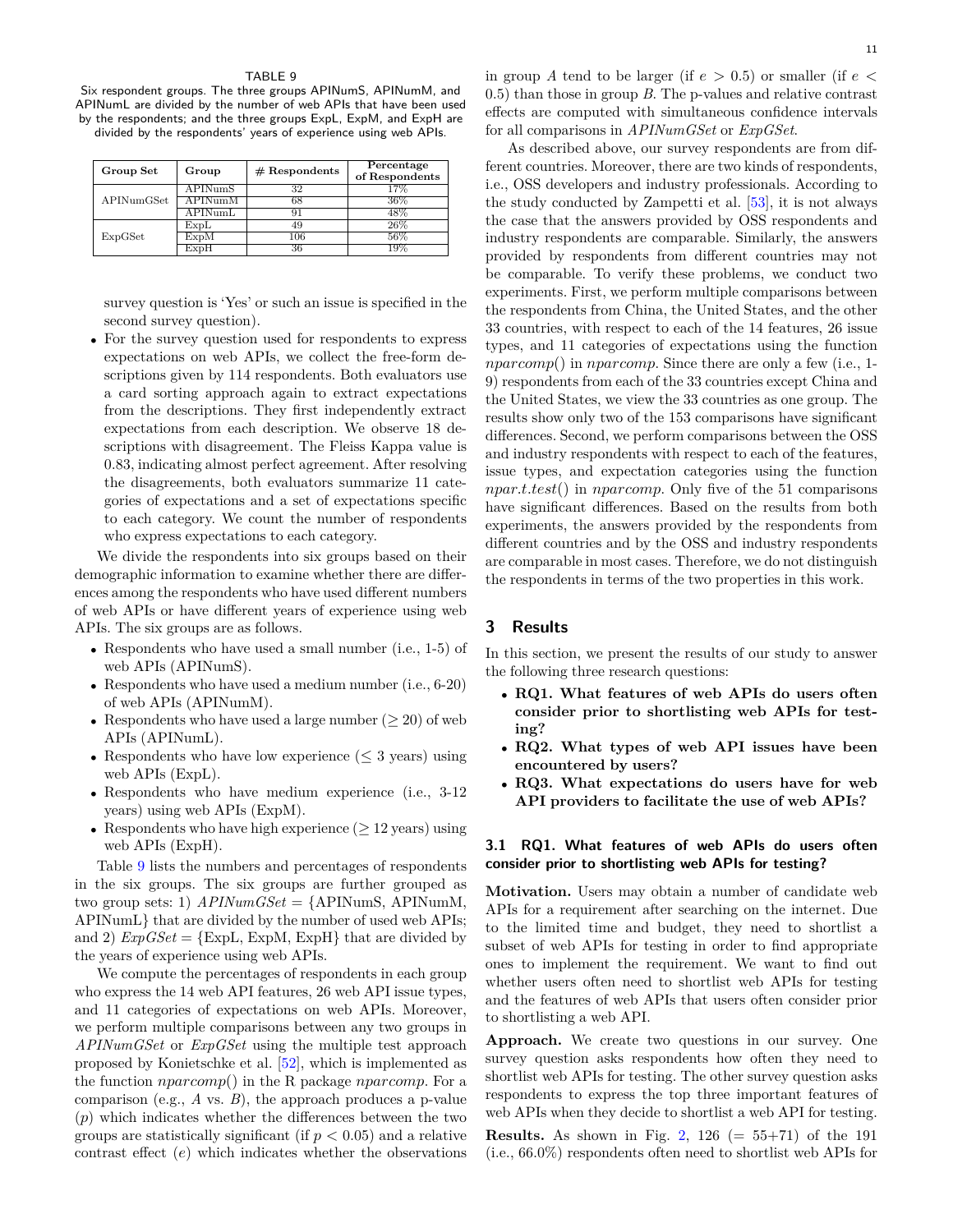<span id="page-11-1"></span>Fourteen features of web APIs expressed by the respondents as important for shortlisting a web API for further testing.

| <b>Feature ID</b> | Feature                                           | $#$ Respondents | <b>Percentage of Respondents</b> |
|-------------------|---------------------------------------------------|-----------------|----------------------------------|
| $_{\rm F1}$       | Similar functional description to the requirement | 118             | 62%                              |
| F2                | Well-organized documentation                      | 162             | 85%                              |
| F3                | Well-known API provider                           | 64              | 34%                              |
| F4                | Relatively high popularity                        | 59              | 31%                              |
| F5                | Standard request/response formats                 | 113             | 59%                              |
| F6                | Support for familiar programming languages        | 61              | 32%                              |
| F7                | Easy-to-test endpoints                            | 72              | 38%                              |
| F8                | Free trial                                        | 69              | $36\%$                           |
| F9                | No charge for use                                 | 68              | 36%                              |
| F10               | Accessible API forum                              | 12              | $6\%$                            |
| F11               | Compatible license                                | 33              | 17%                              |
| F12               | Acceptable response time                          | 5               | 3%                               |
| F13               | Follows REST/GraphQL specification                | 3               | $2\%$                            |
| F14               | Uses versioning                                   | $\overline{2}$  | $1\%$                            |



<span id="page-11-0"></span>Fig. 2. The numbers of respondents based on the frequencies of shortlisting web APIs for testing.

testing. Table [10](#page-11-1) lists 14 important features of web APIs expressed by the respondents. The 'Percentage of Respondents' column presents the percentages of respondents who express the features. From the table, we have the following findings:

- *• Similar functional description to the requirement* (F1), *well-organized documentation* (F2), and *standard request/response formats* (F5) are selected by 59%-85% respondents. If a web API has a functional description similar to the requirement, it could be probably used to implement the requirement. A well-organized documentation can help users easily find the functions supported by a web API and how to invoke the functions. For a web API with standard request/response formats, the functions can be easily requested and the results can be easily processed using a standard method, e.g., a JSON library in Python.
- *• Easy-to-test endpoints* (F7), *free trial* (F8), and *no charge for use* (F9) are selected by 36%-38% respondents. Before shortlisting a web API, users are interested in checking whether the web API endpoints can be easily tested to see if the results are expected and whether there is no expense on the trial and use of the web API.
- $31\%$ -34% respondents care about whether a web API has a *well-known provider* (F3), *relatively high popularity* (F4), and *support for familiar programming languages* (F6). F3 and F4 can reflect the quality of a web API to some extent; and F6 indicates whether a web API can

be used with the user's familiar programming languages.

*•* The five features F10-F14 are selected by 1%-17% respondents, meaning that only a few users care about whether a web API has the five features, e.g., an accessible web API forum and a REST or GraphQL specification.

Table [11](#page-12-1) presents the percentages of respondents in the six groups (Table [9](#page-10-1)) who express the 14 features. The percentages are different among the three groups in *APINumGSet* or *ExpGSet*. For example, the percentages of *well-known API provider* (F3) and *relatively high popularity* (F4) in APINumS are 44% and 53%, respectively, which are higher than those in APINumM and APINumL. The percentages of F3 and F4 in ExpL (i.e., 39% and 37%, respectively) are also higher than those in ExpM and ExpH. The results can be explained by the following possible reason. The novice users who have used a small number of web APIs or have low experience using web APIs may lack knowledge on how to efficiently test the quality of web APIs through specialized methods, e.g., endpoint testing. Therefore, novice users are more likely to follow a common sense that web APIs from a well-known provider and/or with high popularity generally have high quality. In terms of *accessible API forum* (F10), the percentage in APINumS (resp. ExpL) is higher than those in APINumM and APINumL (resp. ExpM and ExpH). This result means that novice users care more about the accessibility of web API forums, i.e., whether they could contact and get support from web API providers for encountered issues. We also find that *well-organized documentation* (F2) has the highest percentages in all the six groups. This is because documentation is the main resource describing the functionality of a web API. A well-organized documentation can help users easily find a function and how to use the function.

Table [12](#page-12-2) presents the results of multiple comparisons between any two groups in *APINumGSet* or *ExpGSet* on each of the 14 features. Each cell shows the p-value (*p*) and relative contrast effect  $(e)$  for a comparison on a feature.  $\prime$ - $\prime$  means  $p \geq 0.05$ . We find a number of significant differences between the six group pairs on six features: F2, F4, F8-F10, and F12. For example, in terms of *relatively high popularity* (F4), the differences between the group pair 'APINumS vs. APINumM' are significant with  $p < 0.01$  and  $e = 0.69$ . This result implies that the respondents in APINumS tend to care more about the popularity of a web API than the respondents in APINumM, which could be explained by the reason mentioned above.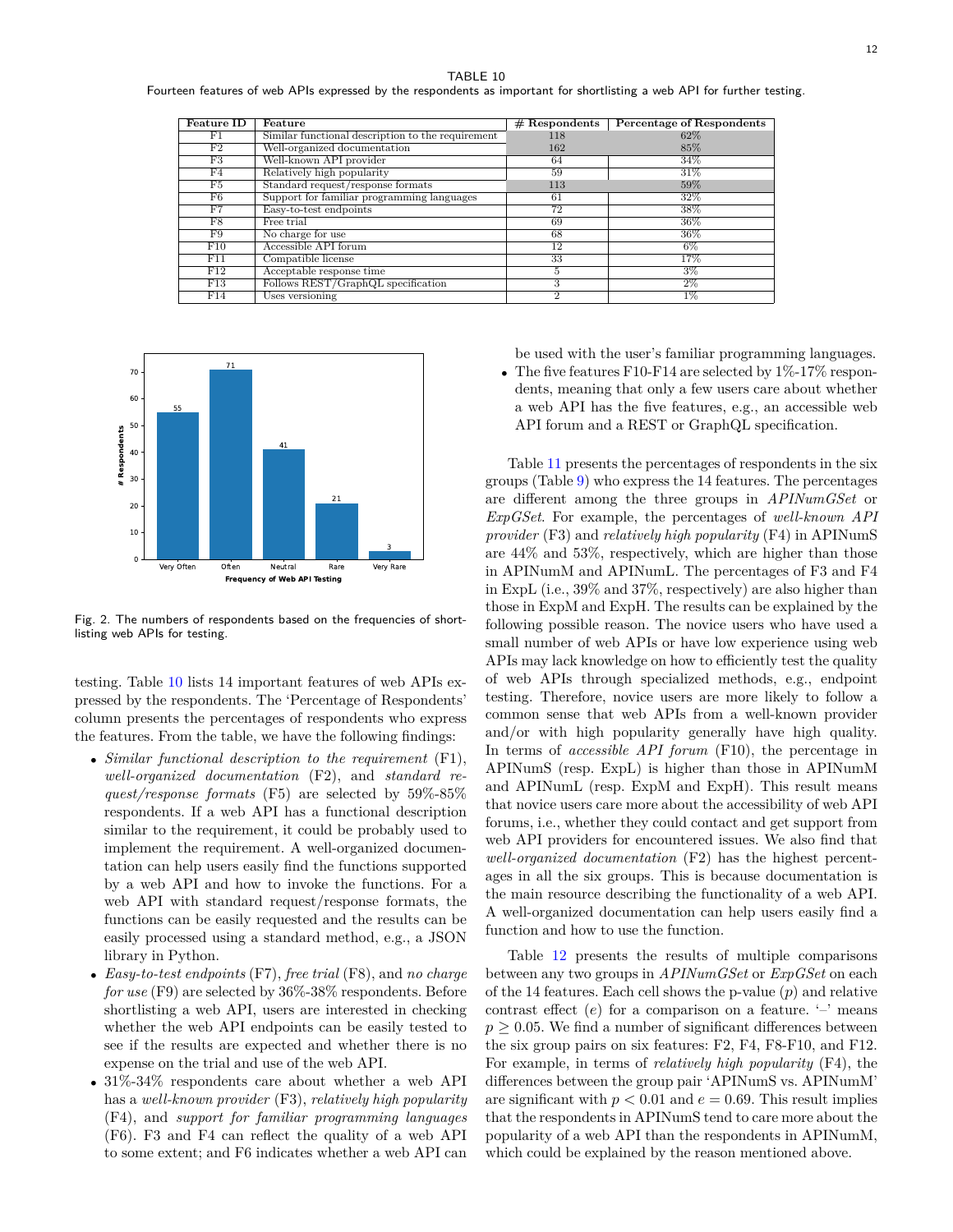<span id="page-12-1"></span>Percentages of the respondents in the six groups (Table [9](#page-10-1)) who express each of the 14 web API features (Table [10](#page-11-1)).

| <b>Feature ID</b> | APINumS                  | APINumM | APINumL | ExpL                     | $Exp\overline{M}$ | ExpH                     |
|-------------------|--------------------------|---------|---------|--------------------------|-------------------|--------------------------|
| F1                | 62\%                     | $60\%$  | 63%     | 71%                      | 60%               | 53%                      |
| F <sub>2</sub>    | 94%                      | 97%     | 73%     | 88%                      | 85%               | 81%                      |
| F3                | 44%                      | 28%     | 34%     | 39%                      | 34%               | 25%                      |
| F4                | 53%                      | 16%     | 34%     | 37%                      | 31\%              | 22%                      |
| F5                | 69%                      | 51%     | 62%     | 65%                      | 54%               | 67%                      |
| F6                | 31%                      | 25%     | 37%     | 35%                      | 29%               | 36%                      |
| F7                | 22%                      | 38%     | 43%     | 39%                      | 35%               | 44%                      |
| F8                | 25%                      | 54%     | 26%     | 55%                      | 28%               | 33%                      |
| $\overline{F9}$   | 44%                      | 32%     | 35%     | 57%                      | $30\%$            | 22%                      |
| F10               | $16\%$                   | $4\%$   | 4%      | $12\%$                   | $6\%$             |                          |
| F11               | 28%                      | 10%     | 19%     | 31%                      | 13%               | 11%                      |
| F12               | $\overline{\phantom{a}}$ | $6\%$   | $1\%$   | $\overline{\phantom{a}}$ | 5%                |                          |
| $\overline{F13}$  | $\overline{\phantom{a}}$ |         | $3\%$   | $\overline{\phantom{a}}$ | $3\%$             | $\overline{\phantom{a}}$ |
| F14               |                          |         | $2\%$   | -                        |                   | $6\%$                    |

#### TABLE 12

<span id="page-12-2"></span>The results of multiple comparisons between any two respondent groups in APINumGSet and ExpGSet (Table [9](#page-10-1)), with respect to each of the 14 web API features (Table [10\)](#page-11-1). Each cell (*p*, *e*) presents the p-value (*p*) and the relative contrast effect (*e*) of a pairwise comparison on a feature. '–' means there is no significance (i.e., *p ≥* 0.05).

| <b>Feature ID</b> | APINumS                      | <b>APINumS</b>               | APINumM                       | ExpL                         | ExpL                         | ExpM                         |
|-------------------|------------------------------|------------------------------|-------------------------------|------------------------------|------------------------------|------------------------------|
|                   | vs. APINumM                  | vs. APINumL                  | vs. APINumL                   | vs. ExpM                     | vs. ExpH                     | vs. ExpH                     |
| F1                | $(-, 0.51)$                  | $(-, 0.50)$                  | $(-, 0.49)$                   | $(-, 0.45)$                  | $(-, 0.59)$                  | $(-, 0.54)$                  |
| F2                | $(-, 0.48)$                  | $\left( <0.01, 0.61 \right)$ | $\langle 0.001, 0.62 \rangle$ | $(-, 0.49)$                  | $(-, 0.54)$                  | $(-, 0.52)$                  |
| F3                | $(-, 0.58)$                  | $(-, 0.55)$                  | $(-, 0.47)$                   | $(-, 0.48)$                  | $(-, 0.57)$                  | $(-, 0.55)$                  |
| F <sub>4</sub>    | $\left( <0.01, 0.69 \right)$ | (–. 0.59)                    | $\langle 0.05, 0.41 \rangle$  | $(-, 0.47)$                  | $(-, 0.57)$                  | $(-, 0.55)$                  |
| F5                | $(-, 0.59)$                  | $(-, 0.54)$                  | $(-, 0.45)$                   | $(-, 0.44)$                  | $(-, 0.49)$                  | $(-, 0.44)$                  |
| F6                | $(-, 0.53)$                  | $(-, 0.47)$                  | $(-, 0.44)$                   | $(-, 0.47)$                  | $(-, 0.49)$                  | $(-, 0.47)$                  |
| F7                | $(-, 0.42)$                  | $(-, 0.40)$                  | $(-, 0.48)$                   | $(-, 0.48)$                  | (–. 0.47)                    | $(-, 0.45)$                  |
| F8                | $\langle 0.05, 0.35 \rangle$ | $(-, 0.49)$                  | $\langle 0.01, 0.64 \rangle$  | $\langle 0.01, 0.37 \rangle$ | $(-, 0.61)$                  | $(-, 0.47)$                  |
| F9                | $(-, 0.56)$                  | $(-, 0.54)$                  | $-0.49$                       | $\langle 0.01, 0.36 \rangle$ | $\langle 0.01, 0.68 \rangle$ | $(-, 0.54)$                  |
| F10               | $(-, 0.56)$                  | $(-, 0.56)$                  | $(-, 0.50)$                   | $(-, 0.47)$                  | $\langle 0.05, 0.56 \rangle$ | $\langle 0.05, 0.53 \rangle$ |
| F11               | $(-, 0.59)$                  | $(-, 0.55)$                  | $(-, 0.46)$                   | $(-, 0.41)$                  | $(-, 0.60)$                  | $(-, 0.51)$                  |
| F12               | $(-, 0.47)$                  | $(-, 0.49)$                  | $-0.52$                       | $\langle 0.05, 0.52 \rangle$ | $(-, 0.50)$                  | $\langle 0.05, 0.52 \rangle$ |
| F13               | $(-, 0.50)$                  | $(-, 0.48)$                  | $(-, 0.48)$                   | $(-, 0.51)$                  | $(-, 0.50)$                  | $(-, 0.51)$                  |
| F14               | $(-, 0.50)$                  | $(-, 0.49)$                  | $(-, 0.49)$                   | $(-, 0.50)$                  | $(-, 0.47)$                  | $^{\prime}$ -, 0.47)         |

☎

✆

✞ *Among the 191 survey respondents, 66.0% respondents often* ✝ *need to shortlist candidate web APIs for testing in order to find appropriate web APIs to fulfill a requirement. We summarize 14 features of web APIs (i.e., F1-F14 listed in Table [10](#page-11-1)) that are important for the respondents to shortlist a web API for testing. Some features (e.g., standard request/response formats (F5) and support for familiar programming languages (F6)) provide guidance for web API developers to design better web APIs, such as offering standard request/response formats and implementing web API client wrappers for multiple programming languages. Based on the features, web API developers and managers can also present the information of web APIs important to users to help users make informed decisions on whether to test a web API. A guideline is described in Section [4.2.](#page-21-0)*

## <span id="page-12-0"></span>**3.2 RQ2. What types of web API issues have been encountered by users?**

**Motivation.** Having a good understanding of the web API issues experienced by users can help web API providers develop better web APIs by taking actions to avoid some issues during the development process. Existing work studies only a few kinds of web API issues, e.g., documentation reliability [\[21\]](#page-26-20). We attempt to build a comprehensive view of web API issues reported by users.

**Approach.** We manually identify 24 web API issue types from 1,885 SO questions. We also conduct a user survey to validate the issue types by asking respondents to confirm whether they have encountered issues of each type and express other issues that cannot be covered by the issue types.

**Results.** Table [13](#page-13-0) presents the final set of 26 web API issue types identified from SO questions and the survey responses. We group the issue types into four high-level categories: *authorization* (IC1), *function* (IC2), *documentation* (IC3), and *others* (IC4). The two issue types *authorization implementation problem* (IT4) and *others - difficult to sign up* (IT26) are identified from other issue descriptions given by four respondents. For each issue type, we present the number and percentage of SO questions that discuss an issue of the type, and the number and percentage of respondents who have encountered an issue of the type. The value 0% means that the percentage is less than 0.5%.

#### *3.2.1 Explanations of 26 Web API Issue Types*

**IC1. Authorization.** Web APIs often use an authorization mechanism (e.g., HTTP Basic Auth [\[54\]](#page-27-9) and OAuth [\[55\]](#page-27-10)) to grant a user access to the functionality. In general, users need to create an API key or access token using the authorization mechanism of a web API, and then use the API key or access token to request the functions. We identify four issue types related to the authorization of web APIs.

IT1 **Error.** An authorization error occurs when creating an API key/access token of a web API or requesting a function with the created API key/access token. An issue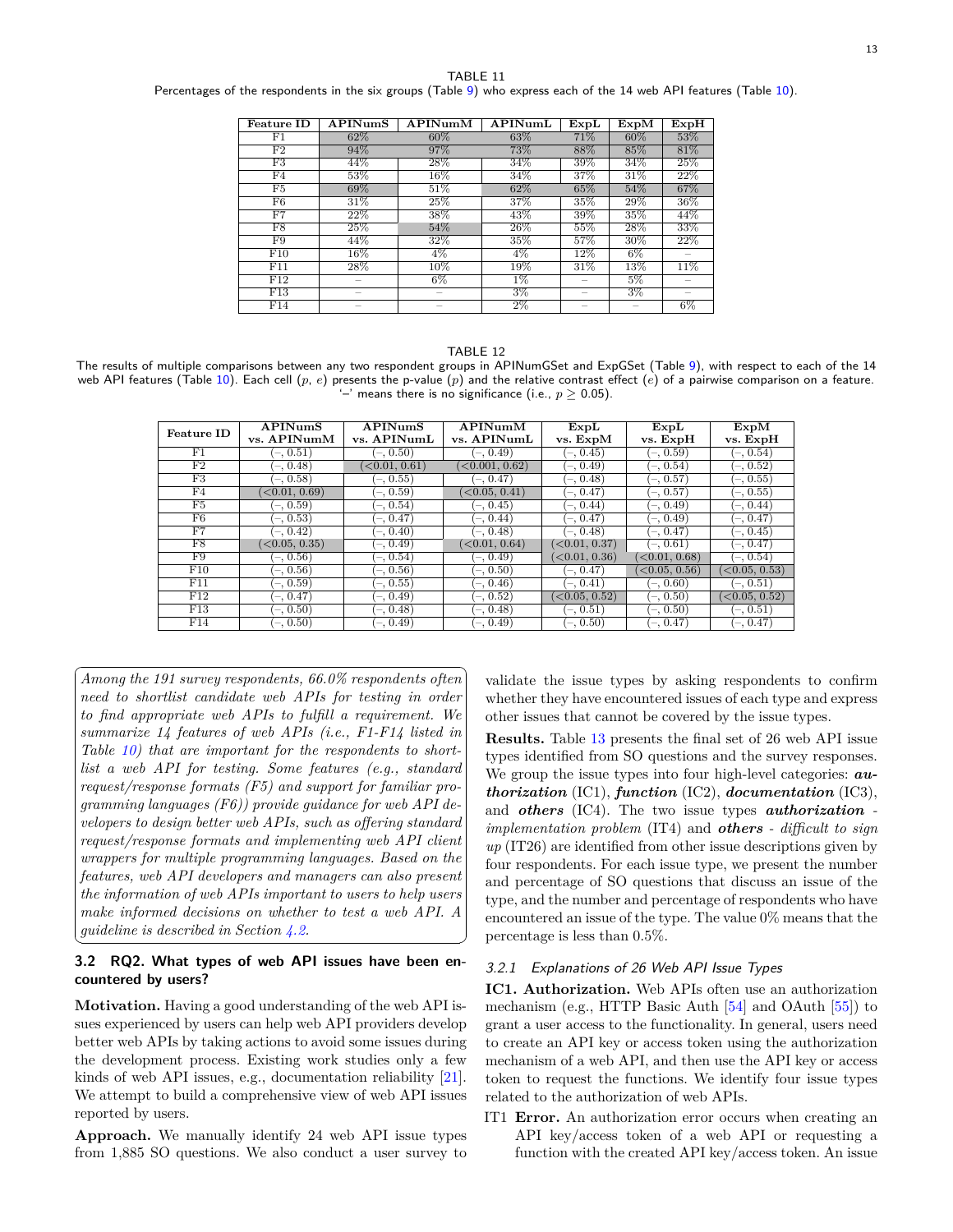<span id="page-13-0"></span>Twenty-six web API issue types belonging to four categories that are identified from 1,885 SO questions and the survey responses.

| <b>Issue</b><br>Category ID | <b>Issue Category</b> | <b>Issue</b><br>Type ID | <b>Issue Type</b>                      | $#$ Questions            | Percentage of<br>Questions | $#$ Respondents  | Percentage of<br>Respondents |
|-----------------------------|-----------------------|-------------------------|----------------------------------------|--------------------------|----------------------------|------------------|------------------------------|
|                             |                       | IT1                     | Error                                  | 97                       | 5%                         | 131              | 69%                          |
| IC1                         | Authorization         | IT2                     | Expiration                             | $\overline{12}$          | $1\%$                      | 129              | 68%                          |
|                             |                       | IT <sub>3</sub>         | Enquiring about acquisition            | 73                       | $4\%$                      | 91               | 48%                          |
|                             |                       | IT4                     | Implementation problem                 | $\overline{\phantom{0}}$ | $\overline{\phantom{0}}$   | 3                | $2\%$                        |
|                             |                       | IT <sub>5</sub>         | Request failure with unknown reasons   | 315                      | 17%                        | 136              | 71%                          |
|                             |                       | IT6                     | Enquiring about a particular function  | 445                      | 24%                        | 98               | 51%                          |
|                             |                       | IT7                     | Change/Deprecation                     | 62                       | $3\%$                      | 134              | 70%                          |
|                             |                       | IT <sub>8</sub>         | Limitation                             | 52                       | $3\%$                      | 158              | 83%                          |
|                             |                       | IT <sub>9</sub>         | Lack of programming language support   | 36                       | $2\%$                      | $\overline{110}$ | 58%                          |
| $_{\rm IC2}$                | Function              | IT10                    | Inconsistent result                    | 95                       | 5%                         | 64               | 34%                          |
|                             |                       | <b>TT11</b>             | Instability                            | $\overline{27}$          | $1\%$                      | 83               | 43%                          |
|                             |                       | IT12                    | Unexpected result                      | 69                       | $4\%$                      | 106              | 55%                          |
|                             |                       | IT13                    | Unsupported function                   | 31                       | $2\%$                      | 113              | 59%                          |
|                             |                       | IT <sub>14</sub>        | Unsatisfactory performance             | 16                       | $1\%$                      | 99               | $52\%$                       |
|                             |                       | IT15                    | Implementation problem                 | $\overline{4}$           | $0\%$                      | 94               | 49%                          |
|                             |                       | IT16                    | Difficult to process result            | 80                       | $4\%$                      | 75               | 39%                          |
|                             |                       | IT17                    | Missing                                | $\overline{4}$           | $0\%$                      | 140              | 73%                          |
|                             |                       | IT18                    | Incorrect                              | 67                       | $4\%$                      | 134              | 70%                          |
| IC3                         | Documentation         | IT19                    | Incomplete                             | 92                       | 5%                         | 149              | 78%                          |
|                             |                       | IT20                    | Out-of-date                            | 6                        | $0\%$                      | 141              | 74%                          |
|                             |                       | IT21                    | Difficult to read/understand           | $\overline{32}$          | $2\%$                      | 143              | 75%                          |
|                             |                       | TT22                    | Checking for web API usage             | 164                      | $9\%$                      | 74               | 39%                          |
| TC4                         |                       | IT23                    | Enquiring about web API implementation | 108                      | 6%                         | 63               | 33%                          |
|                             | Others                | IT24                    | Web API searching                      | $\overline{25}$          | $1\%$                      | 92               | 48%                          |
|                             |                       | IT25                    | Unsuitable charge                      | 4                        | $0\%$                      | 56               | 29%                          |
|                             |                       | IT <sub>26</sub>        | Difficult to sign up                   | $\overline{\phantom{0}}$ | $\overline{\phantom{0}}$   |                  | $1\%$                        |

description in the SO question '34215664' is: "*i am getting the below error when i am trying to use the authentication process with twitter api*".

- IT2 **Expiration.** The authorization (i.e., an API key/access token) expires after working for a period. An issue description in the SO question '49552348' is: "*i am using amazon cognito identity services in mobile app. the id token will expire after 30 minutes of login*".
- IT3 **Enquiring about acquisition.** A user wants to know how to acquire the authorization, e.g., creating an API key/access token. An issue description in the SO question '38684173' is: "*the problem is that we don't have the accesstoken as described in the link. were do i get this accesstoken from?*".
- IT4 **Implementation problem.** The authorization mechanism of a web API has implementation problems. This issue type is identified from the other issue descriptions given by three respondents, e.g., "*incorrect authorization implementation*".

**IC2. Function.** We identified 12 issue types related to the functions of web APIs.

- IT5 **Request failure with unknown reasons.** A functional request fails due to unknown reasons, excluding the failures caused by the other identified issue types, e.g., *authorization - error* (IT1) and *function - change/deprecation* (IT7). An issue description in the SO question '42730353' is: "*i'm trying to make a dm auto i'm screwing something and i can't make it works*".
- IT6 **Enquiring about a particular function.** A user wants to know whether a particular function is supported or how to implement a particular function. An issue description in the SO question '32711534' is: "*i'm trying to use the google analytics core reporting api and have the following troubles. i know how to fetch that i want the problem i have is: i want to use a filter only for specific metrics and not for all of them. is this even possible?*".

IT7 **Change/Deprecation.** Functions are changed or dep-

recated because of web API updates. An issue description in the SO question '15056383' is: "*i've been using a class based on hernan amiune library for the facebook graph api to allow website user to write to their friends walls from my code. with the recent february changes the graph api method to do this is no longer available*".

- IT8 **Limitation.** A function has a limited functionality, e.g., the maximum number of requests per day and the number of items per request. An issue description in the SO question '31092862' is: "*i want to get all of my youtube subscriptions using the youtube api. however, google limits the amount of items that get returned in api calls to 50*".
- IT9 **Lack of programming language support.** There is lack of support (e.g., a client wrapper or sample code) for a specific programming language. An issue description in the SO question '8971374' is: "*i am using wikipedia api to get result as article. for example to get result on india i'm using action=parse and page=india. can anyone please tell me how to use this using java*".
- IT10 **Inconsistent result.** The result of a function is inconsistent (including success or failure) when requesting the function on different platforms (e.g., web browsers and devices) or using different methods (e.g., CRUL [[56](#page-27-11)] and Node.js). An issue description in the SO question '18269085' is: "*the standard geolocation code from google does not work in mobile browsers (android chrome, standard android browser) but in desktop browser it works fine... why?*".
- *reply, something like a q&a with the twitter api, but maybe* IT11 **Instability.** A function is unstable. For example, a function works for a period but suddenly fails. An issue description in the SO question '49229881' is: "*i'm using odoo v11 in windows localhost and i'm still beginner. recently, i tried to edit posticket and suddenly, the point of sale module stops loading it keep blank page. i have cleared cache for browser and restart odoo service, it worked*".
	- **Unexpected result.** The result of a function is unexpected, e.g., missing a required field. An issue description in the SO question '35242742' is: "*the current problem is that the confirmation message, which is sent using twilio*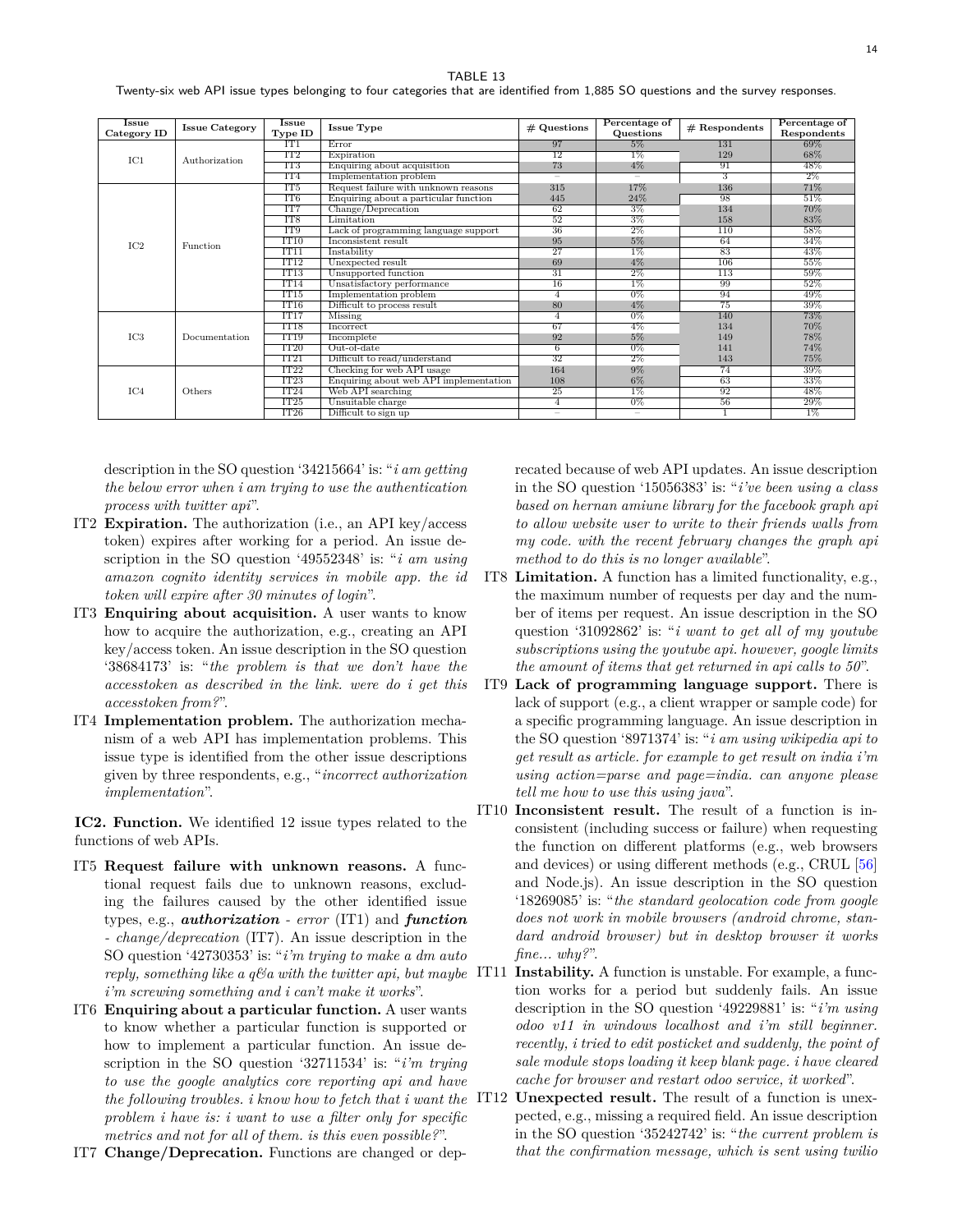*sms api, is getting segmented into 2 or more parts. this is messing up the confirmation link in the sms*".

- IT13 **Unsupported function.** A desired function is not supported. An issue description in the SO question '42085202' is: "*the current kik bot api gives very limited privileges and does not allow monitoring group messages*".
- IT14 **Unsatisfactory performance.** The performance (e.g., response time and availability) of a function is not satisfactory. An issue description in the SO question '42853484' is: "*since 10 march 2017, i am experiencing the slowness in the luis api*".
- IT15 **Implementation problem.** A function has implementation problems or bugs. An issue description in the SO question '46475320' is: "*safari 11 youtube api bug. rapid play pause and failure to autoplay*".
- IT16 **Difficult to process result.** The result of a function is difficult to process. An issue description in the SO question '36658752' is: "*i'm using a php wrapper api for ups rating api, not the ups dev kit directly. i am trying to echo the monetaryvalue of the shipping quote contained in this array. ... i'm in a little over my head as i've never work with an array of this complexity*".

**IC3. Documentation.** We identified five issue types related to the documentation of web APIs.

- IT17 **Missing.** The documentation is not found. An issue description in the SO question '52044218' is: "*I'm using ms translation speech and build up custom translator model (customtranslator.ai) however, i cannot find the document of custom translator api*".
- IT18 **Incorrect.** The documentation contains incorrect content, e.g., the explanation of a function does not match the actual result, an example code or an instruction does not work, etc. An issue description in the SO question '37195607' is: "*i'm using the slack web api to post messages to a channel in go. i'm trying to support multi line messages in the text field. according to the documentation simply adding a \n should work but it not working*".
- IT19 **Incomplete.** The documentation may not contain all user desired or important content, e.g., the explanation of a functional parameter, an example code for requesting a function, etc. An issue description in the SO question '49106614' is: "*i need information about the campaign type but i don't find this field in the api documentation*".
- IT20 **Out-of-date.** The documentation does not match the latest web API. An issue description in the SO question '15244280' is: "*does anyone know where i can find the latest documention for bings api ... even their own website has the wrong url in the word docs i have been reading*".
- IT21 **Difficult to read/understand.** The documentation is difficult to read or understand, which can be caused by the quality of the documentation or by the mismatch between the description style of the documentation and users' information processing styles. More specifically, when solving problems, females are more likely to use comprehensive information processing styles (i.e., gathering fairly complete information before proceeding), whereas males are more likely to use selective styles (i.e., following the first promising information and then backtracking in depth-first order) [[57](#page-27-12)]. An issue description in the SO question '26522088' is: "*the documentation is*

Accessing Twitter Streaming API without an application

- Asked 7 years, 4 months ago Active 1 year, 11 months ago Viewed 4k times
- I am writing a Twitter program for a little market sentiment project I'm doing for fun in Pyhon using zh.
- the Tweepy library. However, my limited knowledge of API access and whatnot is making most of  $\overline{4}$ the Twitter API documentation a bit cryptic. I would like to know a few things, and if this is not the
- proper place for these questions please let me know so I can post them elsewhere:  $\overline{\phantom{0}}$
- **An issue type is pointed out here: Documentation Difficult to read/understand.**
- $\overline{|i|}$ without one? If so, how to I apply for the consumer and access token keys so I can access the feed
- **Two particular functions of the Twitter Streaming API that are enquired by the user.** €
- 2) Is it possible to just access my own Twitter feed with all of my followees and then follow a ton of people that I think would have relevant market information?

<span id="page-14-0"></span>Fig. 3. Part of an example SO question that describes two web API issue types, i.e., IT6 and IT21 shown in Table [13](#page-13-0).

*pretty vague and i've searched long and hard for examples samples but to no avail*".

**IC4. Others.** This category contains issue types that do not belong to the four categories explained above. We identify five issue types belonging to this category.

- IT22 **Checking for web API usage.** A user wants to know whether a web API can be used in a technical context (e.g., some specific libraries or frameworks). An issue description in the SO question '43244489' is: "*can the paypal adaptive payments api be employed with kinvey mbaas for a mobile ios application written in swift?*".
- IT23 **Enquiring about web API implementation.** A user wants to know the implementation of a function. An issue description in the SO question '28205748' is: "*i just want to ask how does the uber appz track realtime? do they request to server every 1 second to updates the position of car so that the car moves?*".
- IT24 **Web API searching.** A user needs to search for a web API that can achieve a requirement or an alternative web API. An issue description in the SO question '16694506' is: "*is there a way to access dropbox events page using some api?*".
- IT25 **Unsuitable charge.** Web API charges (i.e., pricing) are not suitable, e.g., unwanted functions are required to be paid. An issue description in the SO question '12003277' is: "*i have to pay 110\$ per year which is a lot giving the fact that i want to use only 3 fonts. so my question is can't i just buy those 3 fonts and embed anyhow i want?*".
- IT26 **Difficult to sign up.** It is difficult to sign up a web API. This issue type is identified from the other issue description given by a respondent: "*signing up for a simple api becoming too hard*".

## *3.2.2 Discussions of the Top Ten Web API Issue Types Reported in SO Questions*

As listed in Table [13,](#page-13-0) the top ten web API issue types identified from SO questions are {IT6, IT5, IT22, IT23, IT1, IT10, IT19, IT16, IT3, IT12}. We perform an in-depth analysis of the possible reasons why users frequently report the top ten issue types by looking deeper into a number of SO questions that discuss them.

For the issue type *function - enquiring about a particular function* (IT6), two possible reasons that users frequently report issues of this type are: 1) users may want to implement various or customized functionality using a web API. It is difficult for web API providers to consider all possible use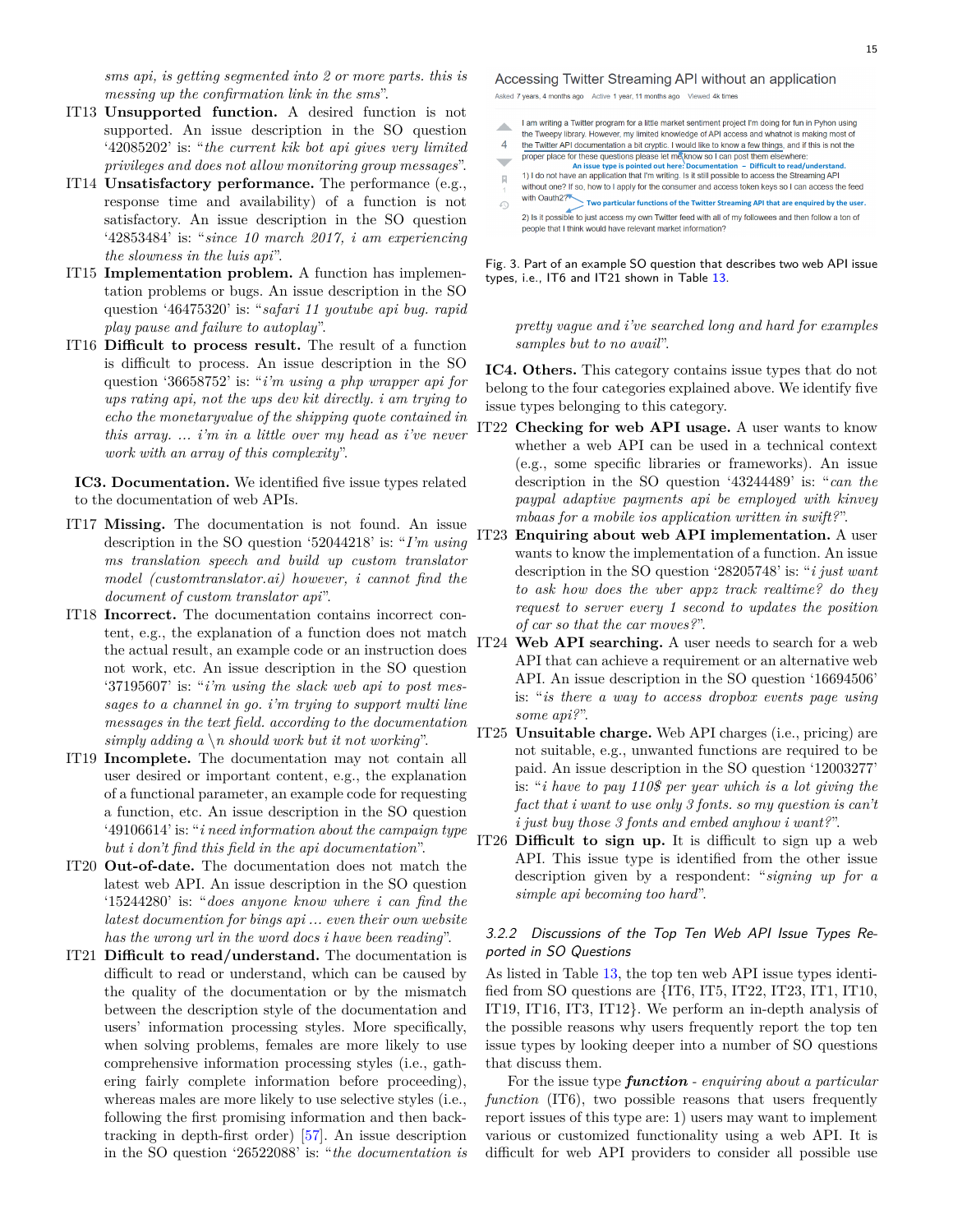#### How can I access an array/object?

Asked 5 years, 4 months ago Active 11 months ago Viewed 70k times



<span id="page-15-0"></span>Fig. 4. Part of an example SO question that describes a complex array returned by a web API that is difficult to process.

scenarios of their web APIs and describe the instructions for many different use scenarios in the documentation; and 2) it may not be easy for users to fully examine the documentation (especially when the documentation is not well written or too lengthy) to find a possible function. Figure [3](#page-14-0) shows part of an example SO question '16650361' that describes two issue types, i.e., IT6 and *documentation - difficult to read/understand* (IT21). Users often resort to the millions of developers in SO for the desired functions of web APIs, which may be a good choice to quickly get the answers and avoid wasting too much time and effort.

For the issue type *function - request failure with unknown reasons* (IT5), since the functions of web APIs are requested via the internet, it is difficult for users to figure out the causes of issues without having the implementation code of web APIs. Therefore, users often ask for help by reporting the encountered issues in SO.

For the issue type *others - checking for web API usage* (IT22), two possible reasons that users often report issues of this type are: 1) it may be difficult for some users (especially the users unfamiliar with web APIs) to successfully access a web API; and 2) users may want to figure out whether a web API can be used in some technical contexts, e.g., using the web API with some other web APIs, libraries, or frameworks. An example SO question is given in the explanation of IT22.

For the issue type *others - enquiring about web API implementation* (IT23), the main reason that users frequently enquire about the implementation of web APIs is: when encountering unexpected errors or results of a web API, e.g., IT1 and IT10, users may want to have a better understanding of the implementation details of the web API in order to pinpoint the causes of the issues. For example, users tried to understand how the authorization mechanism or a function is implemented in a web API.

For the two issue types *authorization - error* (IT1) and *authorization - enquiring about acquisition* (IT3), the possible reasons that users frequently report issues of the two types include: 1) the authorization mechanism of a web API is not implemented using a standard method (e.g., OAuth), which makes it difficult for users to obtain an API key/access token; 2) the instructions for requesting an API key/access token are incorrect or not clearly described in the documentation; and 3) it is difficult for users who are unfamiliar with web APIs to know how to obtain an API key/access token.

For the issue type *function* - inconsistent result (IT10), users may request the functions of a web API from different browsers (e.g., Chrome and Internet Explorer) in different platforms (e.g., Android and Windows) or using different languages (e.g., Javacript and Node.js). It is difficult for web API providers to make sure that the results of a function are consistent from various browsers running in different platforms and from various requesting languages.

For the issue type *documentation - incomplete* (IT19), three possible reasons that users frequently report issues of this type are: 1) the documentation of web APIs may not include all necessary information, e.g., the explanation of a parameter or an example code for using a function; 2) it is difficult for web API providers to describe all possible information interested by various users in the documentation; and 3) the documentation is not well written or too lengthy, which makes it difficult for users to find the desired content.

For the issue type *function - difficult to process result* (IT16), users often report issues of this type can be due to two possible reasons: 1) the result of a function does not use a standard format, e.g., JSON; and 2) the result of a function is too complex to process. Figure [4](#page-15-0) shows part of an example SO question '30680938'. The question shows a complex array returned by the Facebook SDK 4, which is difficult to process for many users (as the question has been viewed 70 thousand times).

For the issue type *function - unexpected result* (IT12), the main reason that users often report issues of this type is: for many web APIs, the result of a function may not be desired by all potential users. An example SO question is given in the explanation of IT12.

#### *3.2.3 Summary of Findings*

From Table [13,](#page-13-0) we have the following findings:

- For each of the 24 issue types identified from SO questions, it is encountered by at least 29% of the survey respondents. Only two additional issue types, i.e., IT4 and IT26, are expressed by four respondents. The results mean that the issue types identified from SO questions have good coverage of the common web API issues. In the survey question that asks for web API issues outside the 24 issue types identified from SO questions, two respondents express comments on the 24 issue types: "*this is a great list. great job on summarizing!*" and "*those are the most common*". Therefore, we are confident that the 26 issue types identified from SO questions and the survey responses provide a comprehensive list of web API issues experienced by users.
- *•* For the 24 issue types identified from SO questions, the percentages of SO questions (i.e., 0%-23%) are notably different from the percentages of respondents (i.e., 29%- 83%). The top ten issue types with the highest percentages of respondents, i.e., {IT8, IT19, IT21, IT20, IT17, IT5, IT7, IT18, IT1, IT2}, are different from those with the highest percentages of SO questions. Only 1% of the SO questions contain the issue type IT2, while 68% of the respondents experienced IT2. The differences between the issue types identified from SO questions and those expressed by the respondents of the survey could be explained by two possible reasons: 1) users may report issues using channels other than SO, e.g., the web API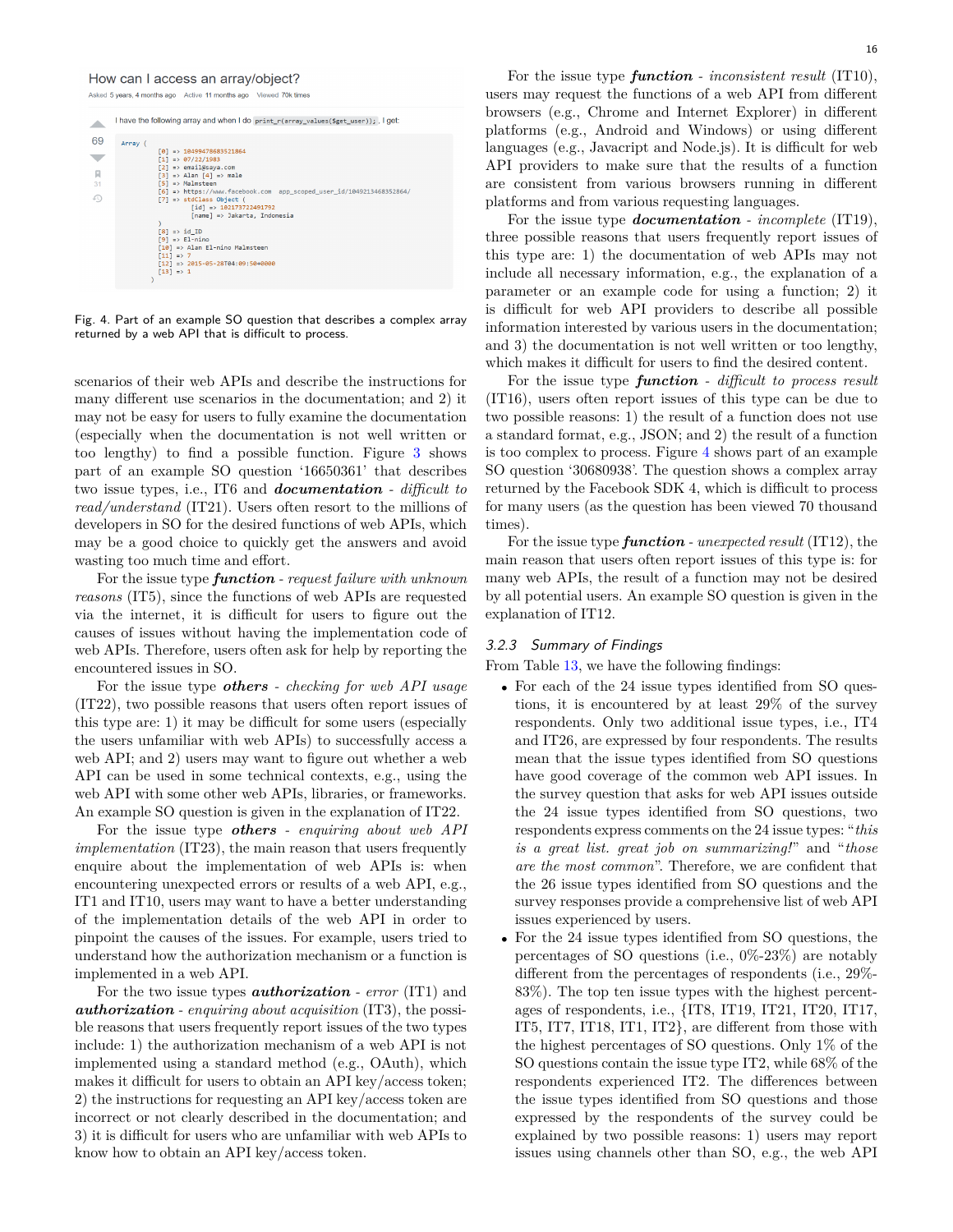<span id="page-16-0"></span>TABLE 14 Ten of the 26 web API issue types (Table [13\)](#page-13-0) that have been reported in prior studies.

| <b>Issue Type ID</b>     | Prior Studies that Have Reported<br>Web API Issues of the Issue Type |
|--------------------------|----------------------------------------------------------------------|
| IT <sub>5</sub>          | $[58]$ , $[59]$                                                      |
| IT7                      | [20], [26], [29], [60], [61], [62]                                   |
| IT10                     | $[58]$ , $[63]$ , $[64]$                                             |
| <b>IT11</b>              | 65                                                                   |
| IT12                     | $\sqrt{58}$                                                          |
| $\overline{\text{IT}}14$ | 58, [65]                                                             |
| IT15                     | [58], [65], [66]                                                     |
| IT18                     | $[21]$ , $[64]$ , $[67]$                                             |
| IT19                     | 167<br>21.                                                           |
| IT20                     |                                                                      |

projects at GitHub; and 2) users may not mention every issue in a SO question as some issues are not critical or can be solved by themselves. For example, *authorization - expiration* (IT2) is a frequently encountered issue type; but in most cases it can be easily solved by refreshing the expired API key/access token (if the refresh method is well documented). When posting a SO question, users may focus on describing more serious issues related to authorization and function while ignoring documentation issues.

After extensive literature search on the existing work on web API issues [[20](#page-26-19)], [[21](#page-26-20)], [[26](#page-26-25)], [[29](#page-26-28)], [\[58\]](#page-27-13), [\[59\]](#page-27-14), [\[60\]](#page-27-15), [\[61\]](#page-27-16), [\[63\]](#page-27-18), [[64](#page-27-19)], [\[65\]](#page-27-20), [\[66\]](#page-27-21), [\[67\]](#page-27-22), we find that 16 of the 26 issue types are reported in this work. Table [14](#page-16-0) lists the ten issue types, i.e., { IT5, IT7, IT10, IT11, IT12, IT14, IT15, IT18, IT19, IT20 }, reported in prior studies. For example, Wang et al. [[20](#page-26-19)] studied the types of web API changes, e.g., *add method* and *change response format*, during the evolution of web APIs. Li et al. [\[58\]](#page-27-13) studied the issues of web APIs by leveraging the discussion forums of commercial cloud platforms, e.g., the Amazon outage reports and Netflix technical blogs. They summarized a taxonomy of 15 types of web API failures and faults. The taxonomy includes five failure or fault types that correspond to five issue types reported in this work, i.e., IT5, IT10, IT12, IT14, and IT15. For example, the failure type *unexpected content* corresponds to our issue type *function unexpected result* (IT12).

Table [15](#page-17-0) presents the percentages of respondents in the six groups (Table [9](#page-10-1)) who experienced each of the 26 issue types. For 24 issue types (except IT2 and IT26), the percentages of respondents in APINumS are lower than those in APINumM; and for 17 issue types (except IT3, IT4, IT10, IT12, IT18, IT19, IT21, IT22, and IT23), the percentages of respondents in APINumM are lower than those in APINumL. We observe similar results among the other three groups. These findings could be due to the reason that the quality of web APIs is mainly determined by web API providers during the development and maintenance (e.g., update) of web APIs. However, it is difficult to eliminate all possible issues for several factors. For example, web API providers may lack experience or have limited resources (e.g., expense budget) in developing and maintaining web APIs; and various and complex use scenarios of web APIs could be performed by users. Therefore, users may encounter more issues as they have used more web APIs.

Table [16](#page-17-1) presents the results of multiple comparisons between any two groups in *APINumGSet* or *ExpGSet* on each of the 26 issue types. Most of the significant differences are ✟

✠

observed between the five group pairs (except 'APINumM vs. APINumL') on 13 issue types: IT5, IT8, IT9, IT12, IT14-IT21, and IT25. For example, in terms of *function request failure with unknown reasons* (IT5), the differences between the two group pairs 'APINumS vs. APINumM' and 'APINumM vs. APINumL' are significant with p-value *<* 0.05 and 0.01, respectively. The relative contrast effects for the two group pairs are 0.34 and 0.33, respectively, which imply that as the number of used web APIs increases, users tend to experience more request failures without knowing the reasons. In addition to the explanations above, a supplementary explanation of this result is that since users generally do not have the implementation code of web APIs, it is usually difficult for them to pinpoint the reasons for request failures.

☛ *Different from the existing studies that focus on particular web API issues (e.g., web API changes and documentation reliability), we provide a comprehensive list of 26 web API issue types (i.e., IT1-IT26 listed in Table [13\)](#page-13-0) by analyzing 1,885 SO questions and 191 survey responses. The issue types are grouped into four high-level categories: authorization, function, documentation, and others. 16 of the 26 issue types (except those listed in Table [14](#page-16-0)) are reported in our work, such as authentication - error (IT1) and function difficult to process result (IT16).*

*We find that the top ten issue types reported in SO questions are notably different from those expressed by the survey respondents, which can be explained by two possible reasons: 1) users may report issues in channels other than SO; and 2) users may leave out non-critical issues (e.g., documentation issues) to focus on more serious authorization or function issues when posting a question in SO.*

✡ *The web API issue types can help web API developers understand why the survey respondents express the 11 categories of expectations on web APIs (Table [17](#page-18-0)). Based on the issue types and expectations, web API developers can improve web APIs by adopting the respondents' suggestions expressed in the expectations to reduce web API issues. The guidelines are described in Section [4.1](#page-20-1).*

#### **3.3 RQ3. What expectations do users have for web API providers to facilitate the use of web APIs?**

**Motivation.** As mentioned in Section [3.2](#page-12-0), web API providers can become more aware of developing better web APIs from our identified web API issue types. For example, from the two issue types *function - change/deprecation* (IT7) and *documentation - out-of-date* (IT20), web API providers would be more aware of keeping the documentation in sync with the updates of web APIs and clearly describe the changed/deprecated functions. However, it may be difficult to extract practices from the issue types when web API development and management require more in-depth knowledge (e.g., design, testing, and standardization) and/or rich experience using web APIs. We strieve for deriving useful suggestions on the development and management of web APIs from users.

**Approach.** In the user survey, we create an open-ended question to collect respondents' expectations on the development and management of web APIs.

**Results.** Table [17](#page-18-0) presents 11 categories of expectations on web APIs that are summarized from the survey responses. We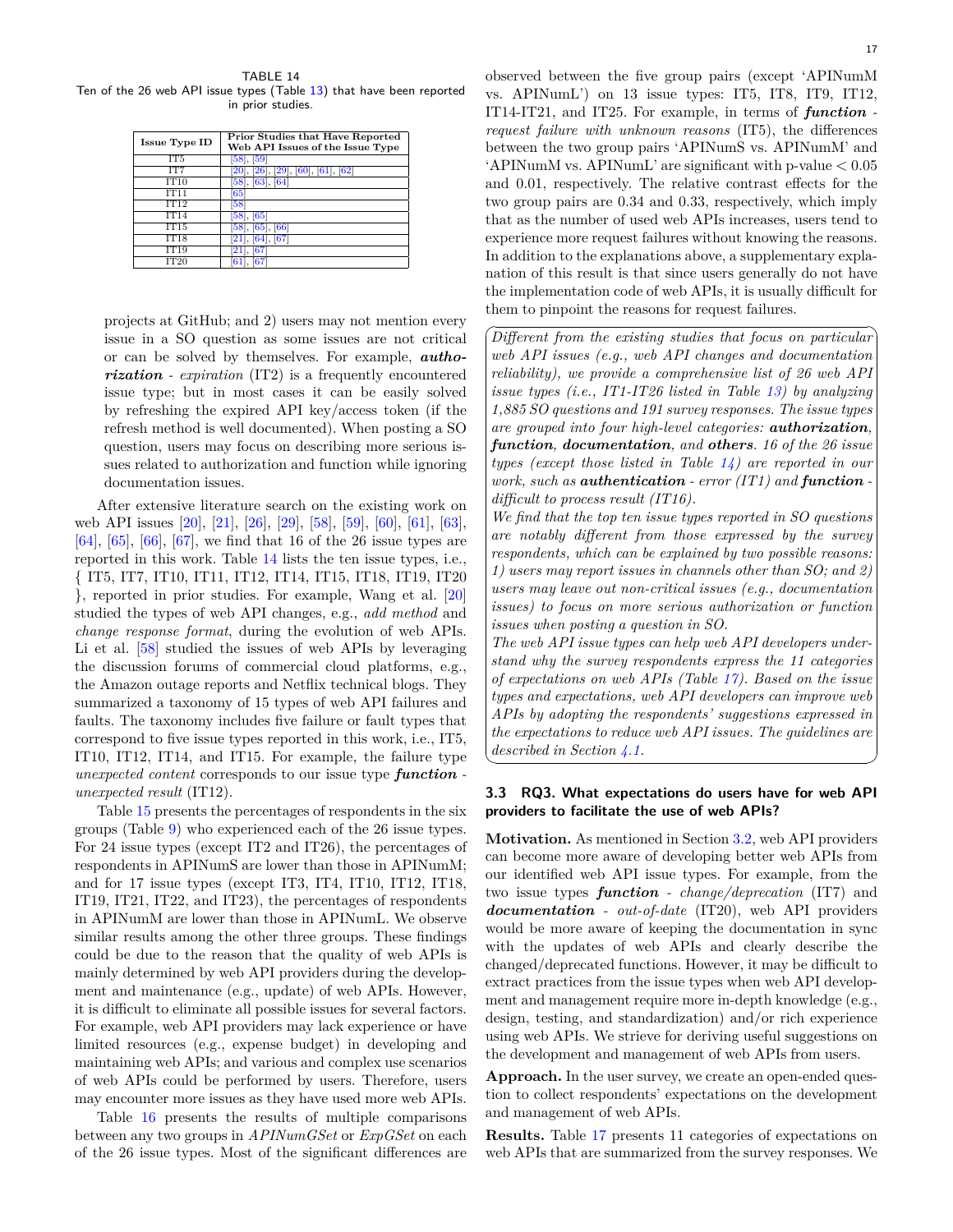<span id="page-17-0"></span>Percentages of the respondents in the six groups (Table [9\)](#page-10-1) who have encountered each of the 26 web API issue types (Table [13\)](#page-13-0).

| <b>Issue Type ID</b>                               | <b>APINumS</b> | APINumM | <b>APINumL</b> | ExpL   | ExpM   | ExpH   |
|----------------------------------------------------|----------------|---------|----------------|--------|--------|--------|
| IT1                                                | 56%            | 65%     | 76%            | 57%    | 74%    | 69%    |
| $\overline{IT2}$                                   | 69%            | 56%     | 76%            | 59%    | 70%    | 72%    |
| IT3                                                | 34%            | 51%     | 49%            | 39%    | 47%    | 61%    |
| IT <sub>4</sub>                                    |                | $3\%$   | $1\%$          |        | $2\%$  | $3\%$  |
| IT <sub>5</sub>                                    | 44%            | 75%     | 78%            | 45%    | 78%    | 86%    |
| IT <sub>6</sub>                                    | 44%            | 51%     | 54%            | 51%    | 50%    | 56%    |
| IT7                                                | 56%            | 62%     | 81%            | 73%    | 67%    | 75%    |
| IT <sub>8</sub>                                    | $66\%$         | 78%     | 92%            | 67%    | 87%    | 92%    |
| IT <sub>9</sub>                                    | 25%            | 59%     | 68%            | 41%    | 56%    | 86%    |
| IT10                                               | 12%            | 40%     | 36%            | 20%    | 37%    | 42%    |
| IT11                                               | 22%            | 41\%    | 53%            | 29%    | 44%    | 61%    |
| $\overline{1}\overline{1}\overline{1}\overline{2}$ | 31%            | $63\%$  | 58%            | $33\%$ | 60%    | 72%    |
| IT13                                               | 44%            | 54%     | 68%            | 51%    | 56%    | 81%    |
| IT14                                               | $9\%$          | 49%     | 69%            | 27%    | 55%    | 78%    |
| $\overline{1}\overline{T}15$                       | 22%            | 47%     | 60%            | 22%    | 53%    | 75%    |
| IT16                                               |                | 38%     | 54%            | $8\%$  | 47%    | 58%    |
| IT17                                               | 31%            | 81%     | 82%            | 59%    | 72%    | 97%    |
| IT18                                               | 31%            | 82%     | 75%            | 51%    | 70%    | 97%    |
| <b>TT19</b>                                        | 34%            | 90%     | 85%            | 59%    | $80\%$ | 97%    |
| IT20                                               | 34%            | 76%     | 86%            | 63%    | 75%    | 86%    |
| IT21                                               | 44%            | 81%     | 81%            | 59%    | 80%    | 81\%   |
| IT22                                               | 22%            | 46%     | 40%            | 31%    | 38%    | $53\%$ |
| TT23                                               | 22%            | 35%     | 35%            | 35%    | 25%    | 53%    |
| IT24                                               | $31\%$         | 46%     | 56%            | 53%    | 44%    | 53%    |
| IT25                                               | 9%             | 31%     | 35%            | 8%     | 36%    | 39%    |
| IT26                                               |                |         | $1\%$          |        | $1\%$  |        |

#### TABLE 16

<span id="page-17-1"></span>The results of multiple comparisons between any two respondent groups in APINumGSet and ExpGSet (Table [9](#page-10-1)), with respect to each of the 26 web API issue types (Table [13\)](#page-13-0). Each cell (*p*, *e*) presents the p-value (*p*) and the relative contrast effect (*e*) of a pairwise comparison on an issue type. '–' means there is no significance (i.e.,  $p \ge 0.05$ ).

|                      | <b>APINumS</b>                | APINumS                       | APINumM       | ExpL                          | ExpL                          | ExpM                          |
|----------------------|-------------------------------|-------------------------------|---------------|-------------------------------|-------------------------------|-------------------------------|
| <b>Issue Type ID</b> | vs. APINumM                   | vs. APINumL                   | vs. APINumL   | vs. ExpM                      | vs. ExpH                      | vs. ExpH                      |
| IT1                  | $(-, 0.46)$                   | $-, 0.40)$                    | $(-, 0.44)$   | $(-, 0.58)$                   | $(-, 0.44)$                   | $(-, 0.52)$                   |
| IT2                  | $(-, 0.56)$                   | $(-, 0.47)$                   | (<0.05, 0.40) | $(-, 0.5\overline{5})$        | $(-, 0.43)$                   | $(-, 0.49)$                   |
| IT <sub>3</sub>      | $(-, 0.41)$                   | $-.0.42)$                     | $(-, 0.51)$   | $(-, 0.54)$                   | $(-, 0.39)$                   | $(-, 0.43)$                   |
| IT <sub>4</sub>      | $(-, 0.48)$                   | $-, 0.49)$                    | $(-, 0.51)$   | $(-, 0.51)$                   | $(-, 0.49)$                   | $(-, 0.50)$                   |
| IT <sub>5</sub>      | $\sim$ 0.05, 0.34)            | $\langle 0.01, 0.33 \rangle$  | $(-, 0.48)$   | $\sim$ 0.001, 0.67)           | $\langle 0.001, 0.29 \rangle$ | $(-, 0.46)$                   |
| IT <sub>6</sub>      | $(-, 0.46)$                   | $(-, 0.45)$                   | $(-, 0.49)$   | $(-, 0.49)$                   | $(-, 0.48)$                   | $(-, 0.47)$                   |
| IT7                  | $-$ , 0.47)                   | (0.05, 0.38)                  | < 0.05, 0.40  | $(-, 0.47)$                   | $(-, 0.49)$                   | $(-, 0.46)$                   |
| IT <sub>8</sub>      | $(-, 0.44)$                   | < 0.05, 0.37                  | <0.05, 0.43   | (<0.05, 0.60)                 | (<0.05, 0.38)                 | $(-, 0.48)$                   |
| IT <sub>9</sub>      | $\langle 0.01, 0.33 \rangle$  | $\langle 0.001, 0.28 \rangle$ | $(-, 0.45)$   | $(-, 0.57)$                   | $\langle 0.001, 0.27 \rangle$ | $\langle 0.001, 0.35 \rangle$ |
| IT10                 | $\langle 0.01, 0.36 \rangle$  | $\langle 0.01, 0.38 \rangle$  | $(-, 0.52)$   | $(-, 0.58)$                   | $(-, 0.39)$                   | $(-, 0.48)$                   |
| IT11                 | $(-, 0.40)$                   | $\langle 0.01, 0.35 \rangle$  | $-$ , 0.44)   | $(-, 0.58)$                   | (<0.01, 0.34)                 | $(-, 0.42)$                   |
| IT12                 | $\langle 0.01, 0.34 \rangle$  | $\langle 0.05, 0.36 \rangle$  | $(-, 0.53)$   | $\langle 0.01, 0.64 \rangle$  | $\langle 0.001, 0.30 \rangle$ | $(-, 0.44)$                   |
| IT13                 | $(-, 0.45)$                   | $(-, 0.38)$                   | $-, 0.43)$    | $(-, 0.52)$                   | $\sim$ 0.01, 0.35)            | $\sim$ 0.01, 0.38)            |
| IT14                 | $\langle 0.001, 0.30 \rangle$ | $\left( <0.001, 0.20 \right)$ | (0.05, 0.40)  | $\left( <0.01, 0.64 \right)$  | < 0.001, 0.24                 | $\langle 0.05, 0.39 \rangle$  |
| IT15                 | < 0.05, 0.37                  | $\left( <0.001, 0.31 \right)$ | $-0.43$       | <0.001, 0.65                  | $\langle 0.001, 0.24 \rangle$ | $\langle 0.05, 0.39 \rangle$  |
| IT16                 | $\langle 0.001, 0.31 \rangle$ | $\langle 0.001, 0.23 \rangle$ | $(-, 0.42)$   | < 0.001, 0.69                 | $\langle 0.001, 0.25 \rangle$ | $(-, 0.44)$                   |
| IT17                 | $\langle 0.001, 0.25 \rangle$ | $\langle 0.001, 0.24 \rangle$ | $(-, 0.49)$   | $(-, 0.56)$                   | (0.001, 0.31)                 | $\left( <0.001, 0.37 \right)$ |
| IT18                 | < 0.001, 0.24                 | $\langle 0.001, 0.28 \rangle$ | $-, 0.54)$    | $(-, 0.59)$                   | < 0.001, 0.27                 | $\left( <0.001, 0.36 \right)$ |
| IT19                 | < 0.001, 0.22                 | $\langle 0.001, 0.25 \rangle$ | $(-, 0.53)$   | $\langle 0.05, 0.60 \rangle$  | $\left( <0.001, 0.31 \right)$ | < 0.01, 0.41                  |
| IT20                 | <0.001, 0.29                  | (0.001, 0.24)                 | $(-, 0.45)$   | $(-, 0.56)$                   | (0.05, 0.39)                  | $(-, 0.44)$                   |
| IT21                 | $\langle 0.01, 0.31 \rangle$  | $\left( <0.001, 0.31 \right)$ | $-, 0.50)$    | (0.05, 0.60)                  | $(-, 0.39)$                   | $(-, 0.50)$                   |
| IT22                 | $\langle 0.05, 0.38 \rangle$  | $-, 0.41)$                    | $(-, 0.53)$   | $(-, 0.54)$                   | $(-, 0.39)$                   | $(-, 0.42)$                   |
| IT23                 | $(-, 0.43)$                   | $-, 0.43)$                    | $-, 0.50)$    | $(-, 0.45)$                   | $(-, 0.41)$                   | $\langle 0.05, 0.36 \rangle$  |
| IT24                 | $(-, 0.43)$                   | $\langle 0.05, 0.38 \rangle$  | $(-, 0.45)$   | $(-, 0.46)$                   | $(-, 0.50)$                   | $(-, 0.46)$                   |
| IT25                 | $\langle 0.05, 0.39 \rangle$  | <0.01, 0.37                   | $(-, 0.48)$   | $\left( <0.001, 0.64 \right)$ | $\langle 0.01, 0.35 \rangle$  | $(-, 0.48)$                   |
| IT26                 | $(-, 0.50)$                   | $(-, 0.49)$                   | $(-, 0.49)$   | $(-, 0.51)$                   | $(-, 0.50)$                   | $(-, 0.51)$                   |

explain each expectation category as follows.

#### *3.3.1 Explanations of 11 Expectation Categories*

**EC1. Authorization.** Users often need to obtain the authorization (e.g., an API key) required by a web API before using the functions. We summarize two specific expectations on the authorization of web APIs from the expectation descriptions specified by ten respondents.

- *•* **Standard implementation.** The authorization mechanism of web APIs should be implemented using standard flows. An expectation description is: "*use of standard authentication flows*".
- *•* **Automatic request.** The authorization should be able to be requested automatically. An expectation description is: "*api key can be requested automatically is nice*".

**EC2. Development.** This category contains expectations on the development process of web APIs. We summarize eight specific expectations specified by 54 respondents.

- *•* **Use of standard tools.** It should be better to develop web APIs using standard tools, e.g., Swagger [\[30\]](#page-26-29) and OpenREST [[68](#page-27-23)]. An expectation description is: "*tools such as swagger/openrest should be automated as part of the development process*".
- *•* **Stateless and user-centered design.** The design of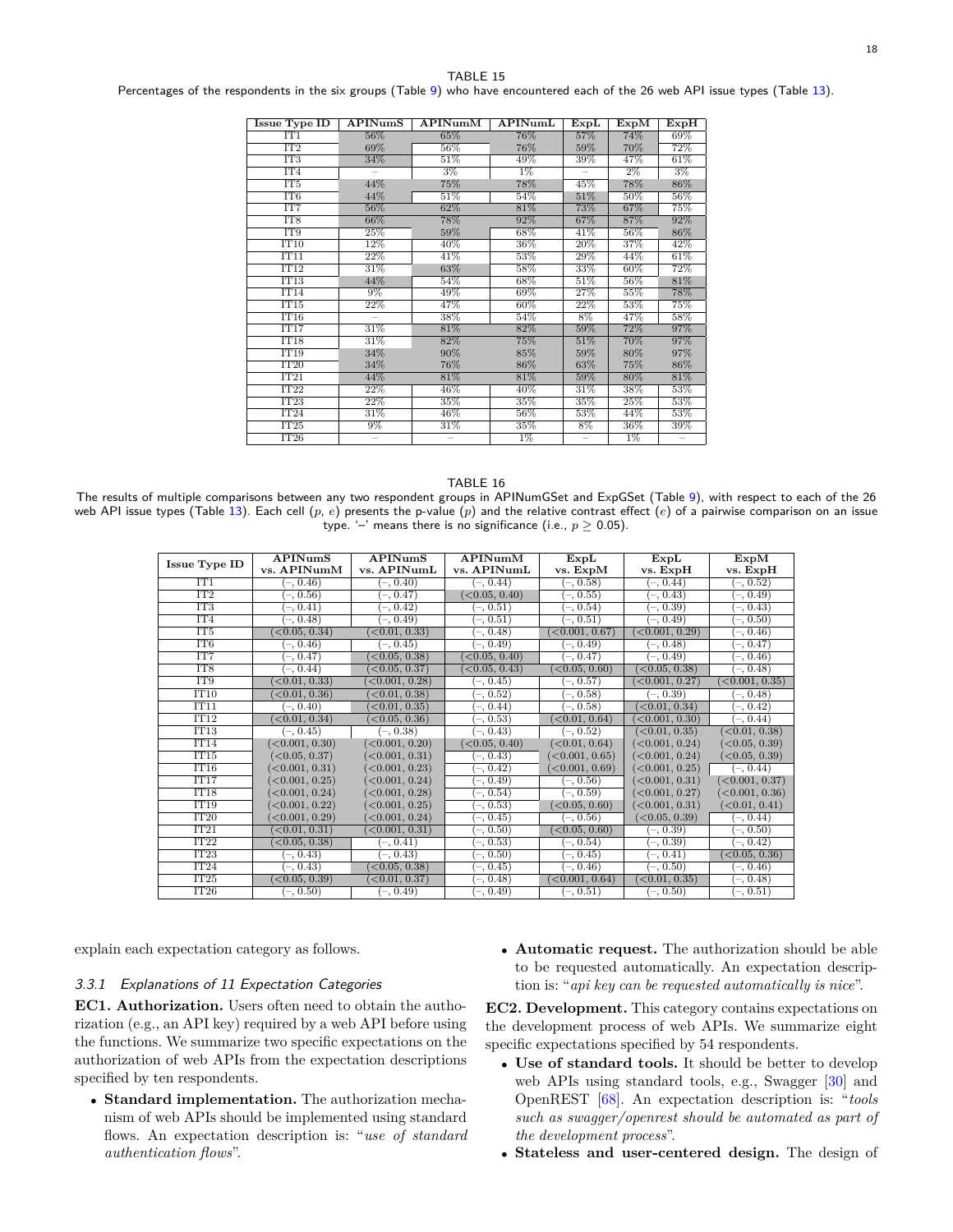<span id="page-18-0"></span>TABLE 17 Eleven categories of the respondents' expectations on web APIs.

| Expectation<br>Category ID | <b>Expectation Category</b> | $#$ Respondents | Percentage of<br>Respondents |
|----------------------------|-----------------------------|-----------------|------------------------------|
| EC1                        | Authorization               | 10              | 5%                           |
| EC2                        | Development                 | 54              | 28%                          |
| EC3                        | Documentation               | 63              | 33%                          |
| EC4                        | Update                      | 12              | 6%                           |
| EC5                        | SDK/Library                 | 24              | 13%                          |
| EC6                        | Monitoring                  | $\mathfrak{D}$  | $1\%$                        |
| EC7                        | Performance                 | 13              | 7%                           |
| EC8                        | Issue support               | 15              | 8%                           |
| EC9                        | Easy trial                  |                 | 4%                           |
| EC10                       | Pricing                     | 5               | $3\%$                        |
| EC11                       | Discoverability             |                 | $1\%$                        |

web APIs should be stateless and user-centered (i.e., making web APIs easy to understand and use from the perspective of users). Two expectation descriptions are: "*api should be designed for the consumers*" and "*i expect us devs to look at the products through the eyes of users*".

- *•* **Testing.** Web APIs should be thoroughly tested during the development. Two expectation descriptions are: "*thoroughly test the apis before starting to develop any internal function*" and "*i think standardizing something as simple as unit testing will boost the overall quality of apis*".
- *•* **REST support.** Web APIs should support a REST specification. An expectation description is: "*support rest*".
- *•* **Simple, consistent, and explainable results.** The results of functions should be simple and consistent on different platforms and endpoints. Rate limitations should also be explained in the results. Two expectation descriptions are: "*results should be as simple and light as possible*" and "*has consistency across all platforms/endpoints*".
- *•* **Stable.** The functions of web APIs should be stable. An expectation description is: "*api is stable*".
- *•* **Failure control.** Web APIs should provide a control of failures. An expectation description is: "*expect failure and develop fail-first systems with retry possibilities*".
- *•* **Clear error messages.** The error messages of web APIs should be clear for users to understand. An expectation description is: "*good error messages with pointer urls to related entities in the returned data*".

**EC3. Documentation.** This category contains expectations on the documentation of web APIs. The following specific expectations are summarized from 63 respondents:

- *•* **Unrestricted access.** The documentation should be accessible without restriction. An expectation description is: "*no login required to see documentation*".
- *•* **Well-written.** The documentation should be wellwritten, such that users can easily find the desired functions and know how to use the functions. An expectation description is: "*documentation should be well-written*".
- *•* **Complete.** The documentation should be complete, i.e., including all information that is necessary for users to understand and use the web API. Two expectation descriptions are: "*documentation should be complete*" and "*fully documents all side-effects of functions*".
- *•* **Consistent with web API implementation.** The documentation should be consistent with the implementation code of the web API. An expectation description

is: "*ensuring documentation is generated from code*".

- *•* **Up-to-date.** The documentation should be up-to-date. An expectation description is: "*documentation is updated along with the api*".
- *•* **Include code examples.** The documentation should include code examples on how to use the functions. An expectation description is: "*documentation with examples would be helpful*".

**EC4. Update.** This category contains expectations on the update of web APIs. Three specific expectations are summarized from 12 respondents, as described below:

- *•* **Update with users' feedback.** Web APIs should be updated according to users' feedback. An expectation description is: "*get feedback then update*".
- *•* **Avoid breaking changes.** Web APIs should avoid breaking changes, e.g., no change of result formats. Two expectation descriptions are: "*hopefully without breaking changes*" and "*the result format must not change (in this cases we must to adapt our code)*".
- *•* **Notify users about changes and deprecations.** Users should be notified about the changes and deprecations. Two expectation descriptions are: "*be public about changes*" and "*notify the users about deprecated functions*".

**EC5. SDK/Library.** This category contains expectations on the SDKs and libraries that are created for facilitating the use of web APIs. 24 respondents expect standard SDKs and client libraries of web APIs for major programming languages, e.g., Java and Javacript. Example expectation descriptions are: "*sdks for major languages*", "*a standard sdk to use the api*", and "*try writing a library for common programming languages which could easily be imported and used by a developer*".

**EC6. Monitoring.** Two respondents expect that web APIs should be monitored in case of functional or non-functional issues. An expectation description is: "*putting enough effort into monitoring*".

**EC7. Performance.** This category contains expectations on the performance of web APIs. 13 respondents expect that web APIs should be highly available, fast, reliable, and secure. Example expectation descriptions are: "*it must be 100% available*", "*to be reliable and quick*", and "*i expect to be able to fully mutate all of my personal data (or the data of my users, assuming they have granted that authorization)*".

**EC8. Issue support.** 15 respondents expect instant support for web API issues. Example expectation descriptions are: "*fix the issues always*", "*pm has to take notice of the bottlenecks and resolve them asap*", and "*it's not viable not to have any problems, but if they're resolved rapidly, then it's a good experience*".

**EC9. Easy trial.** Seven respondents expect that web APIs should provide easy trial for users. Two expectation descriptions are: "*providing a sandbox for trying out the api is always appreciated*" and "*easy trial and testing*".

**EC10. Pricing.** Five respondents expect that the pricing of web APIs should be cheap or reasonable. Two expectation descriptions are: "*cheap prices*" and "*in production something that works well at a reasonable price*".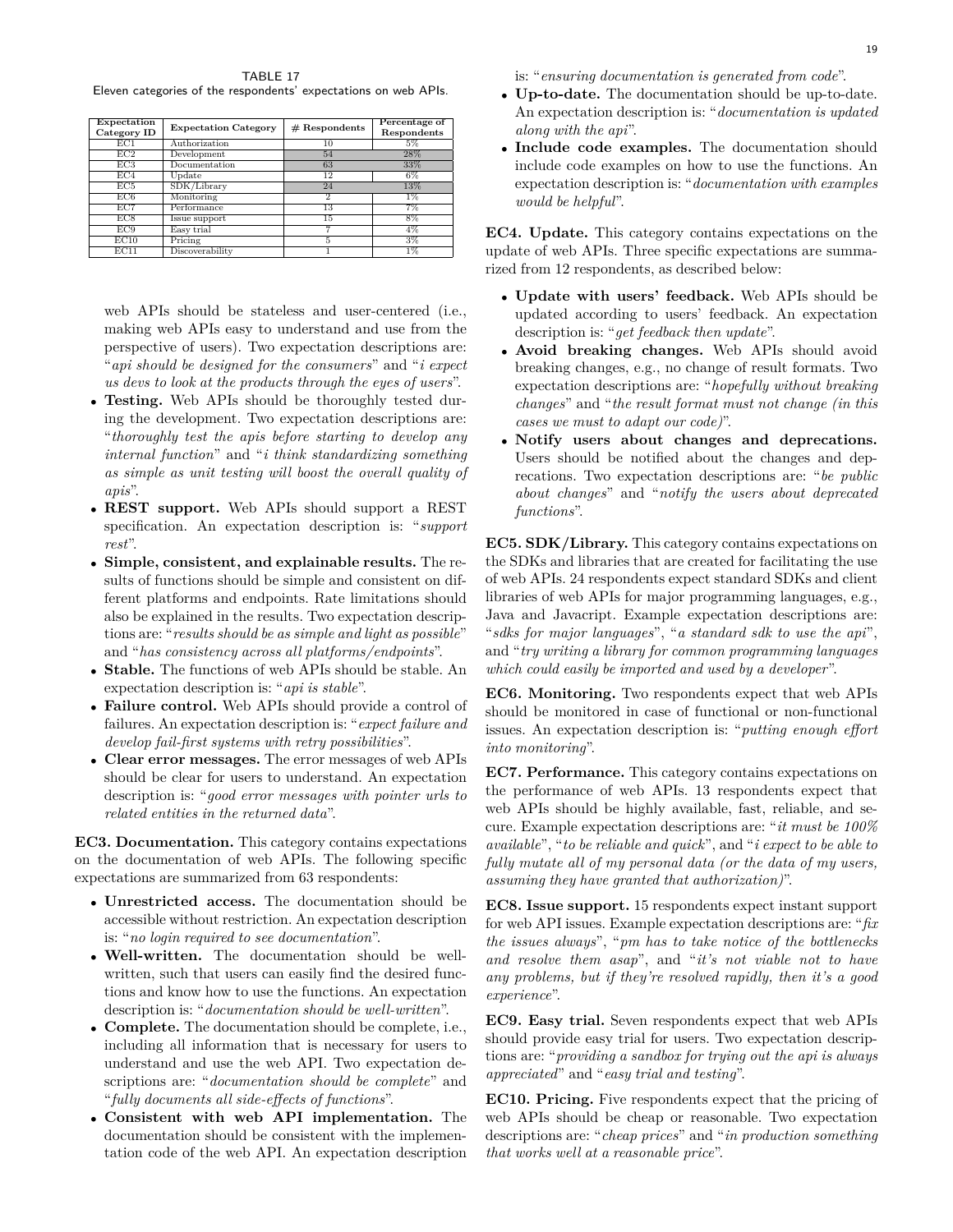<span id="page-19-0"></span>Percentages of the respondents in the six groups (Table [9\)](#page-10-1) who express expectations in each of the 11 categories of user expectations on web APIs (Table [17\)](#page-18-0).

| <b>Expectation Category ID</b> | APINumS                  | $\overline{\bf APINumM}$ | APINumL | $\textbf{ExpL}$ | ExpM  | ExpH                     |
|--------------------------------|--------------------------|--------------------------|---------|-----------------|-------|--------------------------|
| EC1                            |                          |                          | 11%     |                 | 8%    | $6\%$                    |
| EC2                            | 19%                      | 28%                      | 32%     | 31%             | 27%   | 28%                      |
| EC3                            | 34%                      | 32%                      | 33%     | 24%             | 37%   | 33%                      |
| EC4                            |                          | $3\%$                    | 11%     | 12%             | $1\%$ | 14%                      |
| EC5                            | 12%                      | 15%                      | 11%     | $2\%$           | 17%   | 14%                      |
| EC6                            | $\overline{\phantom{a}}$ | $1\%$                    | $1\%$   | $\sim$          |       | $6\%$                    |
| EC7                            | $\sim$                   | $9\%$                    | 8%      | $4\%$           | 7%    | 11%                      |
| EC8                            | 6%                       | $9\%$                    | 8%      | 10%             | 8%    | $6\%$                    |
| EC9                            | 12%                      | $1\%$                    | $2\%$   | 8%              |       | 8%                       |
| EC10                           | $\sim$                   | $1\%$                    | 4%      | $4\%$           | $3\%$ |                          |
| EC11                           | $\sim$                   | $\overline{\phantom{a}}$ | $1\%$   | $-$             | $1\%$ | $\overline{\phantom{a}}$ |

#### TABLE 19

<span id="page-19-1"></span>The results of multiple comparisons between any two respondent groups in APINumGSet and ExpGSet (Table [9](#page-10-1)), with respect to each of the 11 categories of expectations on web APIs (Table [17](#page-18-0)). Each cell (*p*, *e*) presents the p-value (*p*) and the relative contrast effect (*e*) of a pairwise comparison on an expectation category. '–' means there is no significance (i.e.,  $p \geq 0.05$ ).

| <b>Expectation Category ID</b> | APINumS<br>vs. APINumM | APINumS<br>vs. APINumL | APINumM<br>vs. APINumL       | $\textbf{ExpL}$<br>vs. ExpM  | ExpL<br>vs. ExpH | ExpM<br>vs. ExpH |
|--------------------------------|------------------------|------------------------|------------------------------|------------------------------|------------------|------------------|
| EC1                            | $-$ , 0.50)            | (<0.01, 0.45)          | $\langle 0.01, 0.45 \rangle$ | $\langle 0.05, 0.54 \rangle$ | $(-, 0.47)$      | $(-, 0.51)$      |
| EC2                            | $(-, 0.45)$            | $-0.43$                | $-0.48$                      | $(-, 0.48)$                  | $-0.51$          | $(-, 0.50)$      |
| EC3                            | $(-, 0.51)$            | $-0.51$                | $-0.50$                      | $(-, 0.56)$                  | $(-, 0.46)$      | $(-, 0.52)$      |
| EC4                            | $(-, 0.48)$            | (<0.01, 0.45)          | $(-0.46)$                    | $(-, 0.44)$                  | $(-, 0.49)$      | $(-, 0.43)$      |
| EC5                            | $-0.49$                | $-0.51$                | $(-, 0.52)$                  | $\langle 0.01, 0.57 \rangle$ | $-$ , 0.44)      | $(-, 0.52)$      |
| EC6                            | $-0.49$                | $-0.49$                | $(-, 0.50)$                  | $(-, 0.50)$                  | $(-, 0.47)$      | $(-, 0.47)$      |
| EC7                            | (<0.05, 0.46)          | (<0.05, 0.46)          | $-0.51$                      | $(-, 0.51)$                  | $(-, 0.47)$      | $(-, 0.48)$      |
| EC8                            | $-0.49$                | $-0.49$                | $-0.51$                      | $(-, 0.49)$                  | $(-, 0.52)$      | $(-, 0.51)$      |
| EC9                            | $(-, 0.56)$            | $(-, 0.55)$            | $(-, 0.50)$                  | $(-, 0.46)$                  | $(-, 0.50)$      | $(-, 0.46)$      |
| EC10                           | $(-, 0.49)$            | $(-, 0.48)$            | $(-, 0.48)$                  | $(-, 0.49)$                  | $(-, 0.52)$      | $(-, 0.51)$      |
| EC11                           | $-0.50$                | $-0.49$                | $-0.49$                      | $(-, 0.51]$                  | $(-, 0.50)$      | $(-, 0.51)$      |

**EC11. Discoverability.** One respondent expects that web APIs should be able to be discovered by users. The expectation description is: "*there should be discoverability*".

#### *3.3.2 Discussions of the Top Three Expectation Categories*

As listed in Table [17,](#page-18-0) the top three categories of the respondents' expectations on web APIs are *documentation* (EC3), *development* (EC2), and *SDK/library* (EC5). The possible reasons for the categories are explained as follows.

For the category *documentation* (EC3), the documentation of a web API is the main resource offered by the web API provider to help users understand and use the web API. However, users often experience documentation issues (Table [13](#page-13-0)). The respondents express many expectations on the high-quality documentation, e.g., complete and up-to-date, which could help users easily find the desired functions and solutions to the encountered issues.

For the category *development* (EC2), a possible reason that the respondents express many expectations of this category is: if web API providers could ensure the quality of their web APIs, users could encounter fewer issues when using the web APIs. For example, if web APIs could provide simple, consistent, and explainable results of the functions, users may not encounter some types of issues, e.g., *function - inconsistent result* and *function - difficult to process result*.

For the category *SDK/library* (EC5), a possible reason that the respondents express many expectations belonging to this category is: SDKs and libraries can help users easily request the functions of web APIs and avoid many issues by providing high-level functional interfaces or templates.

#### *3.3.3 Summary of Findings*

We find that the 11 categories of expectations cover diverse aspects of web APIs, e.g., documentation, development, and pricing, which could be explained by the fact that the respondents experience various issues of web APIs (Table [13\)](#page-13-0).

Table [18](#page-19-0) presents the percentages of respondents in the six groups (Table [9\)](#page-10-1) who express expectations belonging to each category. There are differences among the six groups in terms of the percentages. For example, the percentage of the category *easy trial* (EC9) is relatively high (i.e., 12%) in the group APINumS, while those in the other five groups are low  $(i.e.,  $\leq 8\%)$ , indicating that users in APINumS more strongly$ expect that the functions of a web API can be easily tried out. This result may be due to a possible reason that users with a small number of used web APIs may lack confidence about judging the functionality and performance of web APIs based on the documentation and some other descriptions. They prefer trying out the functions of a web API to see whether the web API can meet their requirements. In terms of the category *SDK/library* (EC5), the percentages in ExpM and ExpH are 17% and 14%, respectively, and are much higher than that in ExpL (i.e., 2%), which could be explained as follows. With relatively high experience using web APIs, users may realize that SDKs and libraries can greatly facilitate the requests of the functions of web APIs, especially when the users need to work with an unfamiliar programming language. Therefore, they will more expect that web APIs can provide SDKs and libraries. Despite the differences, the top two categories with the highest percentages, i.e., *development* (EC3) and *documentation* (EC2), are the same in the six groups.

Table [19](#page-19-1) presents the results of multiple comparisons be-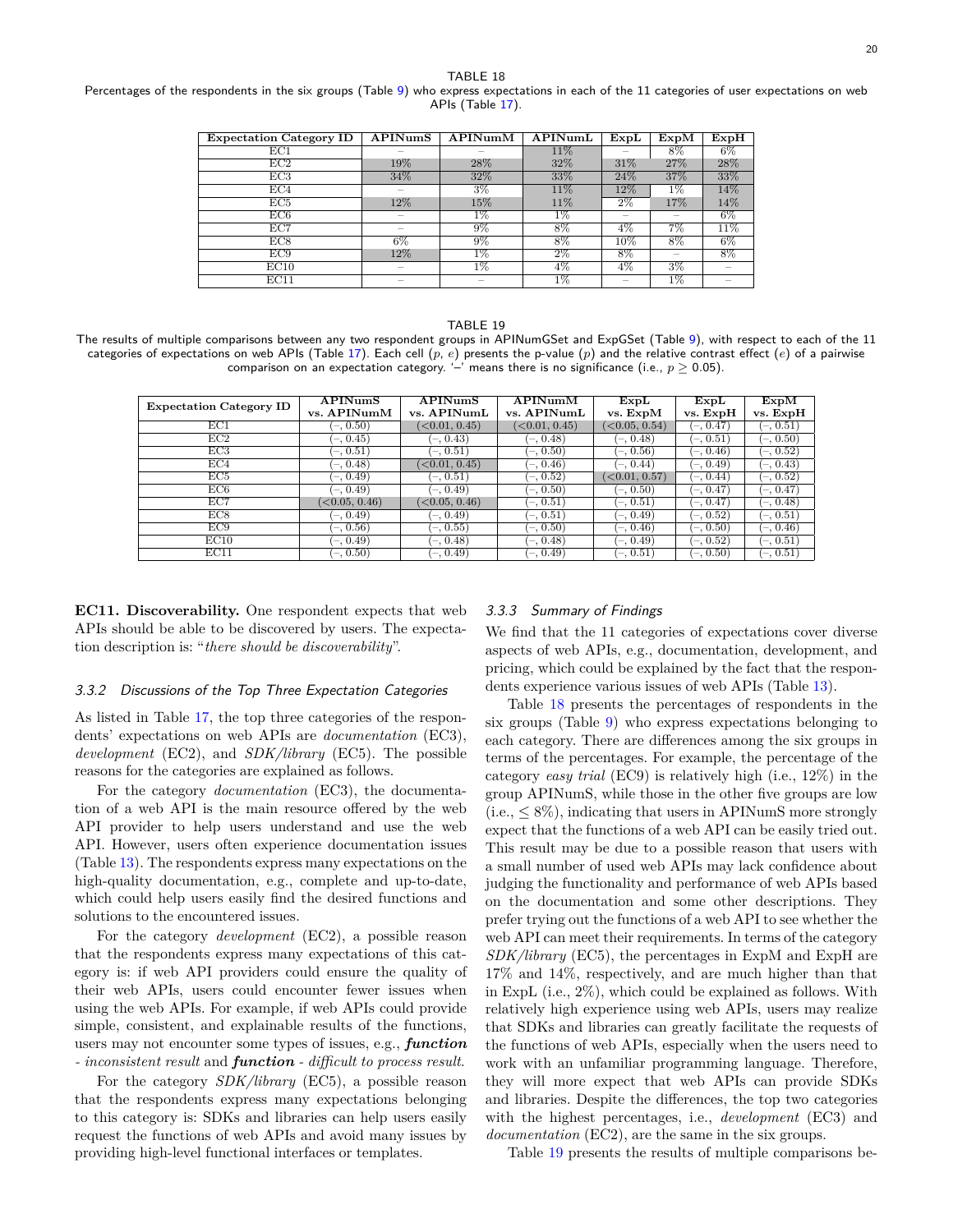☎

✆

TABLE 20

<span id="page-20-2"></span>Correlation between the 26 web API issue types (Table [13](#page-13-0)) and the 11 categories of user expectations on web APIs (Table [17\)](#page-18-0). Each cell presents the number of respondents who have encountered the corresponding issue type and express expectations in the corresponding category.

|                 | EC1                      | EC2          | EC3          | EC4                      | EC5             | EC6                      | EC7                      | EC8             | EC9                       | EC10                      | EC11                     |
|-----------------|--------------------------|--------------|--------------|--------------------------|-----------------|--------------------------|--------------------------|-----------------|---------------------------|---------------------------|--------------------------|
| IT1             | 8                        | 40           | 41           | $\overline{8}$           | 13              | $\overline{2}$           | 10                       | $\overline{4}$  | 7                         | $\overline{\phantom{0}}$  | 1                        |
| IT2             | 6                        | 38           | 42           | 10                       | 12              | $\overline{2}$           | 10                       | 9               | $\overline{7}$            | $\overline{\phantom{0}}$  | 1                        |
| IT3             | $\overline{6}$           | 27           | 32           | $\overline{4}$           | 13              | $\overline{\phantom{0}}$ | $\overline{\phantom{0}}$ | 10              | $\overline{2}$            | $\overline{2}$            | 1                        |
| IT <sub>4</sub> |                          | 3            |              |                          | $\overline{2}$  |                          |                          |                 |                           |                           |                          |
| IT <sub>5</sub> | $\overline{8}$           | 44           | 52           | $\overline{8}$           | 18              | $\overline{2}$           | 11                       | 12              | $\overline{7}$            | $\overline{1}$            | $\overline{1}$           |
| IT6             | $\overline{4}$           | 32           | 49           | 6                        | 10              |                          | 3                        | 13              | 6                         | 1                         | $\mathbf{1}$             |
| IT7             | $\overline{8}$           | 47           | 54           | $\overline{12}$          | $\overline{12}$ | $\overline{2}$           | $\overline{13}$          | 15              | 7                         | $\overline{3}$            | ī                        |
| IT <sub>8</sub> | 10                       | 41           | 57           | 10                       | 20              | $\overline{2}$           | 13                       | 12              | 7                         | $\overline{5}$            | $\mathbf{1}$             |
| IT9             | 8                        | 33           | 44           | $\overline{8}$           | 14              | $\overline{2}$           | 11                       | 9               | $\overline{7}$            | $\overline{3}$            | 1                        |
| IT10            | 4                        | 13           | 26           | 5                        | 6               | $\mathbf{1}$             | 6                        | $\overline{4}$  | 6                         | 1                         | 1                        |
| IT11            | $\overline{6}$           | 33           | 29           | $\overline{6}$           | $\overline{5}$  | $\overline{2}$           | $\overline{8}$           | 12              | 7                         | $\overline{2}$            | $\mathbf{1}$             |
| TT12            | $\overline{8}$           | 32           | 44           | $\overline{7}$           | 14              | $\overline{2}$           | $\overline{7}$           | 13              | 7                         | $\mathbf{1}$              | 1                        |
| IT13            | $\overline{6}$           | 41           | 43           | 10                       | $\overline{7}$  | $\overline{2}$           | 9                        | 15              | 3                         | 1                         | 1                        |
| IT14            | 8                        | 34           | 41           | 9                        | $\overline{9}$  | $\overline{2}$           | 13                       | 9               | 3                         | $\overline{\overline{3}}$ | 1                        |
| TT15            | 6                        | 38           | 37           | 5                        | 10              | $\overline{2}$           | 9                        | 10              | 3                         | 1                         | 1                        |
| IT16            | 4                        | 25           | 29           | $\overline{5}$           | $\overline{7}$  | $\overline{2}$           | $\overline{8}$           | 10              | $\overline{\overline{3}}$ | $\qquad \qquad -$         | 1                        |
| IT17            | $6\overline{6}$          | 42           | 57           | 12                       | 20              | $\overline{2}$           | $\overline{11}$          | 15              | 7                         | 3                         | 1                        |
| IT18            | $\overline{4}$           | 42           | 53           | 10                       | 18              | $\overline{2}$           | $\overline{11}$          | $\overline{13}$ | 7                         | 1                         | 1                        |
| TT19            | 6                        | 48           | 56           | 10                       | 20              | $\overline{2}$           | 11                       | 15              | 7                         | $\mathbf{1}$              | 1                        |
| IT20            | 8                        | 45           | 58           | 12                       | 17              | $\overline{1}$           | 10                       | $\overline{13}$ | 6                         | $\overline{3}$            | T                        |
| IT21            | 8                        | 45           | 63           | 10                       | 17              | $\mathbf{1}$             | 12                       | 15              | 6                         | 3                         | 1                        |
| IT22            | $\overline{6}$           | 16           | 25           | $\overline{4}$           | 12              |                          | $\overline{2}$           | $\overline{4}$  | $\overline{2}$            |                           | $\mathbf{1}$             |
| IT23            | $\overline{4}$           | 20           | 32           | $\overline{8}$           | 11              |                          | $\overline{2}$           | $\overline{5}$  | $\overline{2}$            |                           | 1                        |
| TT24            | 6                        | 32           | 38           | 10                       | 8               | $\mathbf{1}$             | 8                        | 6               | 3                         | 5                         | 1                        |
| IT25            | $\overline{2}$           | 22           | 24           | $\overline{4}$           | $6\overline{6}$ |                          | $\overline{5}$           | $\overline{2}$  | $\overline{2}$            | 1                         | 1                        |
| IT26            | $\overline{\phantom{0}}$ | $\mathbf{1}$ | $\mathbf{1}$ | $\overline{\phantom{0}}$ |                 | $\overline{\phantom{0}}$ |                          |                 |                           | $\overline{\phantom{m}}$  | $\overline{\phantom{0}}$ |

tween any two groups in *APINumGSet* or *ExpGSet* on each of the 11 expectation categories. There are significant differences between the five group pairs (except 'ExpL vs. ExpH') on four categories: EC1, EC4, EC5, and EC7. For example, in terms of *authorization* (EC1), the differences between the two group pairs 'APINumS vs. APINumL' and 'APINumM vs. APINumL' are significant with p-value *<* 0.01; and the relative contrast effects are 0.45, which implies that users in APINumL tend to have more expectations on authorization. A possible reason for this result is that users with a large number of used web APIs may often encounter authorization issues and find that it is not easy to obtain the authorization. Therefore, they more strongly expect that web API developers implement the authorization using standard flows and enable automatic request of the authorization.

Table [20](#page-20-2) presents the correlation between the 26 web API issue types (Table [13](#page-13-0)) and the 11 expectation categories. Each cell (ITi, ECj)  $(i = 1-26$  and  $j = 1-11$ ) contains the number of respondents who have encountered the web API issue type 'ITi' and meanwhile express expectations in the category 'ECj'. From the perspective of issue types, the top two expectation categories with the maximum numbers of respondents, i.e., *development* (EC2) and *documentation* (EC3), are the same for 25 issue types (except IT4). For 18 issue types (except IT6, IT7, IT11, IT13, IT14, IT16, IT24, and IT26), the category *SDK/library* (EC5) is in the top three categories. This result could be explained by the reason that SDKs and libraries of web APIs can help users avoid many issues by providing high-level functional interfaces for requesting the functions. The category *issue support* (EC8) has relatively strong correlation with 18 issue types (i.e., EC8 is in the top five categories of those issue types), since an issue support is generally necessary for users to solve encountered issues.

✞ *After enquiring the survey respondents about their experi-*✝ *enced web API issues, we derive the respondents' expectations for web API developers and managers related to improving web APIs and facilitating the use of web APIs. A set of user expectations on web APIs that belong to 11 categories (i.e., EC1-EC11 listed in Table [17\)](#page-18-0) are summarized by analyzing the survey responses. For example, the authorization is expected to be implemented using standard flows; and the results of functions are expected to be consistent on different platforms. Following the expectations, web API developers and managers can improve web APIs and reduce the web API issues encountered by users. A number of guidelines are described in Section [4.1](#page-20-1).*

## <span id="page-20-0"></span>**4 Implications**

In this section, we provide implications for web API developers (or providers) and registry managers based on the results of our study to improve the practice of web APIs.

#### <span id="page-20-1"></span>**4.1 Implications for Web API Developers**

1) *Offer well-structured, correct, and complete web API documentation with code examples.* We find that *well-organized documentation* is the most important feature of web APIs when the respondents of our survey decide to shortlist a web API for testing. The web API issue types related to documentation are frequently encountered by the respondents. The documentation is also the most required expectation. Therefore, it is important for web API developers to provide high-quality documentation for web APIs. Even though good documentation is a general practice, some web API developers (especially inexperienced developers) may not have a very good understanding of the requirements of high-quality documentation. Based on our findings, we recommend web API developers to: 1) provide well-structured documentation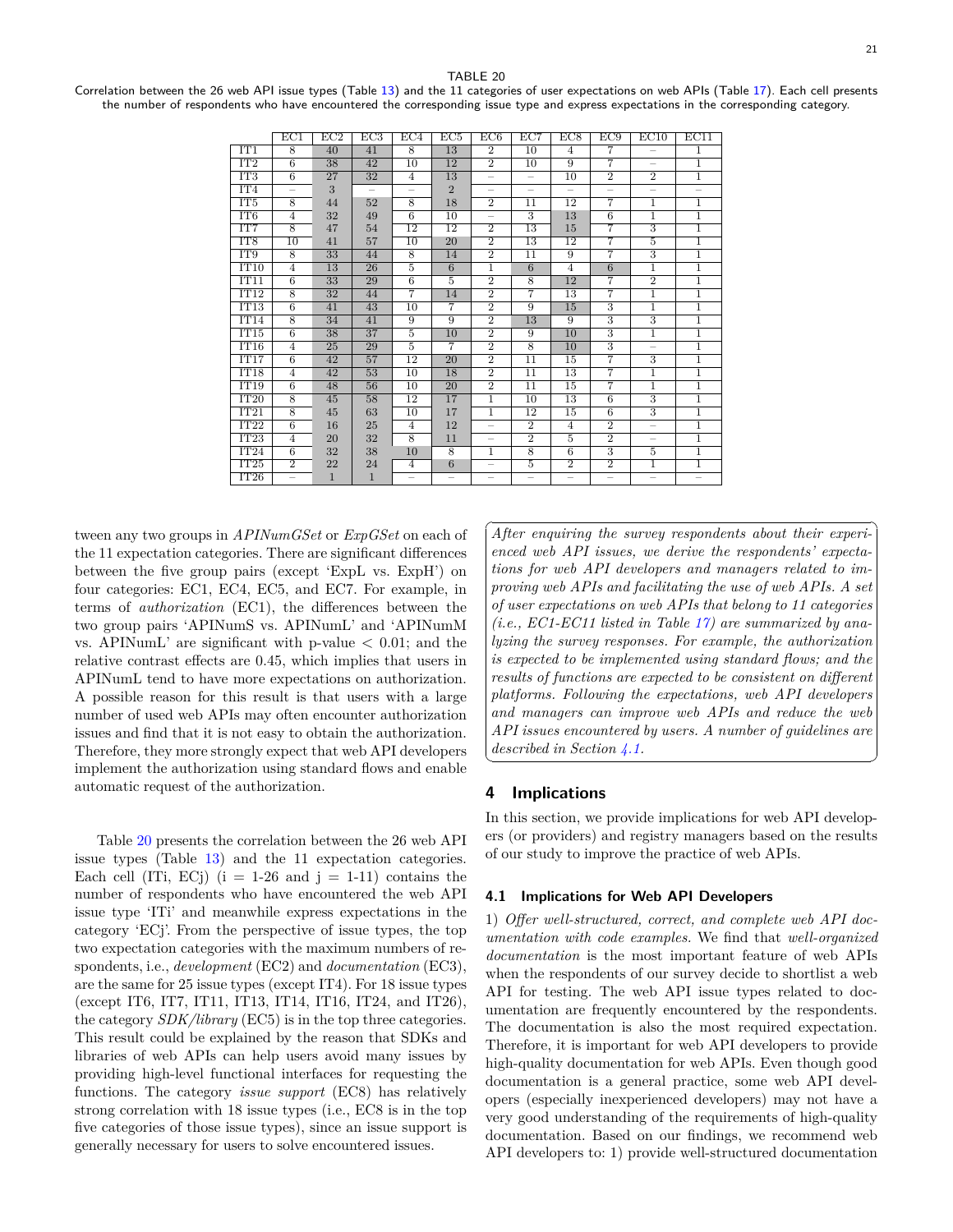by clearly describing different content (e.g., authorization, functions of different topics, and charge of services), so that users can easily find their needed information in the documentation; 2) check the correctness of the documentation, e.g., the parameters and results of functions are consistent with the web API implementation, the instructions are workable, etc.; 3) check the completeness of the documentation, i.e., whether the documentation contains the explanations of every necessary parameter and result field of functions; and 4) include code examples for important functions in the documentation. As expressed by several respondents, the documentation of the web API *GitHub* is a good reference.

2) *Provide simple, explainable, and consistent results of web API functions.* We find that *function - inconsistent result* and *function - difficult to process result* are two of the top ten web API issue types reported in SO questions. Some respondents of our survey express that the results of functions should be simple, consistent, and explainable. Based on these findings, we recommend web API developers to: 1) keep the results of web API functions simple without too complex or nested data structures, e.g., the counter-example shown in Fig. [4;](#page-15-0) 2) make the results of functions explainable, e.g., naming the result fields using meaningful words and including rate limitations in the results; and 3) test the functions on different platforms (e.g., web browsers) using different methods (e.g., CURL and Node.js) to avoid inconsistent results.

3) *Provide clear error messages and failure control.* As listed in Table [13](#page-13-0), users may encounter various issues when invoking functions of web APIs. The issues of type *function - request failure with unknown reasons* are frequently reported in SO questions and experienced by the survey respondents. As expressed by some respondents, web API developers should provide clear error messages and failure control of web APIs. More specifically, web API developers should clearly describe the error messages of functions to help users understand and address the errors, such as the possible causes (e.g., authorization expiration or function deprecation), the related resources in the requests or results, and the possible solutions (e.g., refreshing the API key or using a new function). For unexpected errors (e.g., network problems), web API developers could provide failure control for users, e.g., allowing users to set a time interval to periodically request a function until obtain the results.

4) *Implement authorization using standard flows and enable automatic request.* We find that *authorization - error* and *authorization - expiration* are two of the top ten web API issue types that are frequently encountered by the respondents; and authorization errors are often difficult to address as they are reported in many SO questions. As specified by some respondents, web API developers should implement the authorization mechanisms using standard flows (e.g., OAuth) and allow the authorization (e.g., an API key) to be requested automatically, which could help reduce authorization issues.

5) *Create standard SDKs and libraries for major programming languages.* We find that 13% of the respondents expect that web APIs should provide standard SDKs and libraries for major programming languages, e.g., Java, Python, and JavaScript. Web API developers should better create such SDKs and libraries to facilitate the use of web APIs by users who prefer different programming languages. For independent web API developers or small companies with a few developers who are limited by the technical background (e.g., familiar programming languages) and budget, they may not be able to provide support for multiple programming languages. In such cases, web API developers could publish web APIs at publicly accessible registries (e.g., PW) and rely on other developers to create diverse SDKs and libraries for the web APIs.

6) *Make the changes and deprecations public and notify users about them.* We find that *function - change/deprecation* is one of the top ten web API issue types frequently experienced by the respondents. When updating web APIs, web API developers should make the changes and deprecations public and notify users about them. More importantly, as specified by some respondents, web API developers should better avoid breaking changes, e.g., no change of the result formats. A new version number should also be used to label the updated web API with significant changes, such that users can easily know the current state of a web API.

7) *Put effort on monitoring.* As expected by two respondents, web API developers should put effort on monitoring their web APIs after publishing the web APIs. From the monitoring records (e.g., execution logs), web API developers could design machine learning algorithms to effectively discover functional and non-functional issues of the web APIs and address the issues before users report them.

8) *Provide instant issue support.* Users may encounter various issues during the use of web APIs, e.g., those shown in Table [13.](#page-13-0) As expected by 8% of our survey respondents, web API developers should provide instant issue support that allow users to report encountered issues and help users solve issues rapidly. Web API developers should also pay close attention to the discussions of their web APIs in SO and the registries where the web APIs are published, in order to proactively discover and address the issues of web APIs.

9) *Allow easy trial.* We find that *easy-to-test endpoints* is an important feature of web APIs that is cared about by 38% of the survey respondents when shortlisting a web API for testing. Seven respondents express expectations on *easy trial* of web APIs. According to these findings, web API developers should provide easy trial for users to test the functions and endpoints of their web APIs, such that users can quickly check whether a web API could be used to fulfil a requirement.

10) *Charge properly.* We find that *free trial* and *no charge for use* are two important features of web APIs that are cared about by 36% of the survey respondents. Five respondents expect that the pricing of web APIs should be cheap and reasonable. It is good to also keep the charges flexible, e.g., allowing users to pay only for their needed functions.

#### <span id="page-21-0"></span>**4.2 Implications for Web API Registry Managers**

11) *Collect and present the features of web APIs that are often considered by users when shortlisting a web API for testing.* We find 14 important features of web APIs (Table [10](#page-11-1)) when users decide to shortlist a web API for testing. Web API registry managers should better collect such features of web APIs and present them to users. 11 features can be specified by web API providers, including the functional description,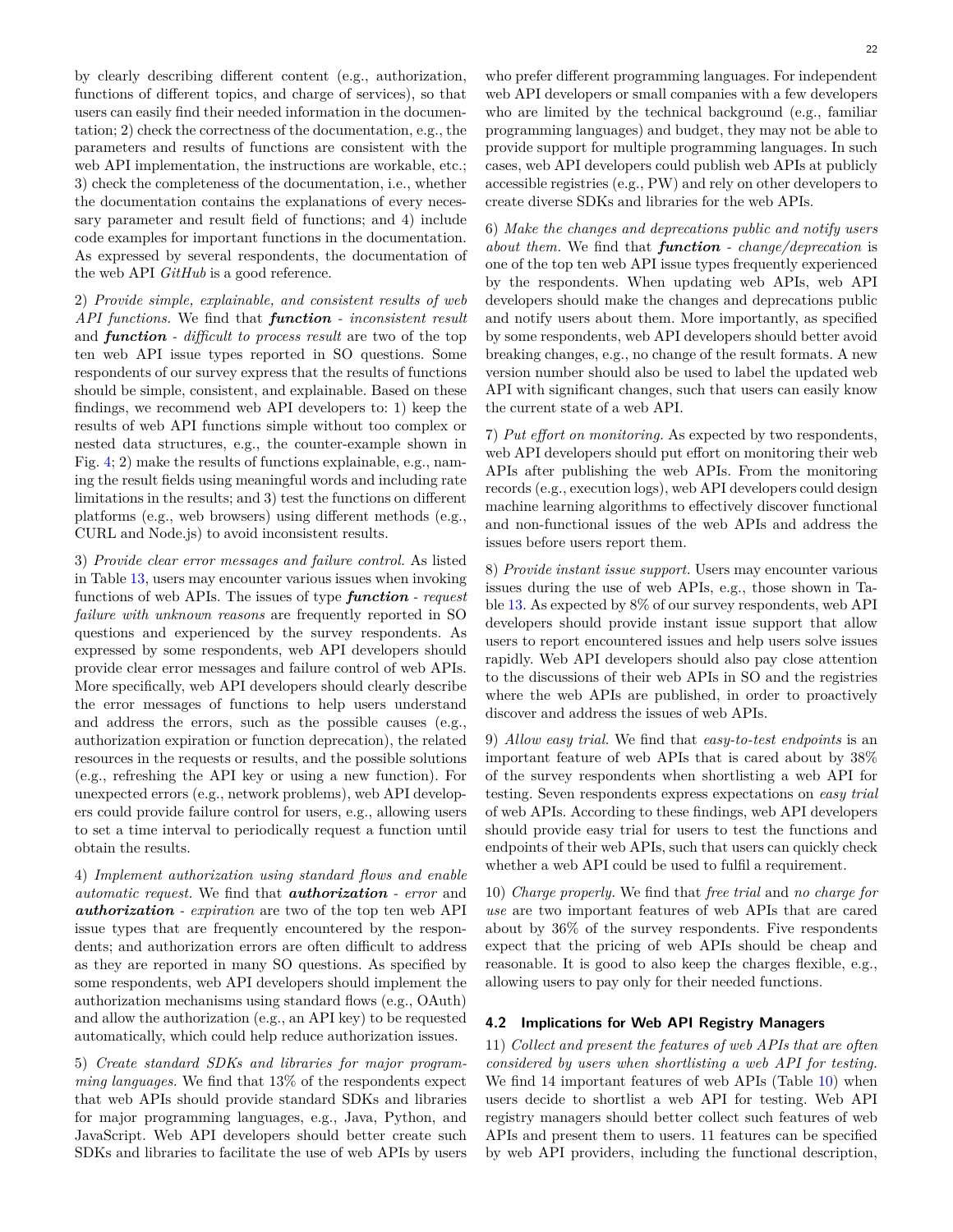API provider, documentation URL, pricing, support (e.g., SDKs and libraries) for major programming languages, request/response formats, license, forum URL (if exist), specification types (e.g., REST and GraphQL), and versions. The other three features, i.e., popularity, easy-to-test endpoints, and performance, could be collected or provided as follows. The popularity could be collected by recording the number of followers and the average score rated by users. A testing platform could be developed for users to test endpoints of web APIs. The performance (e.g., response time) could be monitored by periodly calling the functions of web APIs.

12) *Provide a communication channel for users and web API providers.* We find that 83.0% of the web APIs from PW do not provide a forum for users to communicate with the web API providers. Although users can report web API issues by posting questions in Q&A communities such as SO, it should be better for web API registry managers to provide a communication channel for users and web API providers to discuss and solve issues.

## <span id="page-22-0"></span>**5 Discussions**

## <span id="page-22-2"></span>**5.1 Can Language Models Help Retrieve More SO Questions Relevant to Web APIs?**

In this work, we propose a method for retrieving SO questions related to web APIs based on web API names and a set of web API related keywords/phrases. The method achieves an accuracy of 92.4%, but suffers from a poor recall. As explained in Section [2.1.2,](#page-3-2) the method is suitable for our study. Recently, some language models, e.g., word2vec [\[69\]](#page-27-24) and word Inverse Documentation Frequency (IDF) [[70](#page-27-25)], have demonstrated the effectiveness of retrieving similar documents for a query [\[71\]](#page-27-26), [[72](#page-27-27)], [[73](#page-27-28)]. We further examine whether the language models could improve the recall of our method by retrieving more SO questions for web APIs.

We implement a language model based question retrieval method that combines the word2vec and word IDF models according to the details described by Huang et al. [\[72\]](#page-27-27). To build the two language models, we collect a dataset of 599,402 SO questions that contain the 299,701 questions retrieved using our method and another 299,701 questions randomly selected from the set of more than 13.6 million questions retrieved using web API names. We process the collected questions by performing tokenization, stemming, and stop word removal using the NLTK [[74](#page-27-29)] toolkit. We then train the word2vec model using the word2vec algorithm (with default parameter settings) in the Gensim [\[75\]](#page-27-30) toolkit, and compute the IDF metrics of all words.

We randomly select 20 SO questions relevant to web APIs from the 384 questions sampled for evaluating the accuracy of our method. We retrieve the top 200 similar questions (that are not included in the 299,701 questions retrieved using our method) for each selected question using the language model based method. We then evaluate two different strategies to select similar questions as follows.

1) We evaluate the top 200 questions with the maximum similarities from the  $4,000 (= 20 \times 200)$  similar questions retrieved for the 20 questions. We find that the questions are all retrieved for a question related to web API *linkedin*. The result shows that only 70 (i.e., 35%) of the 200 questions are relevant to web APIs.

2) We evaluate the top ten similar questions retrieved for each of the 20 questions. 141 (i.e.,  $71.9\%$ ) of the 196 questions (except four duplicate questions) are relevant to web APIs, which is much better than the first evaluation result. However, we find that the language model based method could not achieve good performance for every input question. Among the 20 selected questions, for the questions related to some web APIs, e.g., *google maps*, the top ten questions are all relevant; while for the questions related to some other web APIs, e.g., *mailchimp*, most of the top ten questions are irrelevant.

Based on the results from both strategies, it is promising to retrieve more SO questions relevant to web APIs using a language model based method. However, the two strategies could collect similar questions irrelevant to web APIs. To use the language model based method, we need to prepare a number of questions relevant to web APIs, e.g., the 20 questions used in the above experiment. The questions relevant to a web API will be used as the input of the language model based method to retrieve other questions that may be relevant to the web API. As described in Section [2.1.2,](#page-3-2) our method can help find questions relevant to a considerable number of web APIs. However, it still requires a great amount of effort to search for questions relevant to the web APIs that have no question retrieved using our method. We will further investigate the application of language models in retrieving SO questions relevant to web APIs in future work.

## <span id="page-22-1"></span>**5.2 Why Do We Present the Preliminary Analysis Results of Web API Usage?**

In Section [2.1.3,](#page-5-1) we perform a preliminary analysis of the usage of 20,047 web APIs from PW and APIs.guru. The results show that 18.1%-33.5% of the web APIs have been used. Our results are obtained by analyzing SO questions that discuss the web APIs and the mashups from PW that directly invoke the web APIs. The results may not reflect all the possible usage of web APIs in source code. We present the results because they could be beneficial for web API users, registry managers, and researchers on several tasks:

- 1) Our results help web API users validate the conventional wisdom that most of the web APIs published on the internet may not have been used.
- 2) Our results could help the registry managers of PW and APIs.guru obtain a rough view of the used web APIs published at their platforms. Based on the results, the registry managers could optimize the resource allocation for the management of web APIs. For example, more resources could be allocated to popularize and maintain the web APIs with higher frequencies of use.
- 3) Our results could help web API researchers develop better web API retrieval or recommendation approaches. For example, web APIs with higher frequencies of use could be ranked higher in the recommendation list.
- 4) We understand the usage of web APIs by leveraging the SO and mashups. Web API researchers could further investigate the web API usage using other data sources, e.g., the request code of web APIs in applications. They could then compare the results with our results to examine whether there are significant differences between the two kinds of results.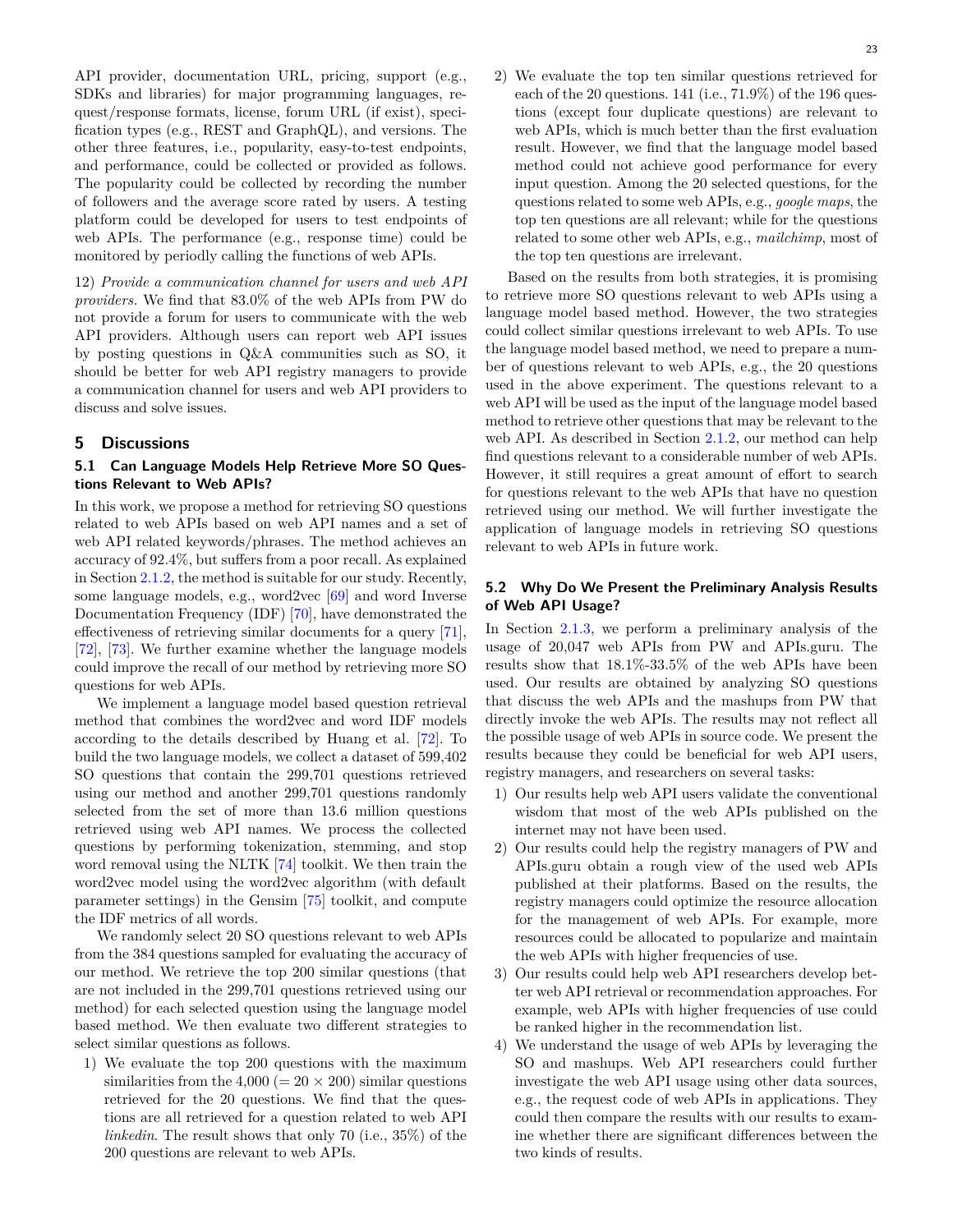TABLE 21 Classification of our findings.

<span id="page-23-0"></span>

| Findings                                                     | Unique to Web APIs           | Not Unique to Web APIs |
|--------------------------------------------------------------|------------------------------|------------------------|
| Web API Features                                             | F5-F10, F12, F13             | F1-F4, F11, F14        |
| Web API Issue Types                                          | IT1-IT5, IT8-IT10, IT22-IT26 | IT6, IT7, IT11-IT21    |
| Categories of Expectations on Web APIs                       | EC1, EC5, EC6                | $EC2-EC4, EC7-EC11$    |
| Implications for Web API Developers<br>and Registry Managers | $2(-5), 7), 11)$             | $1, 6, 8$ -10, 12)     |

#### **5.3 Are Our Findings Unique to Web APIs?**

We obtain four sets of findings, including 14 web API features, 26 web API issue types, 11 categories of user expectations on web APIs, and 12 implications for web API developers and registry managers. It is worth mentioning that some findings are unique to web APIs, while the other findings are applicable to both web APIs and non-web APIs. Whether a finding is unique to web APIs can be judged based on the aspect to which the finding is related. If a finding relates to an aspect common to any APIs, e.g., documentation or popularity, then the finding is applicable to any APIs. If a finding relates to an aspect specific to web APIs, e.g., endpoint or authorization, then the finding is unique to web APIs. We divide the findings into two categories, i.e., unique to web APIs and not unique to web APIs, as listed in Table [21.](#page-23-0)

## **5.4 Threats to Validity**

**Internal validity** relates to the bias and errors in our manual analysis. In this study, we perform several manual processes. To retrieve SO questions related to web APIs, we create 26 web API related keywords/phrases (i.e., *WAKP*) from a ranked list of word sequences extracted from the SO questions that contain five well-known web APIs. We identify 24 web API issue types from 1,885 SO questions. For the survey design, we summarize 11 features of web APIs from the comments given by 20 developers. We extract three new features of web APIs, two new web API issue types, and 11 categories of user expectations on web APIs from the free-form text descriptions specified by the survey respondents. To avoid potential subjective bias from a single person, we carefully perform each of the manual tasks with the first and the fourth authors of this paper. The authors first independently build their own results (e.g., *WAKP*, features, issue types, and expectations) from the corresponding data sources, and then discuss the disagreements to reach a common decision.

For the analysis of the usage of web APIs, a threat is that there are problems with the collected web APIs, e.g., some web APIs may not be real web APIs. As described in Section [2.1.1,](#page-2-5) we address four kinds of problems. For example, we filter out the possible non-web APIs with unspecified or special architectural styles (e.g., 'Native/Browser') and filter out the web APIs that may be created for testing purposes. The steps contribute to retrieving better SO questions related to the web APIs. However, there might be other problems unsolved in this study, which may impact the results.

For the identification of web API issue types from SO questions, we randomly select a statistical sampling of questions from each of the five ranges (i.e., within the range from 360 to 383 for each sample) listed in Table [7](#page-7-0). According to the *stratified sampling* method [\[76\]](#page-27-31), the number of samples selected from a range should be proportional to the number of questions in the range. From this perspective, in our study, the numbers of questions sampled from the ranges are not proportional, which may lead to bias in the identified issue types towards the web APIs with a small number of relevant questions. Moreover, our work may not provide a complete list of web API features that are important to users when they shortlist web APIs for testing. In addition to the 14 features of web APIs listed in Table [10](#page-11-1), users may consider the features of competing web APIs with similar functionality when shortlisting a web API.

It is also possible that there might be bias and errors in the survey responses. We make several kinds of effort to alleviate this threat. First, we include an 'I don't know' option in the survey question that asks respondents to confirm whether they have encountered each of the web API issue types identified from SO questions. This option could help reduce the noise data caused by respondents' poor understanding of some issue types. Second, to avoid dishonest answers (e.g., saying what we want to hear or saying what they want us to hear) from respondents, we explicitly state in the survey invitation email that our survey is anonymous and no personal information would be disseminated in the paper. As found by Ong et al. [[77](#page-27-32)], anonymity and confidentiality can help obtain un-biased answers from survey respondents. Third, we conduct a pilot study with five developers to verify the survey questions from three aspects: length, clarity, and anchoring bias. We refine the survey based on the developers' feedback. Fourth, following the advice given by Kitchenham and Pfleeger [\[45\]](#page-27-0) that proper language medium should be used for intended survey respondents, we translate our survey into Chinese to ensure that respondents from China could understand our survey well. However, there might be two another threats related to the user survey. When recruiting industry professionals, we send the survey to our contacts working in different companies from China and the United States as the contacts in the two countries respond to us. To recruit more industry professionals from other countries, we ask the respondents to help us distribute the survey to their associates and colleagues. The industry professionals recruited from our contacts may have the potential for making the survey results biased. To minimize the potential bias, we only ask our contacts to help us distribute the survey. We do not have any other connections with the rest of the participants. During the answering of the survey, after confirming the 24 web API issue types from SO questions, respondents might be tired of listing any other issues.

**External validity** relates to the generalizability of our results. We identify web API issue types by analyzing a sampled set of web API related SO questions. Due to the extremely imbalanced numbers of questions raised for web APIs, we divide the web APIs into five ranges by the number of questions and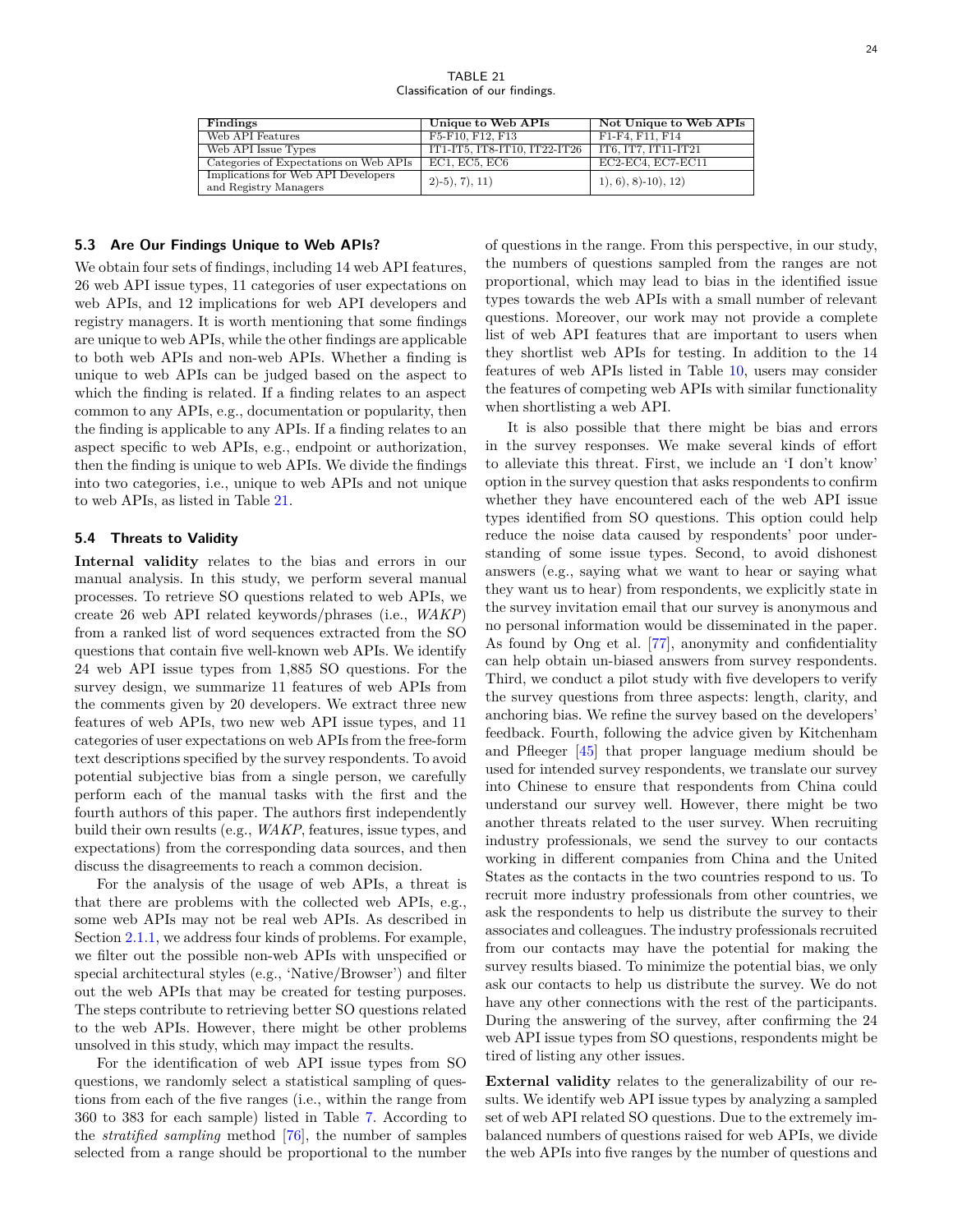then randomly sample a relatively large set of 1,885 questions. The sampled questions involve 837 web APIs that contain enough numbers of both frequently used and less frequently used web APIs. Therefore, the 1,885 questions should be suitable for identifying web API issue types. Furthermore, we ask the survey respondents to specify other web API issues that cannot be covered by the issue types discovered from SO questions. By using these strategies, the final set of 26 web API issue types provide a comprehensive view of the issues

that have been encountered by users. The response rate of our survey is 9.6%, which is similar to those of the surveys conducted in recent work  $[46]$ ,  $[51]$  $[51]$  $[51]$ . This indicates that our survey does not suffer from a low response rate, and the survey results should be reliable. Our 191 survey respondents are from 35 countries. They are working for different companies (e.g., Microsoft, Google, Alibaba, and Baidu) or have reported issues to web API projects at GitHub. Moreover, the respondents have different numbers of used web APIs and different years of experience using web APIs. The diversity of respondents can help improve the generalizability of our findings obtained from the survey responses.

**Construct validity** relates to the suitability of the data sources used for the analysis of web API usage and the translation of the English survey into Chinese. We analyze the usage of our collected web APIs by leveraging two publicly accessible data sources: the discussions of web APIs in SO and the mashups that invoke web APIs from PW. Our results may not reflect all possible usage of the web APIs. For example, users may not report their encountered web API issues in the two data sources and may experience few issues when using high-quality web APIs.

We adopt two strategies to alleviate the threat that the translated Chinese survey may be inconsistent with the English version and may pose any information about the answers that we wish to obtain from the respondents. Before translating the survey from English to Chinese, we verify the length, clarity, and bias of the survey written in English using a pilot study with five developers. We refine the survey to address the developers' feedback. The first and the fourth authors of the paper then carefully translate the survey from English to Chinese while keeping the content consistent between the two versions of the survey (Section [2.3.2](#page-9-2)). The English survey verified by the pilot study and the consistency between the two versions of the survey could help avoid the bias of the Chinese survey. However, the assessment of the consistency between the Chinese and English versions of the survey could be influenced by the personality of the two authors. For example, one author might have a dominant personality and have a stronger influence on the decisions. Moreover, the two authors may potentially have some bias towards our work.

## <span id="page-24-0"></span>**6 Related Work**

In this section, we review the related work on web API studies, empirical studies using SO, and surveys of software practitioners.

## **6.1 Web API Studies**

In the past two decades, the studies on web APIs mainly concentrate on proposing approaches to retrieve and recommend web APIs based on user requirements. Most of the existing service retrieval and recommendation approaches can be roughly categorized as keyword-based [\[4](#page-26-3)], [[10](#page-26-9)], [\[12\]](#page-26-11), [\[78\]](#page-27-33), [[79](#page-27-34)], [[80](#page-27-35)], semantics-based [\[6\]](#page-26-5), [[7](#page-26-6)], [\[8\]](#page-26-7), [[11](#page-26-10)], [[81](#page-27-36)], [\[82\]](#page-27-37), [\[83\]](#page-27-38), [[84](#page-27-39)], [\[85\]](#page-27-40), [[86](#page-27-41)], [[87](#page-27-42)], Quality of Services (QoS)-based [\[9](#page-26-8)], [\[15\]](#page-26-14), [[17](#page-26-16)], [\[88\]](#page-28-0), [[89](#page-28-1)], and network-based [[13](#page-26-12)], [\[14\]](#page-26-13), [[18](#page-26-17)], [[19](#page-26-18)], [\[23\]](#page-26-22), [[90](#page-28-2)], according to the descriptive models of web APIs and requirements and the algorithms for measuring similarities between web APIs and requirements.

Despite numerous studies on service retrieval and recommendation, there are a number of studies [\[20\]](#page-26-19), [\[21\]](#page-26-20), [[26](#page-26-25)], [\[29\]](#page-26-28), [[58](#page-27-13)], [\[59\]](#page-27-14), [[60](#page-27-15)], [\[61\]](#page-27-16), [[63](#page-27-18)], [\[64\]](#page-27-19), [[65](#page-27-20)], [\[66\]](#page-27-21), [\[67\]](#page-27-22), [[91](#page-28-3)], [\[92\]](#page-28-4), [[93](#page-28-5)], [\[94\]](#page-28-6), [[95](#page-28-7)], [\[96\]](#page-28-8) conducted to investigate the usage of web APIs or the issues happened when using web APIs. For example, Wang et al. [[20](#page-26-19)] summarized 21 change types (e.g., add/change/delete method and add/change/delete response format) of web API evolution by comparing the multi-version documentation of 11 web APIs. Venkatesh et al. [[91](#page-28-3)] studied the concerns of developers when using web APIs. They collected the developers' discussions of 32 popular web APIs from API forums and SO, and then used the Latent Dirichlet Allocation (LDA) [[97](#page-28-9)] model to mine topics from the discussions. Espinha et al. [[26](#page-26-25)] investigated the impact of web API evolution on the client applications that integrate web APIs. By analyzing the commits of ten client projects at GitHub that use four popular web APIs, e.g., Google Maps and Twitter, they identified several issues about web API evolution (e.g., instability and breaking changes) and provided a list of recommendations for web API providers to ease the evolution task for client developers. Hosono et al. [[21](#page-26-20)] performed an empirical study on the reliability of web API documentation by analyzing 67 endpoints of 14 web APIs. They identified four categories of mismatch between the documentation and endpoints: undocumented/dynamic/unreturned keys and type mismatched. Li et al. [\[58\]](#page-27-13) presented an empirical study of cloud API issues in commercial cloud platforms based on 32 discussion forums. They built a catalogue of the failures and faults related to cloud APIs. Zhou et al. [[65](#page-27-20)] analyzed the faults in industrial microservice systems as well as the debugging practices based on 22 typical cases. They summarized six fault types, e.g., service interaction fault and functional fault. Belkhir et al. [[92](#page-28-4)] conducted a study on the practices of web APIs used in Android apps. They analyzed the specifications of Android REST clients in the literature and built a catalogue of seven practices (e.g., the use of third-party HTTP client).

Oumaziz et al. [[93](#page-28-5)] performed an empirical study to understand how REST services are used in Android apps based on 15 popular services and 500 popular apps. An online survey was conducted to identify the best practices for Android developers. They discovered that Android developers prefer to use a dedicated service library offered by the service provider and identified several important features of service libraries, e.g., complete documentation and vocabulary consistency. Rodriguez et al. [[94](#page-28-6)] investigated whether the principles and guidelines of the REST architectural style are well followed in practice. They analyzed the HTTP calls of REST APIs from more than 78GB of HTTP traffic collected by Italy's biggest mobile internet provider, Telecom Italia. Rapoport et al. [\[95\]](#page-28-7) analyzed the web requests made by 20 Android apps and presented a tool called *Stringoid* to scan the string concatenation operations in apps. Neumann et al. [\[96\]](#page-28-8) analyzed 26 technical features of 500 REST APIs, e.g., the degree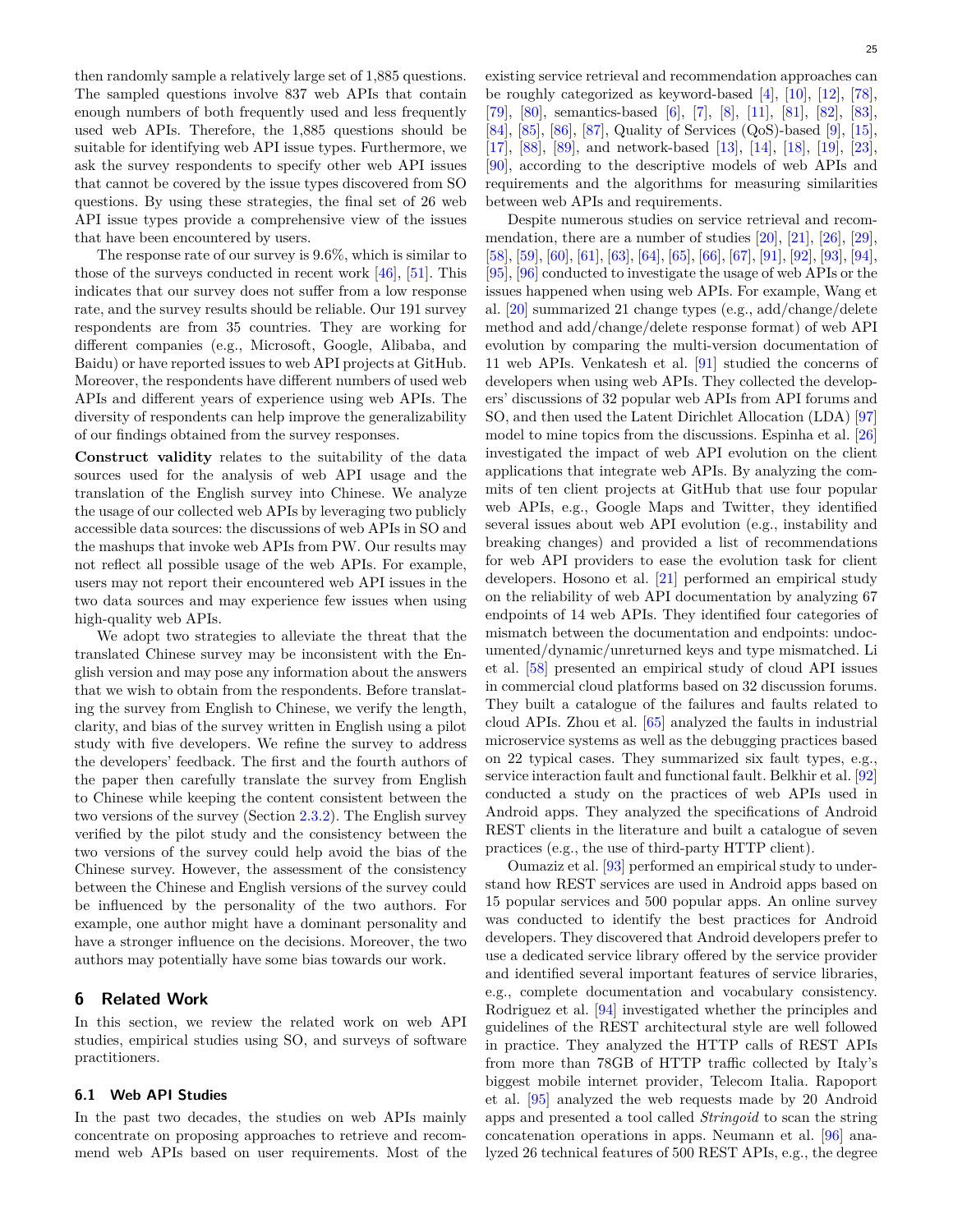of compliance with REST architectural principles and the adherence to best practices (e.g., API versioning). Based on the analysis results and the findings of several technical trends (e.g., widespread JSON support), they provided guidelines for designing higher quality services. Cummaudo et al. [[64](#page-27-19)] studied three popular computer vision services over an 11 month longitudinal experiment. They found that the services behave inconsistently over time, and the documentation contains inconsistent descriptions of the techniques.

The aforementioned works mainly focused on analyzing 1) the usage of web APIs in Android apps or based on HTTP requests or 2) some specific kinds of web API issues (e.g., API changes and documentation reliability) by leveraging a number of web APIs or industrial cases. Although the discussion topics of web APIs that are mined using LDA by Venkatesh et al. [[91](#page-28-3)] could reflect several web API issues, the topics (i.e., a set of keywords) are difficult to indicate the concrete issues. There still lacks a study on the usage of the large number of web APIs available on the internet and a comprehensive view of the web API issues encountered by users. In this paper, we analyze the usage of 20,047 web APIs from PW and APIs.guru by leveraging the SO questions and the mashups from PW. Moreover, we manually identify 26 web API issue types from 1,885 SO questions and the responses of a user survey. As evaluated by the survey respondents, our identified issue types provide a great view of the common issues that happened when using web APIs.

#### **6.2 Empirical Studies using SO**

The huge amount of questions and answers accumulated in SO covers various aspects of software development. Many empirical studies [[20](#page-26-19)], [\[37\]](#page-26-36), [\[92\]](#page-28-4), [[98](#page-28-10)], [[99](#page-28-11)], [\[100](#page-28-12)], [\[101](#page-28-13)], [\[102](#page-28-14)] have been performed by leveraging SO data. Wan et al. [[37](#page-26-36)] analyzed the discussion topics of blockchain by applying a balanced LDA model to the SO questions related to blockchain. Li et al. [[98](#page-28-10)] conducted an empirical study to determine the needs of developers and understand the challenges faced by the developers when performing software development tasks. Nashehi et al. [\[99\]](#page-28-11) investigated the factors that make an effective code example through a qualitative analysis of SO posts. Wang et al. [[100](#page-28-12)] analyzed the interactions among developers in SO based on the distributions of questioners and answerers. Vasilescu et al. [[101](#page-28-13)] evaluated the presence of women in SO by comparing their levels and duration of engagement to the male counterparts. In this paper, we analyze the usage of web APIs by leveraging SO questions. We also identify the issue types of using web APIs from a sampled set of SO questions.

#### **6.3 Surveys of Software Practitioners**

Survey is a methodology that has been widely used by prior studies to obtain information from software practitioners, e.g., work habits [[103](#page-28-15)], motivation [\[104\]](#page-28-16), search behavior [[105](#page-28-17)], and perceptions on technologies or tools [[46](#page-27-1)], [\[47\]](#page-27-2), [\[48\]](#page-27-3), [\[51\]](#page-27-6), [\[106\]](#page-28-18). Xia et al. [[105](#page-28-17)] summarized 34 search tasks from the search queries collected from 60 developers. Then, they surveyed 235 software engineers to understand the frequency and difficulty of the tasks. Wan et al. [\[51\]](#page-27-6) used a mixed qualitative and quantitative approach to explore practitioners' perceptions, expectations, and adoption challenges of defect prediction

techniques. They collected hypotheses regarding defect prediction from literature and open-ended interviews. Then, a survey was conducted to investigate the hypotheses from practitioners. Zou et al. [\[46\]](#page-27-1) investigated practitioners' perceptions on the current state of smart contract development and challenges ahead through interviews and a survey. Bao et al. [[106](#page-28-18)] conducted a survey to investigate how developers participate in OSS projects and their opinions on the factors that affect developers being a long-term contributor.

We conduct a survey to investigate the features of web APIs that are important for users to decide whether to test a web API, validate the web API issue types identified from SO questions, and understand user expectations on web APIs.

## <span id="page-25-0"></span>**7 Conclusion and Future Work**

We conduct a large-scale empirical study of 20,047 web APIs collected from two popular registries, i.e., ProgrammableWeb (PW) and APIs.guru. We extract the questions from Stack Overflow (SO) that are relevant to the web APIs using a heuristic method. Based on the SO questions and the mashups composed by web APIs from PW, we perform a preliminary analysis of the usage of web APIs. We then manually identify 24 web API issue types by analyzing 1,885 SO questions. A user survey is finally conducted to investigate the web API features that users often consider when shortlisting web APIs for testing, validate the identified web API issue types, and understand users' expectations on the development and management of web APIs. From the survey responses, we obtain 14 important features of web APIs, a better understanding of web API issue types (including two additional issue types identified from the responses), and 11 categories of user expectations on web APIs. According to our findings, we provide guidelines for web API developers and managers to improve web APIs and promote the use of web APIs.

In the future, we plan to develop an automated method to identify web API issue types from SO questions or other discussions of web APIs. By applying the method to the entire set of SO questions related to web APIs, we could perform some in-depth analysis, e.g., the evolution of web API issue types over time. As discussed in Section [5.1,](#page-22-2) we will also investigate the use of language models in retrieving SO questions relevant to web APIs. Moreover, we will attempt to further investigate the usage of web APIs by collecting their request code and exploring the request code in GitHub projects. We can then examine whether there are differences between the web API usage results obtained by looking at the code and the results obtained in this work.

## **Acknowledgments**

We are grateful for the participants in our study who answered our survey questions and provided insightful comments. This research/project is supported by the National Natural Science Foundation of China (No. 62032025), National Research Foundation, Singapore, under its Industry Alignment Fund - Pre-positioning (IAF-PP) Funding Initiative. Any opinions, findings and conclusions or recommendations expressed in this material are those of the author(s) and do not reflect the views of National Research Foundation, Singapore.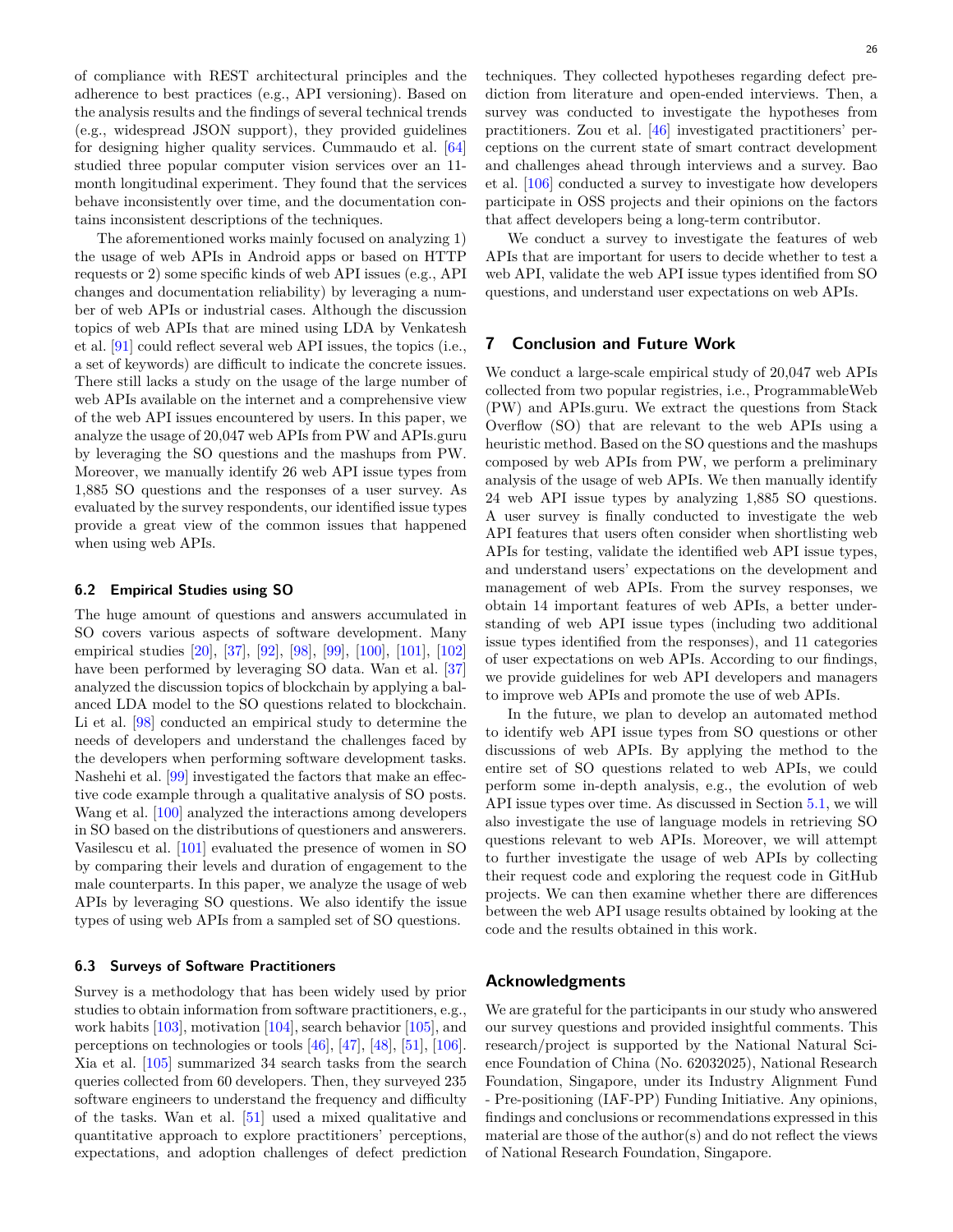## **References**

- <span id="page-26-0"></span>[1] M. Bano, D. Zowghi, N. Ikram, and M. Niazi, "What makes service oriented requirements engineering challenging? a qualitative study," *IET Software*, vol. 8, no. 4, pp. 154–160, 2013.
- <span id="page-26-1"></span>[2] Y. Hu, Q. Peng, and X. Hu, "A time-aware and data sparsity tolerant approach for web service recommendation," in *2014 IEEE International Conference on Web Services*. IEEE, 2014, pp. 33–40.
- <span id="page-26-2"></span>[3] W. Song and H.-A. Jacobsen, "Static and dynamic process change," *IEEE Transactions on Services Computing*, vol. 11, no. 1, pp. 215–231, 2016.
- <span id="page-26-3"></span>[4] Q. He, R. Zhou, X. Zhang, Y. Wang, D. Ye, F. Chen, J. C. Grundy, and Y. Yang, "Keyword search for building servicebased systems," *IEEE Transactions on Software Engineering*, vol. 43, no. 7, pp. 658–674, 2016.
- <span id="page-26-4"></span>[5] M. Maleshkova, C. Pedrinaci, and J. Domingue, "Investigating web apis on the world wide web," in *2010 eighth IEEE European Conference on Web Services*. IEEE, 2010, pp. 107–114.
- <span id="page-26-5"></span>[6] N. Zhang, J. Wang, K. He, Z. Li, and Y. Huang, "Mining and clustering service goals for restful service discovery," *Knowledge and Information Systems*, vol. 58, no. 3, pp. 669–700, 2019.
- <span id="page-26-6"></span>[7] N. Zhang, J. Wang, Y. Ma, K. He, Z. Li, and X. F. Liu, "Web service discovery based on goal-oriented query expansion," *Journal of Systems and Software*, vol. 142, pp. 73–91, 2018.
- <span id="page-26-7"></span>[8] Z. Li, K. He, J. Wang, and N. Zhang, "An on-demand services discovery approach based on topic clustering," *Journal of Internet Technology*, vol. 15, no. 4, pp. 543–555, 2014.
- <span id="page-26-8"></span>[9] Q. He, J. Yan, H. Jin, and Y. Yang, "Quality-aware service selection for service-based systems based on iterative multiattribute combinatorial auction," *IEEE Transactions on Software Engineering*, vol. 40, no. 2, pp. 192–215, 2014.
- <span id="page-26-9"></span>[10] S. Meng, W. Dou, X. Zhang, and J. Chen, "Kasr: a keywordaware service recommendation method on mapreduce for big data applications," *IEEE Transactions on Parallel and Distributed Systems*, vol. 25, no. 12, pp. 3221–3231, 2014.
- <span id="page-26-10"></span>[11] B. Xia, Y. Fan, W. Tan, K. Huang, J. Zhang, and C. Wu, "Category-aware api clustering and distributed recommendation for automatic mashup creation," *IEEE Transactions on Services Computing*, vol. 8, no. 5, pp. 674–687, 2014.
- <span id="page-26-11"></span>[12] A. Halevy, E. Nemes, X. Dong, J. Madhavan, and J. Zhang, "Similarity search for web services," in *Proceedings of the 30th VLDB Conference*, 2004, pp. 372–383.
- <span id="page-26-12"></span>[13] F. Xie, J. Wang, R. Xiong, N. Zhang, Y. Ma, and K. He, "An integrated service recommendation approach for service-based system development," *Expert Systems With Applications*, vol. 123, pp. 178–194, 2019.
- <span id="page-26-13"></span>[14] R. Xiong, J. Wang, N. Zhang, and Y. Ma, "Deep hybrid collaborative filtering for web service recommendation," *Expert Systems with Applications*, vol. 110, pp. 191–205, 2018.
- <span id="page-26-14"></span>[15] J. Liu, M. Tang, Z. Zheng, X. F. Liu, and S. Lyu, "Locationaware and personalized collaborative filtering for web service recommendation," *IEEE Transactions on Services Computing*, vol. 9, no. 5, pp. 686–699, 2015.
- <span id="page-26-15"></span>[16] M. Tang, Y. Jiang, J. Liu, and X. Liu, "Location-aware collaborative filtering for qos-based service recommendation," in *2012 IEEE 19th International Conference on Web Services (ICWS)*. IEEE, 2012, pp. 202–209.
- <span id="page-26-16"></span>[17] Y. Yin, L. Chen, Y. Xu, J. Wan, H. Zhang, and Z. Mai, "Qos prediction for service recommendation with deep feature learning in edge computing environment," *Mobile Networks and Applications*, pp. 1–11, 2019.
- <span id="page-26-17"></span>[18] K. Huang, Y. Fan, and W. Tan, "Recommendation in an evolving service ecosystem based on network prediction," *IEEE Transactions on Automation Science and Engineering*, vol. 11, no. 3, pp. 906–920, 2014.
- <span id="page-26-18"></span>[19] T. Liang, L. Chen, J. Wu, H. Dong, and A. Bouguettaya, "Meta-path based service recommendation in heterogeneous information networks," in *International Conference on Service-Oriented Computing*. Springer, 2016, pp. 371–386.
- <span id="page-26-19"></span>[20] S. Wang, I. Keivanloo, and Y. Zou, "How do developers react to restful api evolution?" in *International Conference on Service-Oriented Computing*. Springer, 2014, pp. 245–259.
- <span id="page-26-20"></span>[21] M. Hosono, H. Washizaki, Y. Fukazawa, and K. Honda, "An empirical study on the reliability of the web api document," in *2018 25th Asia-Pacific Software Engineering Conference (APSEC)*. IEEE, 2018, pp. 715–716.
- <span id="page-26-21"></span>[22] J. Yu, B. Benatallah, F. Casati, and F. Daniel, "Understanding mashup development," *IEEE Internet Computing*, vol. 12, no. 5, pp. 44–52, 2008.
- <span id="page-26-22"></span>[23] B. Bai, Y. Fan, W. Tan, and J. Zhang, "Dltsr: A deep learning framework for recommendation of long-tail web services," *IEEE Transactions on Services Computing*, 2017.
- <span id="page-26-23"></span>[24] J. Wang, N. Zhang, C. Zeng, Z. Li, and K. He, "Towards services discovery based on service goal extraction and recommendation," in *2013 IEEE International Conference on Services Computing*. IEEE, 2013, pp. 65–72.
- <span id="page-26-24"></span>[25] N. Zhang, J. Wang, and Y. Ma, "Mining domain knowledge on service goals from textual service descriptions," *IEEE Transactions on Services Computing*, 2017.
- <span id="page-26-25"></span>[26] T. Espinha, A. Zaidman, and H.-G. Gross, "Web api growing pains: Stories from client developers and their code," in *2014 Software Evolution Week-IEEE Conference on Software Maintenance, Reengineering, and Reverse Engineering (CSMR-WCRE)*. IEEE, 2014, pp. 84–93.
- <span id="page-26-26"></span>[27] U. Zdun, E. Wittern, and P. Leitner, "Emerging trends, challenges, and experiences in devops and microservice apis," *IEEE Software*, vol. 37, no. 1, pp. 87–91, 2019.
- <span id="page-26-27"></span>[28] E. Wittern, A. Cha, and J. A. Laredo, "Generating graphqlwrappers for rest (-like) apis," in *International Conference on Web Engineering*. Springer, 2018, pp. 65–83.
- <span id="page-26-28"></span>[29] J. Yasmin, Y. Tian, and J. Yang, "A first look at the deprecation of restful apis: An empirical study," in *2020 IEEE International Conference on Software Maintenance and Evolution (ICSME)*. IEEE, 2020, pp. 151–161.
- <span id="page-26-29"></span>[30] Swagger, "What is openapi?" 2020. [Online]. Available: <https://swagger.io/docs/specification/about/>
- <span id="page-26-30"></span>[31] GraphQL, 2020. [Online]. Available: <https://graphql.org>
- <span id="page-26-31"></span>[32] REST, 2020. [Online]. Available: <https://restfulapi.net>
- <span id="page-26-32"></span>[33] P. A. Ly, C. Pedrinaci, and J. Domingue, "Automated information extraction from web apis documentation," in *International Conference on Web Information Systems Engineering*. Springer, 2012, pp. 497–511.
- <span id="page-26-33"></span>[34] M. Linares-Vásquez, B. Dit, and D. Poshyvanyk, "An exploratory analysis of mobile development issues using stack overflow," in *2013 10th Working Conference on Mining Software Repositories (MSR)*. IEEE, 2013, pp. 93–96.
- <span id="page-26-34"></span>[35] C. Rosen and E. Shihab, "What are mobile developers asking about? a large scale study using stack overflow," *Empirical Software Engineering*, vol. 21, no. 3, pp. 1192–1223, 2016.
- <span id="page-26-35"></span>[36] T. Menzies, S. Majumder, N. Balaji, K. Brey, and W. Fu, "500+ times faster than deep learning:(a case study exploring faster methods for text mining stackoverflow)," in *2018 IEEE/ACM 15th International Conference on Mining Software Repositories (MSR)*. IEEE, 2018, pp. 554–563.
- <span id="page-26-36"></span>[37] Z. Wan, X. Xia, and A. E. Hassan, "What is discussed about blockchain? a case study on the use of balanced lda and the reference architecture of a domain to capture online discussions about blockchain platforms across the stack exchange communities," *IEEE Transactions on Software Engineering*, 2019.
- <span id="page-26-37"></span>[38] L. Azzopardi, Y. Moshfeghi, M. Halvey, R. S. Alkhawaldeh, K. Balog, E. Di Buccio, D. Ceccarelli, J. M. Fernández-Luna, C. Hull, J. Mannix *et al.*, "Lucene4ir: Developing information retrieval evaluation resources using lucene," in *ACM SIGIR Forum*, vol. 50, no. 2. ACM, 2017, pp. 58–75.
- <span id="page-26-38"></span>[39] F. Peng and D. Schuurmans, "Combining naive bayes and n-gram language models for text classification," in *European Conference on Information Retrieval*. Springer, 2003, pp. 335– 350.
- <span id="page-26-39"></span>[40] SOAP, 2020. [Online]. Available: [https://en.wikipedia.org/](https://en.wikipedia.org/wiki/SOAP) [wiki/SOAP](https://en.wikipedia.org/wiki/SOAP)
- <span id="page-26-40"></span>[41] W. Jiang, D. Lee, and S. Hu, "Large-scale longitudinal analysis of soap-based and restful web services," in *2012 IEEE 19th International Conference on Web Services*. IEEE, 2012, pp. 218–225.
- <span id="page-26-41"></span>[42] D. Spencer, *Card sorting: Designing usable categories*. Rosenfeld Media, 2009.
- <span id="page-26-42"></span>[43] Q. Huang, X. Xia, D. Lo, and G. C. Murphy, "Automating intention mining," *IEEE Transactions on Software Engineering*, vol. 46, no. 10, pp. 1098–1119, 2018.
- <span id="page-26-43"></span>[44] J. L. Fleiss, "Measuring nominal scale agreement among many raters." *Psychological Bulletin*, vol. 76, no. 5, p. 378, 1971.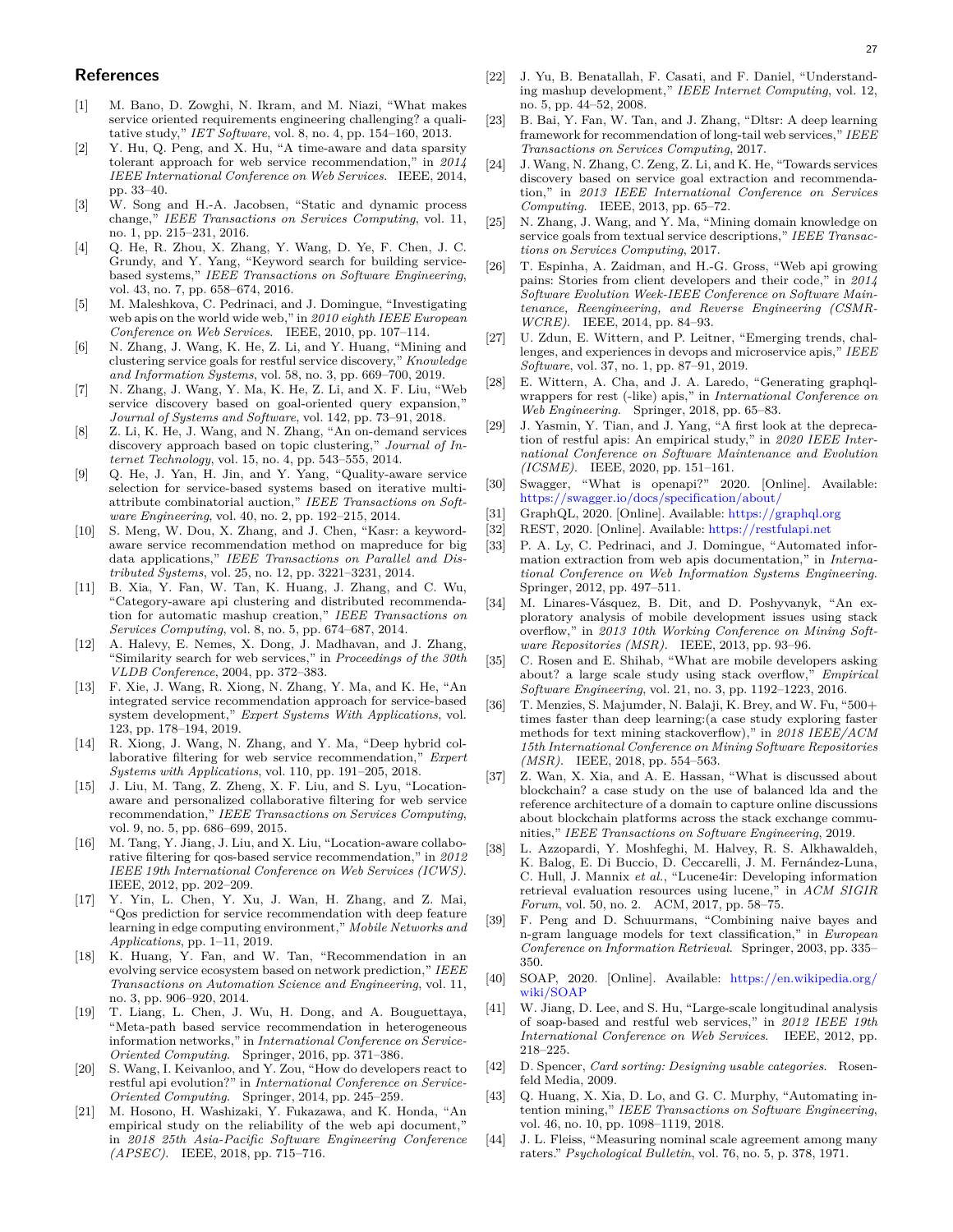- <span id="page-27-0"></span>[45] B. A. Kitchenham and S. L. Pfleeger, "Personal opinion surveys," in *Guide to Advanced Empirical Software Engineering*. Springer, 2008, pp. 63–92.
- <span id="page-27-1"></span>[46] W. Zou, D. Lo, P. S. Kochhar, X.-B. D. Le, X. Xia, Y. Feng, Z. Chen, and B. Xu, "Smart contract development: Challenges and opportunities," *IEEE Transactions on Software Engineering*, 2019.
- <span id="page-27-2"></span>[47] Z. Wan, X. Xia, D. Lo, and G. C. Murphy, "How does machine learning change software development practices?" *IEEE Transactions on Software Engineering*, 2019.
- <span id="page-27-3"></span>[48] W. Zou, D. Lo, Z. Chen, X. Xia, Y. Feng, and B. Xu, "How practitioners perceive automated bug report management techniques," *IEEE Transactions on Software Engineering*, vol. 46, no. 8, pp. 836–862, 2018.
- <span id="page-27-4"></span>[49] P. S. Kochhar, X. Xia, D. Lo, and S. Li, "Practitioners' expectations on automated fault localization," in *Proceedings of the 25th International Symposium on Software Testing and Analysis*, 2016, pp. 165–176.
- <span id="page-27-5"></span>[50] P. K. Tyagi, "The effects of appeals, anonymity, and feedback on mail survey response patterns from salespeople," *Journal of the Academy of Marketing Science*, vol. 17, no. 3, pp. 235–241, 1989.
- <span id="page-27-6"></span>[51] Z. Wan, X. Xia, A. E. Hassan, D. Lo, J. Yin, and X. Yang, "Perceptions, expectations, and challenges in defect prediction," *IEEE Transactions on Software Engineering*, vol. 46, no. 11, pp. 1241–1266, 2020.
- <span id="page-27-7"></span>[52] F. Konietschke, L. A. Hothorn, and E. Brunner, "Rank-based multiple test procedures and simultaneous confidence intervals," *Electronic Journal of Statistics*, vol. 6, pp. 738–759, 2012.
- <span id="page-27-8"></span>[53] F. Zampetti, G. Fucci, A. Serebrenik, and M. Di Penta, "Selfadmitted technical debt practices: a comparison between industry and open-source," *Empirical Software Engineering*, vol. 26, no. 6, pp. 1–32, 2021.
- <span id="page-27-9"></span>[54] "Http authentication," 2020. [Online]. Available: [https://developer.mozilla.org/en-US/docs/Web/HTTP/](https://developer.mozilla.org/en-US/docs/Web/HTTP/Authentication) [Authentication](https://developer.mozilla.org/en-US/docs/Web/HTTP/Authentication)
- <span id="page-27-10"></span>[55] OAuth, 2020. [Online]. Available: <https://oauth.net>
- <span id="page-27-11"></span>[56] CURL, 2020. [Online]. Available: [https://curl.haxx.se/docs/](https://curl.haxx.se/docs/manpage.html) [manpage.html](https://curl.haxx.se/docs/manpage.html)
- <span id="page-27-12"></span>[57] M. Burnett, S. Stumpf, J. Macbeth, S. Makri, L. Beckwith, I. Kwan, A. Peters, and W. Jernigan, "Gendermag: A method for evaluating software's gender inclusiveness," *Interacting with Computers*, vol. 28, no. 6, pp. 760–787, 2016.
- <span id="page-27-13"></span>[58] Z. Li, Q. Lu, L. Zhu, X. Xu, Y. Liu, and W. Zhang, "An empirical study of cloud api issues," *IEEE Cloud Computing*, vol. 5, no. 2, pp. 58–72, 2018.
- <span id="page-27-14"></span>[59] T. Espinha, A. Zaidman, and H.-G. Gross, "Web api fragility: How robust is your mobile application?" in *2015 2nd ACM International Conference on Mobile Software Engineering and Systems*. IEEE, 2015, pp. 12–21.
- <span id="page-27-15"></span>[60] ——, "Web api growing pains: Loosely coupled yet strongly tied," *Journal of Systems and Software*, vol. 100, pp. 27–43, 2015.
- <span id="page-27-16"></span>[61] S. Sohan, C. Anslow, and F. Maurer, "A case study of web api evolution," in *2015 IEEE World Congress on Services*. IEEE, 2015, pp. 245–252.
- <span id="page-27-17"></span>[62] J. Li, Y. Xiong, X. Liu, and L. Zhang, "How does web service api evolution affect clients?" in *2013 IEEE 20th International Conference on Web Services*. IEEE, 2013, pp. 300–307.
- <span id="page-27-18"></span>[63] A. Mendoza and G. Gu, "Mobile application web api reconnaissance: Web-to-mobile inconsistencies & vulnerabilities," in *2018 IEEE Symposium on Security and Privacy (SP)*. IEEE, 2018, pp. 756–769.
- <span id="page-27-19"></span>[64] A. Cummaudo, R. Vasa, J. Grundy, M. Abdelrazek, and A. Cain, "Losing confidence in quality: Unspoken evolution of computer vision services," in *2019 IEEE International Conference on Software Maintenance and Evolution (ICSME)*. IEEE, 2019, pp. 333–342.
- <span id="page-27-20"></span>[65] X. Zhou, X. Peng, T. Xie, J. Sun, C. Ji, W. Li, and D. Ding, "Fault analysis and debugging of microservice systems: Industrial survey, benchmark system, and empirical study," *IEEE Transactions on Software Engineering*, 2018.
- <span id="page-27-21"></span>[66] V. Atlidakis, P. Godefroid, and M. Polishchuk, "Restler: Stateful rest api fuzzing," in *2019 IEEE/ACM 41st International Conference on Software Engineering (ICSE)*. IEEE, 2019, pp. 748–758.
- <span id="page-27-22"></span>[67] M. Maleshkova, C. Pedrinaci, and J. Domingue, "Investigating web apis on the world wide web," in *2010 eighth ieee european conference on web services*. IEEE, 2010, pp. 107–114.
- <span id="page-27-23"></span>[68] OpenREST, 2020. [Online]. Available: [https://sourceforge.](https://sourceforge.net/projects/openrest) [net/projects/openrest](https://sourceforge.net/projects/openrest)
- <span id="page-27-24"></span>[69] T. Mikolov, I. Sutskever, K. Chen, G. S. Corrado, and J. Dean, "Distributed representations of words and phrases and their compositionality," in *Advances in neural information processing systems*, 2013, pp. 3111–3119.
- <span id="page-27-25"></span>[70] H. C. Wu, R. W. P. Luk, K. F. Wong, and K. L. Kwok, "Interpreting tf-idf term weights as making relevance decisions," *ACM Transactions on Information Systems (TOIS)*, vol. 26, no. 3, pp. 1–37, 2008.
- <span id="page-27-26"></span>[71] X. Ye, H. Shen, X. Ma, R. Bunescu, and C. Liu, "From word embeddings to document similarities for improved information retrieval in software engineering," in *Proceedings of the 38th international conference on software engineering*, 2016, pp. 404–415.
- <span id="page-27-27"></span>[72] Q. Huang, X. Xia, Z. Xing, D. Lo, and X. Wang, "Api method recommendation without worrying about the task-api knowledge gap," in *2018 33rd IEEE/ACM International Conference on Automated Software Engineering (ASE)*. IEEE, 2018, pp. 293–304.
- <span id="page-27-28"></span>[73] N. Zhang, Q. Huang, X. Xia, Y. Zou, D. Lo, and Z. Xing, "Chatbot4qr: Interactive query refinement for technical question retrieval," *IEEE Transactions on Software Engineering*, 2020.
- <span id="page-27-29"></span>[74] S. Bird, E. Klein, and E. Loper, *Natural language processing with Python: analyzing text with the natural language toolkit*. O'Reilly Media, Inc., 2009.
- <span id="page-27-30"></span>[75] R. Rehurek and P. Sojka, "Software framework for topic modelling with large corpora," in *In Proceedings of the LREC 2010 Workshop on New Challenges for NLP Frameworks*. Citeseer, 2010.
- <span id="page-27-31"></span>[76] S. Baltes and P. Ralph, "Sampling in software engineering research: A critical review and guidelines," *arXiv preprint arXiv:2002.07764*, 2020.
- <span id="page-27-32"></span>[77] A. D. Ong and D. J. Weiss, "The impact of anonymity on responses to sensitive questions 1," *Journal of Applied Social Psychology*, vol. 30, no. 8, pp. 1691–1708, 2000.
- <span id="page-27-33"></span>[78] P. Plebani and B. Pernici, "Urbe: Web service retrieval based on similarity evaluation," *IEEE Transactions on Knowledge and Data Engineering*, vol. 21, no. 11, pp. 1629–1642, 2009.
- <span id="page-27-34"></span>[79] F. Liu, Y. Shi, J. Yu, T. Wang, and J. Wu, "Measuring similarity of web services based on wsdl," in *2010 IEEE International Conference on Web Services*. IEEE, 2010, pp. 155–162.
- <span id="page-27-35"></span>[80] F. Thung, R. J. Oentaryo, D. Lo, and Y. Tian, "Webapirec: Recommending web apis to software projects via personalized ranking," *IEEE Transactions on Emerging Topics in Computational Intelligence*, vol. 1, no. 3, pp. 145–156, 2017.
- <span id="page-27-36"></span>[81] J. M. García, D. Ruiz, and A. Ruiz-Cortés, "Improving semantic web services discovery using sparql-based repository filtering," *Journal of Web Semantics*, vol. 17, pp. 12–24, 2012.
- <span id="page-27-37"></span>[82] M. Klusch, B. Fries, and K. Sycara, "Owls-mx: A hybrid semantic web service matchmaker for owl-s services," *Journal of Web Semantics*, vol. 7, no. 2, pp. 121–133, 2009.
- <span id="page-27-38"></span>[83] D. Roman, J. Kopeckỳ, T. Vitvar, J. Domingue, and D. Fensel, "Wsmo-lite and hrests: Lightweight semantic annotations for web services and restful apis," *Journal of Web Semantics*, vol. 31, pp. 39–58, 2015.
- <span id="page-27-39"></span>[84] S. Subbulakshmi, K. Ramar, A. Shaji, and P. Prakash, "Web service recommendation based on semantic analysis of web service specification and enhanced collaborative filtering," in *The International Symposium on Intelligent Systems Technologies and Applications*. Springer, 2017, pp. 54–65.
- <span id="page-27-40"></span>[85] A. V. Paliwal, B. Shafiq, J. Vaidya, H. Xiong, and N. Adam, "Semantics-based automated service discovery," *IEEE Transactions on Services Computing*, vol. 5, no. 2, pp. 260–275, 2011.
- <span id="page-27-41"></span>[86] P. Rodriguez-Mier, C. Pedrinaci, M. Lama, and M. Mucientes, "An integrated semantic web service discovery and composition framework," *IEEE Transactions on Services Computing*, vol. 9, no. 4, pp. 537–550, 2015.
- <span id="page-27-42"></span>[87] F. Chen, C. Lu, H. Wu, and M. Li, "A semantic similarity measure integrating multiple conceptual relationships for web service discovery," *Expert Systems with Applications*, vol. 67, pp. 19–31, 2017.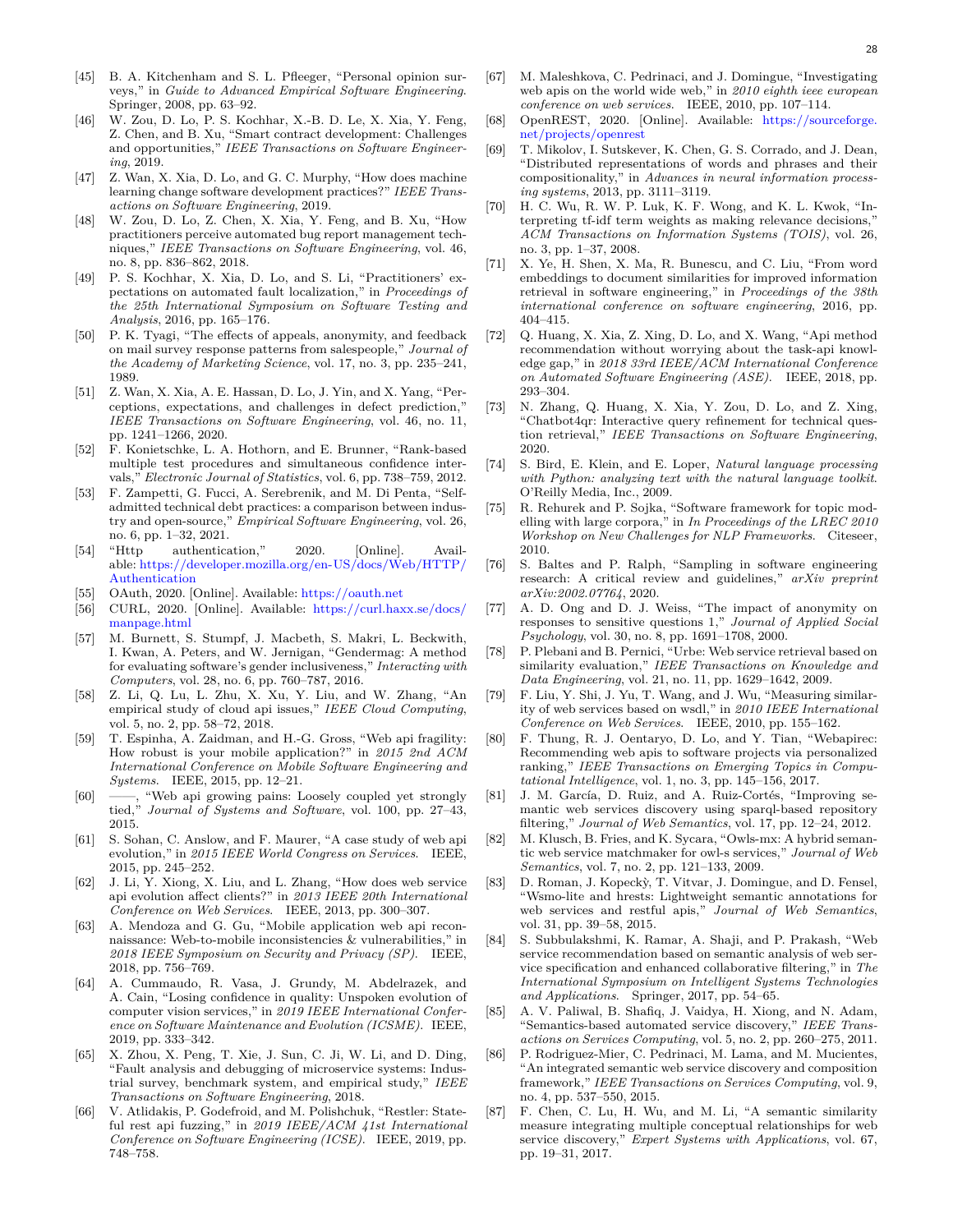- <span id="page-28-0"></span>[88] Y. Xu, J. Yin, S. Deng, N. N. Xiong, and J. Huang, "Contextaware qos prediction for web service recommendation and selection," *Expert Systems with Applications*, vol. 53, pp. 75–86, 2016.
- <span id="page-28-1"></span>[89] Z. Zheng, H. Ma, M. R. Lyu, and I. King, "Collaborative web service qos prediction via neighborhood integrated matrix factorization," *IEEE Transactions on Services Computing*, vol. 6, no. 3, pp. 289–299, 2012.
- <span id="page-28-2"></span>[90] W. Xu, J. Cao, L. Hu, J. Wang, and M. Li, "A social-aware service recommendation approach for mashup creation," in *2013 IEEE 20th International Conference on Web Services*. IEEE, 2013, pp. 107–114.
- <span id="page-28-3"></span>[91] P. K. Venkatesh, S. Wang, F. Zhang, Y. Zou, and A. E. Hassan, "What do client developers concern when using web apis? an empirical study on developer forums and stack overflow," in *2016 IEEE International Conference on Web Services (ICWS)*. IEEE, 2016, pp. 131–138.
- <span id="page-28-4"></span>[92] A. Belkhir, M. Abdellatif, R. Tighilt, N. Moha, Y.-G. Guéhéneuc, and É. Beaudry, "An observational study on the state of rest api uses in android mobile applications," in *2019 IEEE/ACM 6th International Conference on Mobile Software Engineering and Systems (MOBILESoft)*. IEEE, 2019, pp. 66–75.
- <span id="page-28-5"></span>[93] M. A. Oumaziz, A. Belkhir, T. Vacher, E. Beaudry, X. Blanc, J.-R. Falleri, and N. Moha, "Empirical study on rest apis usage in android mobile applications," in *International Conference on Service-Oriented Computing*. Springer, 2017, pp. 614–622.
- <span id="page-28-6"></span>[94] C. Rodríguez, M. Baez, F. Daniel, F. Casati, J. C. Trabucco, L. Canali, and G. Percannella, "Rest apis: a large-scale analysis of compliance with principles and best practices," in *International conference on web engineering*. Springer, 2016, pp. 21– 39.
- <span id="page-28-7"></span>[95] M. Rapoport, P. Suter, E. Wittern, O. Lhótak, and J. Dolby, "Who you gonna call? analyzing web requests in android applications," in *2017 IEEE/ACM 14th International Conference on Mining Software Repositories (MSR)*. IEEE, 2017, pp. 80– 90.
- <span id="page-28-8"></span>[96] A. Neumann, N. Laranjeiro, and J. Bernardino, "An analysis of

public rest web service apis," *IEEE Transactions on Services Computing*, 2018.

- <span id="page-28-9"></span>[97] D. M. Blei, A. Y. Ng, and M. I. Jordan, "Latent dirichlet allocation," *Journal of Machine Learning Research*, vol. 3, no. Jan, pp. 993–1022, 2003.
- <span id="page-28-10"></span>[98] H. Li, Z. Xing, X. Peng, and W. Zhao, "What help do developers seek, when and how?" in *2013 20th Working Conference on Reverse Engineering (WCRE)*. IEEE, 2013, pp. 142–151.
- <span id="page-28-11"></span>[99] S. M. Nasehi, J. Sillito, F. Maurer, and C. Burns, "What makes a good code example?: A study of programming q& a in stackoverflow," in *2012 28th IEEE International Conference on Software Maintenance (ICSM)*. IEEE, 2012, pp. 25–34.
- <span id="page-28-12"></span>[100] S. Wang, D. Lo, and L. Jiang, "An empirical study on developer interactions in stackoverflow," in *Proceedings of the 28th Annual ACM Symposium on Applied Computing*, 2013, pp. 1019– 1024.
- <span id="page-28-13"></span>[101] B. Vasilescu, A. Capiluppi, and A. Serebrenik, "Gender, representation and online participation: A quantitative study of stackoverflow," in *2012 International Conference on Social Informatics*. IEEE, 2012, pp. 332–338.
- <span id="page-28-14"></span>[102] M. Soliman, M. Galster, A. R. Salama, and M. Riebisch, "Architectural knowledge for technology decisions in developer communities: An exploratory study with stackoverflow," in *2016 13th Working IEEE/IFIP Conference on Software Architecture (WICSA)*. IEEE, 2016, pp. 128–133.
- <span id="page-28-15"></span>[103] T. D. LaToza, G. Venolia, and R. DeLine, "Maintaining mental models: a study of developer work habits," in *Proceedings of the 28th International Conference on Software Engineering (ICSE)*, 2006, pp. 492–501.
- <span id="page-28-16"></span>[104] G. Hertel, S. Niedner, and S. Herrmann, "Motivation of software developers in open source projects: an internet-based survey of contributors to the linux kernel," *Research Policy*, vol. 32, no. 7, pp. 1159–1177, 2003.
- <span id="page-28-17"></span>[105] X. Xia, L. Bao, D. Lo, P. S. Kochhar, A. E. Hassan, and Z. Xing, "What do developers search for on the web?" *Empirical Software Engineering*, vol. 22, no. 6, pp. 3149–3185, 2017.
- <span id="page-28-18"></span>[106] L. Bao, X. Xia, D. Lo, and G. C. Murphy, "A large scale study of long-time contributor prediction for github projects," *IEEE Transactions on Software Engineering*, 2019.